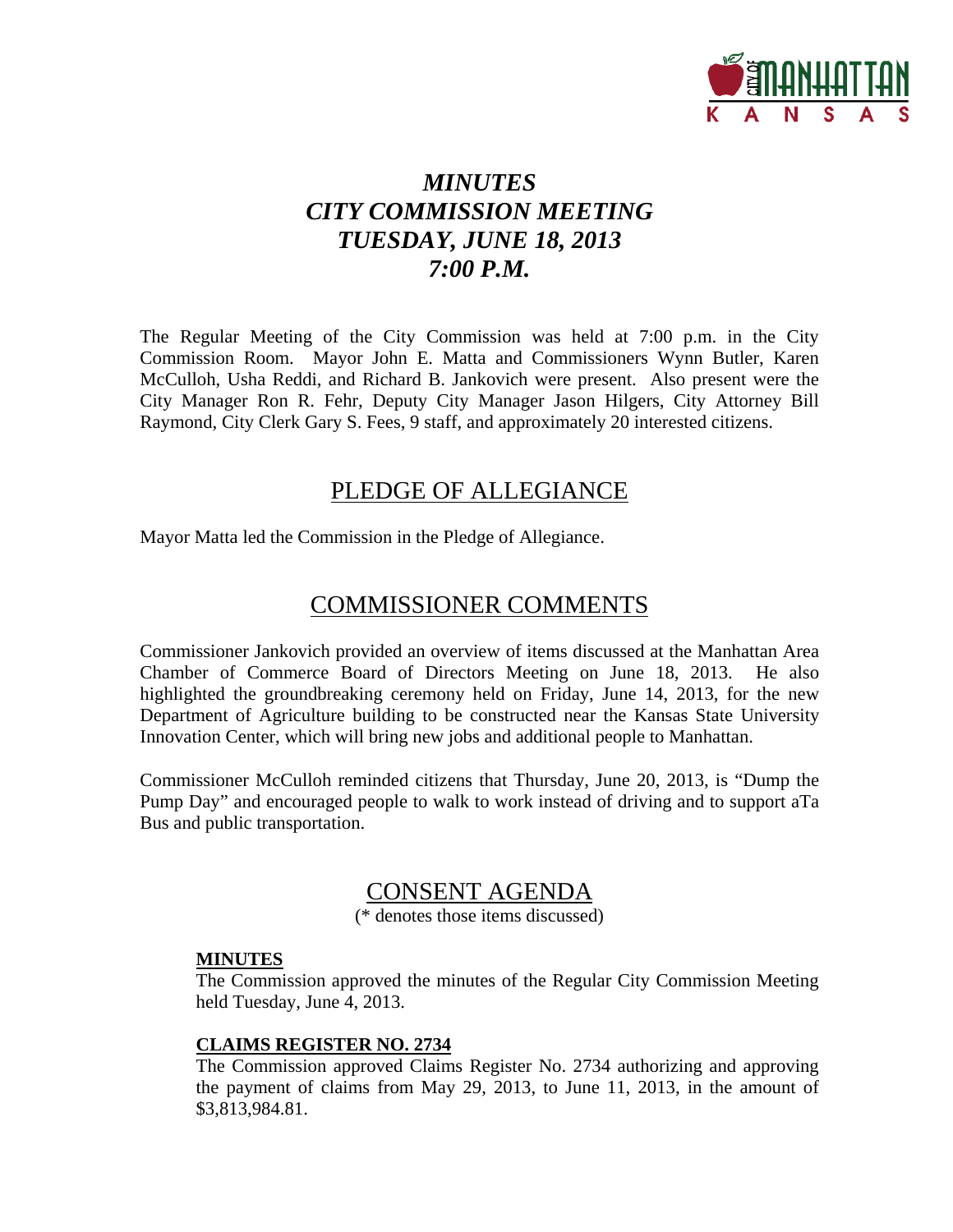#### **LICENSE**

The Commission approved a Fireworks Display License for July 3, 2013, for the Manhattan Country Club, 1531 North  $10<sup>th</sup>$  Street, and a Fireworks Display License for July 4, 2013, for Aerial FX, CiCo Park.

#### **FINAL PLAT – MANHATTAN MARKETPLACE SHOPS, UNIT FIVE, PLANNED UNIT DEVELOPMENT**

The Commission accepted the easements and rights-of-way, as shown on the Final Plat of Manhattan Marketplace Shops, Unit Five, Planned Unit Development, generally located northeast of the intersection of Leavenworth Street and N. 3rd Street.

#### **ORDINANCE NO. 7008 – AMEND FINAL DEVELOPMENT PLAN – LOT 3, PENNY'S CONCRETE INDUSTRIAL PUD, UNIT TWO**

The Commission approved Ordinance No. 7008 amending Ordinance Nos. 6730 and 6915 and the Final Development Plan of Lot 3, Penny's Concrete Industrial PUD, Unit Two, to allow for an off-site advertising sign (billboard) for Thomas Outdoor Advertising along K-18, based on the findings in the Staff Report *(See Attachment No. 1*), with the three conditions of approval recommend by Manhattan Urban Area Planning Board.

#### **\* ORDINANCE NO. 7009 – AMEND FINAL DEVELOPMENT PLAN – LOT 2, MANHATTAN PLAZA COMMERCIAL PLANNED UNIT DEVELOPMENT**

The Commission approved Ordinance No. 7009 amending Ordinance No. 6263 and approving the Final Development Plan of Lot 2, Manhattan Plaza Commercial Planned Unit Development, generally located south of Home Depot along the east side of the Seth Child Road frontage road, providing for a 12,154 sq. ft. PetSmart retail store, based on the findings in the Staff Report *(See Attachment No. 2)*, with the four conditions of approval.

#### **RESOLUTION NO. 061813-A – ADOPT – COST-SHARE POLICY – WATER IMPROVEMENTS**

The Commission approved Resolution No. 061813-A adopting a cost-sharing policy for public improvements to the Water infrastructure.

### **RESOLUTION NO. 061813-B – ADOPT – COST-SHARE POLICY – SANITARY SEWER IMPROVEMENTS**

The Commission approved Resolution Nos. 061813-B adopting a cost-sharing policy for public improvements to the Sewer infrastructure.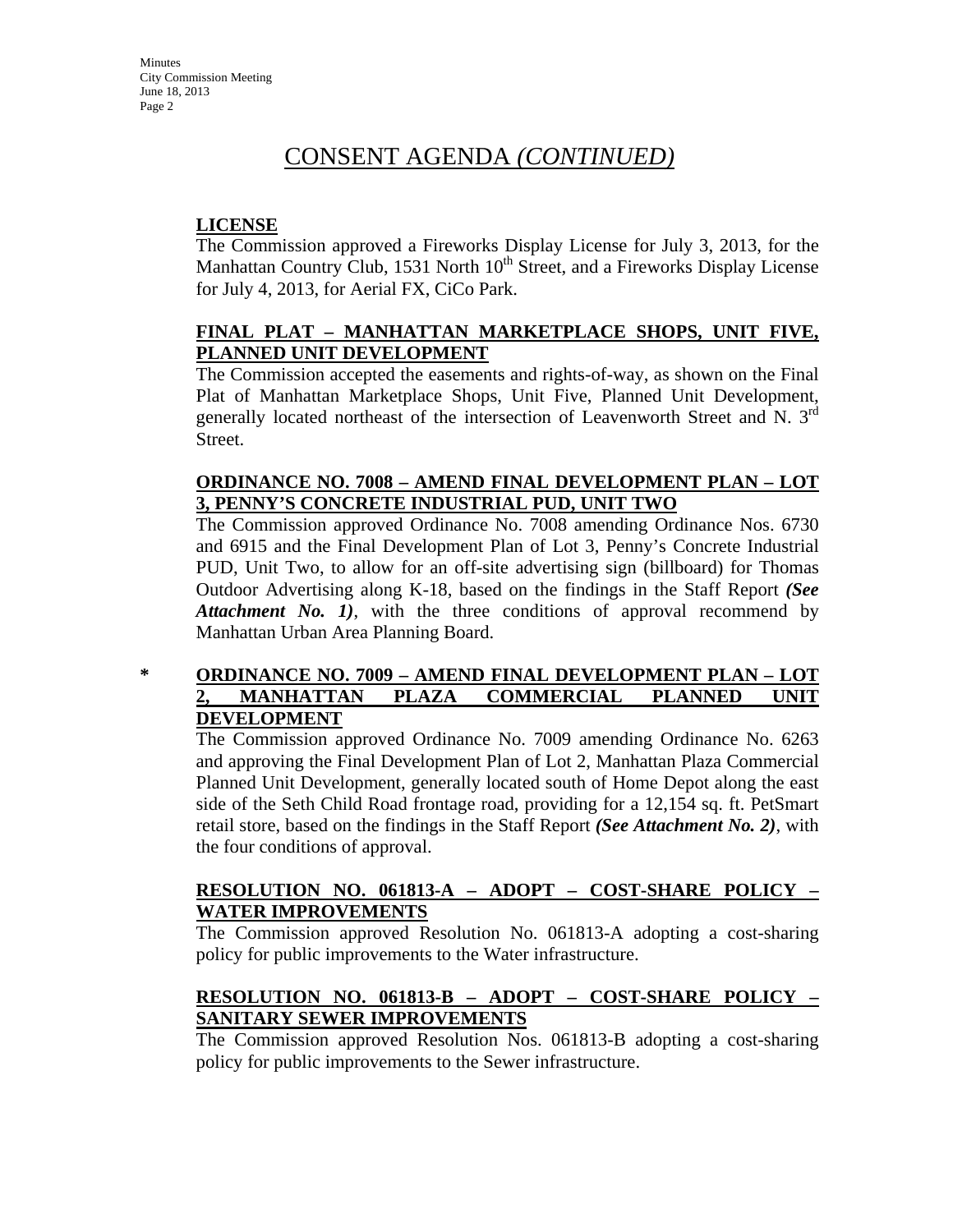#### **RESOLUTION NO. 061813-C – ADOPT – COST-SHARE POLICY – STREET IMPROVEMENTS**

The Commission approved Resolution No. 061813-C adopting a cost-sharing policy for public improvements to the Street infrastructure.

#### **RESOLUTION NO. 061813-D – ADOPT – COST-SHARE POLICY – VEHICULAR BRIDGES IMPROVEMENTS**

The Commission approved Resolution No. 061813-D adopting a cost-sharing policy for public improvements to the Vehicular Bridges infrastructure.

#### **RESOLUTION NO. 061813-E – ADOPT – COST-SHARE POLICY – MULTI-PURPOSE TRAIL IMPROVEMENTS**

The Commission approved Resolution No. 061813-E adopting a cost-sharing policy for public improvements to the Multi-purpose Trail infrastructure.

#### **RESOLUTION NO. 061813-F – ADOPT - COST-SHARE POLICY – STORMWATER IMPROVEMENTS**

The Commission approved Resolution No. 061813-F adopting a cost-sharing policy for public improvements to the Stormwater infrastructure.

**\* RESOLUTION NO. 061813-G – PETITION – CONGRESSIONAL ADDITION – SANITARY SEWER IMPROVEMENTS (SS1309)**

The Commission found the petition sufficient and approved Resolution No. 061813-G, finding the project advisable and authorizing construction for the Congressional Addition Sanitary Sewer Improvements (SS1309).

- **\* RESOLUTION NO. 061813-H PETITION CONGRESSIONAL ADDITION – STREET IMPROVEMENTS (ST1311)** The Commission found the petition sufficient and approved Resolution No. 061813-H, finding the project advisable and authorizing construction for the Congressional Addition Street Improvements (ST1311).
- **\* RESOLUTION NO. 061813-I PETITION CONGRESSIONAL ADDITION – WATER IMPROVEMENTS (WA1310)**

The Commission found the petition sufficient and approved Resolution No. 061813-I, finding the project advisable and authorizing construction for the Congressional Addition Water Improvements (WA1310).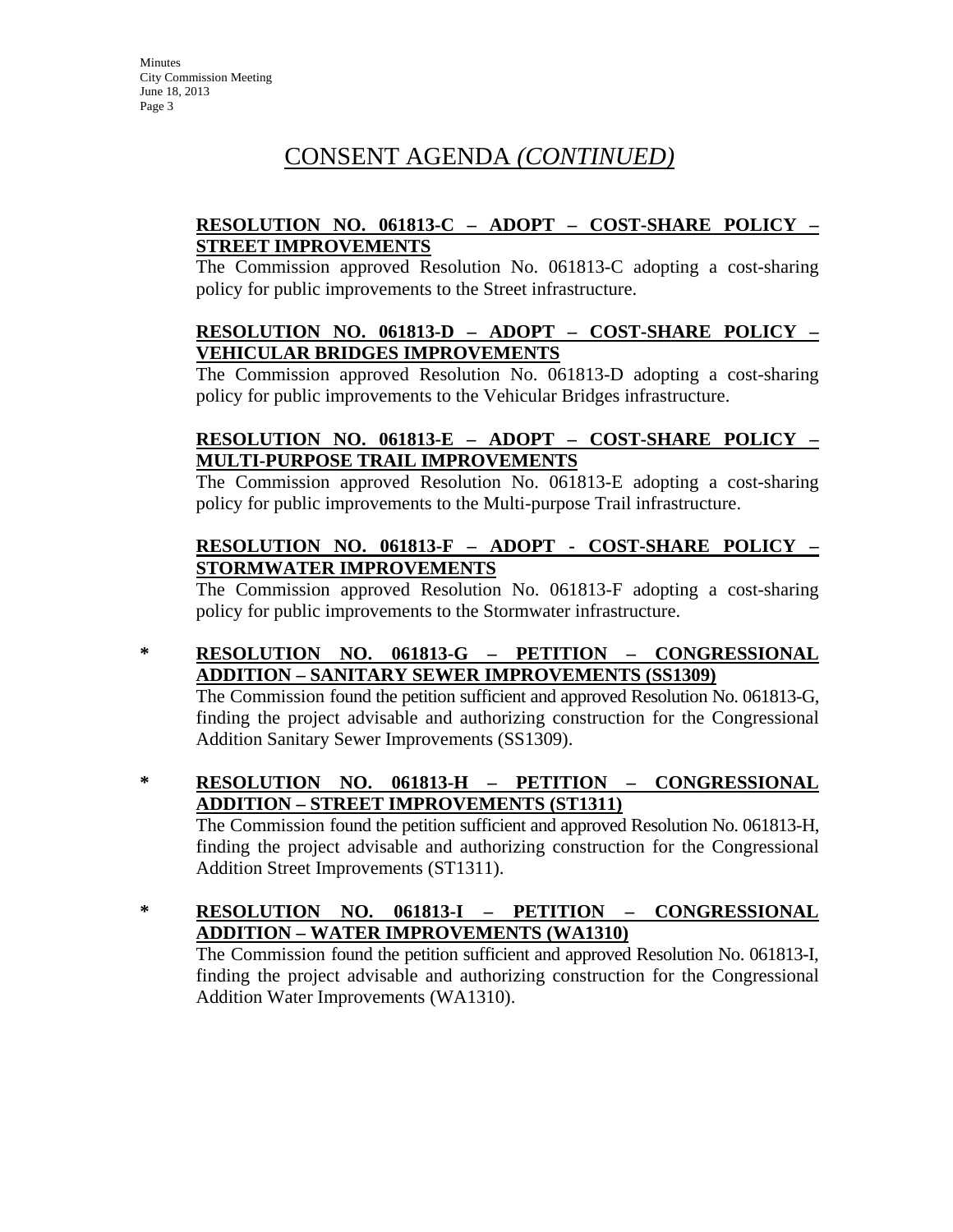#### **AGREEMENT – ENGINEERING SERVICES – CONGRESSIONAL ADDITION IMPROVEMENTS (SS1309, ST1311, WA1310)**

The Commission authorized the Mayor and City Clerk to execute an agreement with SMH Consultants, P.A., of Manhattan, Kansas to perform professional services for Congressional Addition Sanitary Sewer (SS1309), Street (ST1311), and Water (WA1310) Improvements.

#### **SET PUBLIC HEARING DATE – LEVY SPECIAL ASSESSMENTS (GOB 2013-A)**

The Commission set July 2, 2013, as the date to hold a public hearing levying special assessments against the benefiting properties of the following four (4) projects, which have been completed: *Manhattan Mennonite Church - Sanitary Sewer (SS0909); McCall Road Expansion - Street (ST0821); Shuss Road - Street (ST1111); and Claflin Road and Seth Child Road (Beechwood Terrace) Intersection Improvements - Street (ST1015).* 

#### **NEGOTIATE CONTRACT – WATER AND SANITARY SEWER SYSTEMS IMPROVEMENTS (WA1308, CIP #WA084P) (WA1309) (SS1307, CIP #WW097P) (SS1308, CIP #WW096P)**

The Commission accepted the recommendation of the Selection Committee and authorized City Administration to negotiate a contract with BG Consultants, Inc., of Manhattan, Kansas, for the Water Systems and Sanitary Sewer Improvements Projects *[Westwood Road, Elm Lane, Summit Avenue, and Walnut Drive Water Line Replacement (WA1308); Fourth Street and Pottawatomie Avenue Water Line Replacement (WA1309); 900 block of old Claflin Sanitary Sewer Replacement (SS1307); and Wildcat Ridge Sanitary Sewer Replacement (SS1308*)].

#### **AWARD CONTRACT – UTILITIES OPERATION FACILITY SITE IMPROVEMENTS (SP1209)**

The Commission accepted the Engineer's Opinion of Probable Cost in the amount of \$360,300.00; awarded a construction contract in the amount of \$184,681.90 to R.M. Baril, General Contractor, Inc.; and authorized the Mayor and City Clerk to execute a contract with R.M. Baril, General Contractor, Inc., of Manhattan, Kansas, for the Water and Wastewater Maintenance Facility Site Improvement Project (SP1209).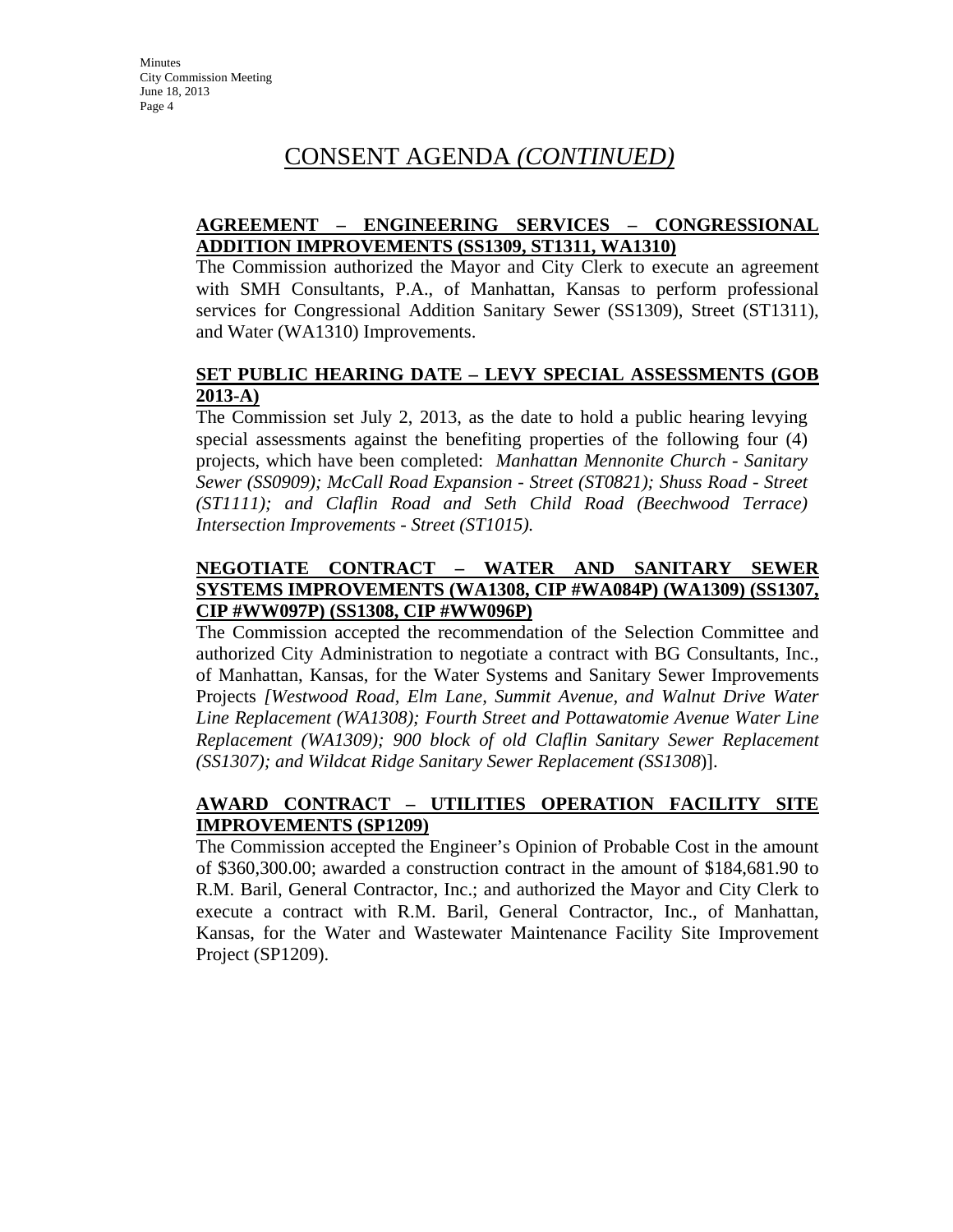#### **AWARD CONTRACT – LEE MILL HEIGHTS, UNIT EIGHT, PHASE I, IMPROVEMENTS (WA1306, SS1306, ST1307)**

The Commission accepted the Engineer's Opinion of Probable Cost in the amount of \$217,339.50; awarded a construction contract to Larson Construction, of Manhattan, Kansas; and authorized the Mayor and City Clerk to execute a contract in the amount of \$198,871.30 with Larson Construction for the Lee Mill Heights, Unit Eight, Phase I, Water (WA1306), Sanitary Sewer (SS1306), and Street (ST1307) improvement project.

#### **AWARD CONTRACT – TECUMSEH/QUIVERA, PHASE IIA, STORMWATER IMPROVEMENTS (SM1302)**

The Commission accepted the Engineer's Opinion of Probable Cost in the amount of \$345,200.00; awarded a construction contract to Middlecreek Corporation Inc., of Peabody Kansas; authorized the Mayor and City Clerk to execute the contract in the amount of \$289,370.50 with Middlecreek Corporation Inc; and approved first reading of a bond ordinance, amending and supplementing Ordinance No. 6948 for the Tecumseh/Quivera, Phase IIA, Stormwater Improvements Project (SM1302).

#### **REJECT BID – 2012 WATER SYSTEM IMPROVEMENTS (WA1202)**

The Commission accepted the Engineer's Opinion of Probable Cost in the amount of \$516,281.00 and rejected the bid received from Middlecreek Corporation, of Peabody, Kansas, in the amount of \$689,011 for the 2012 Water System Improvement Projects (WA1202).

#### **RENEWAL – MICROSOFT VOLUME LICENSING AND SOFTWARE ASSURANCE SERVICES**

The Commission authorized the City of Manhattan to renew the agreement for a term of July 1, 2013, to June 30, 2016, in the amount of \$34,792.00 with Software House International, of Austin, Texas, for Microsoft Volume Licensing and Software Assurance services.

#### **RENEWAL – SUNGARD SOFTWARE UPGRADE, MAINTENANCE, AND SUPPORT SERVICES**

The Commission authorized the City of Manhattan to renew the software upgrade, maintenance, and support services agreement for a term of July 1, 2013, to June 30, 2014, with SunGard Public Sector, Inc., of Lake Mary, Florida, in the amount of \$70,950.94, with \$54,190.30 to be paid from General Services within the General Fund and \$16,760.64 to be paid from the Water and Sewer Funds.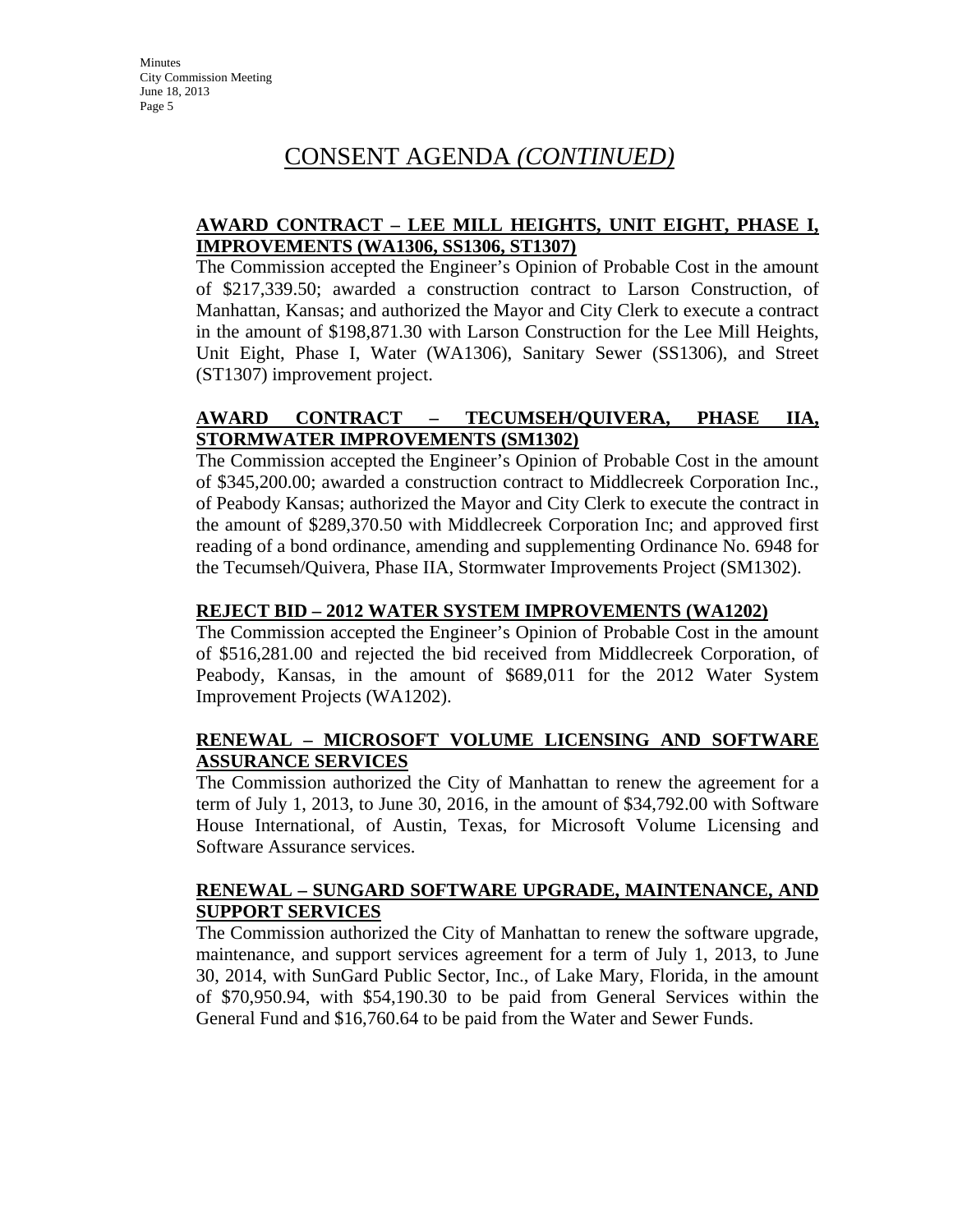#### **PURCHASE – INTELLIGENT TRANSPORTATION SYSTEM (ITS) EQUIPMENT – WEST ANDERSON AVENUE/WEST CLAFLIN ROAD TRAFFIC SIGNAL COORDINATION PROJECT (ST1201)**

The Commission authorized the purchase of the Siemens TACTICS software and the wireless telecommunications and ITS equipment for the West Anderson Avenue/West Claflin Road Traffic Signal Coordination Project (ST1201) from Gades Sales Company, Inc., of Wichita, Kansas, in the amount of \$80,825.00, and Electronic Technology, Inc., of Merriam, Kansas, in the amount of \$12,800.00, to be paid from the Special Street and Highway Fund, and KDOT ITS Set-Aside Grant from which City Administration will pursue appropriate reimbursements per the City-State agreement.

#### **APPLICATION – INTELLIGENT TRANSPORTATION SYSTEM (ITS) – K-18 ITS CORRIDOR, PHASE ONE**

The Commission authorized the City Administration to complete the necessary application forms for an ITS Grant estimated at \$285,220.00 for Phase One of the K-18 ITS Corridor Project  $(17<sup>th</sup>$  Street to the Law Enforcement Center) and submit all necessary application documents to KDOT.

#### **APPLICATION – 2013 EMERGENCY SOLUTIONS GRANT**

The Commission authorized the Mayor and City Clerk to sign an application for 2013 Emergency Solutions Grant funds for approximately \$109,000.00.

#### **BOARD APPOINTMENTS**

The Commission approved appointments by Mayor Matta to various boards and committees of the City.

#### *Airport Advisory Board*

Appointment of Bob Reader,  $6560$  North  $52<sup>nd</sup>$  Street, to a three-year At-large term. Mr. Reader's term will begin June 27, 2013, and will expire June 26, 2016.

Re-appointment of Karen Rogers, 2028 Arthur Drive, to a three-year At-large term. Ms. Roger's term will begin June 27, 2013, and will expire June 26, 2016.

#### *Code Appeals Board*

Re-appointment of Ron Hageman, 3450 Vanesta Drive, to a three-year Builder term. Mr. Hageman's term begins immediately, and will expire May 31, 2016.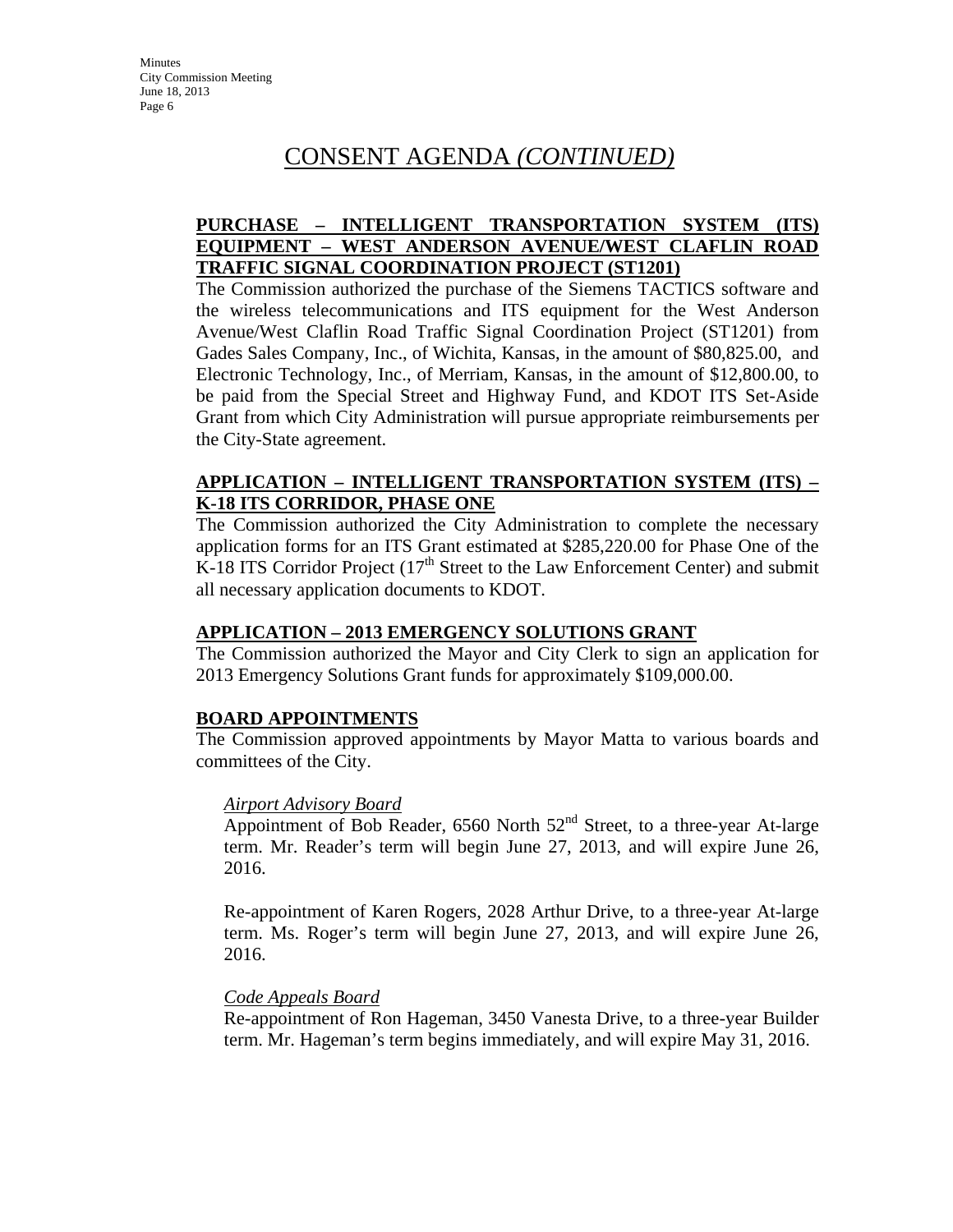#### **BOARD APPOINTMENTS** *(CONTINUED)*

#### *Code Appeals Board* **(CONTINUED)**

Re-appointment of George Lauppe, 2837 Nevada Street, to a three-year Builder term. Mr. Lauppe's term begins immediately, and will expire May 31, 2016.

Re-appointment of Brad Swanson, 2922 Tatarrax Drive, to a three-year Master Mechanic term. Mr. Swanson's term begins immediately, and will expire May 31, 2016.

#### *Housing Authority Board of Commissioners*

Appointment of Commissioner Usha Reddi, 1801 Westbank Way, to fill the unexpired Commissioner term of Richard Jankovich. Commissioner Reddi's term begins immediately and will expire March 3, 2017.

After discussion and comments from the Commission, Commissioner Jankovich moved to approve the consent agenda. Commissioner McCulloh seconded the motion. On a roll call vote, motion carried 5-0, with the exception of Item F, ORDINANCE NO. 7009 – AMEND FINAL DEVELOPMENT PLAN – LOT 2, MANHATTAN PLAZA COMMERCIAL PLANNED UNIT DEVELOPMENT, which carried 3-2, with Commissioners Butler and Jankovich voting against the item; and, with the exception of Item T, BOARD APPOINTMENTS, which carried 4-1, with Commissioner Jankovich not in support of the appointment of Bob Reader to the Airport Advisory Board stating that he didn't believe there was a reason for not re-appointing the existing member to the Airport Advisory Board.

## GENERAL AGENDA

#### **FIRST READING – AMEND - HERITAGE SQUARE SOUTH COMMERCIAL PUD**

Eric Cattell, Assistant Director for Planning, presented an overview of the item. He then responded to questions from the Commission regarding the item and future application for the remaining lots.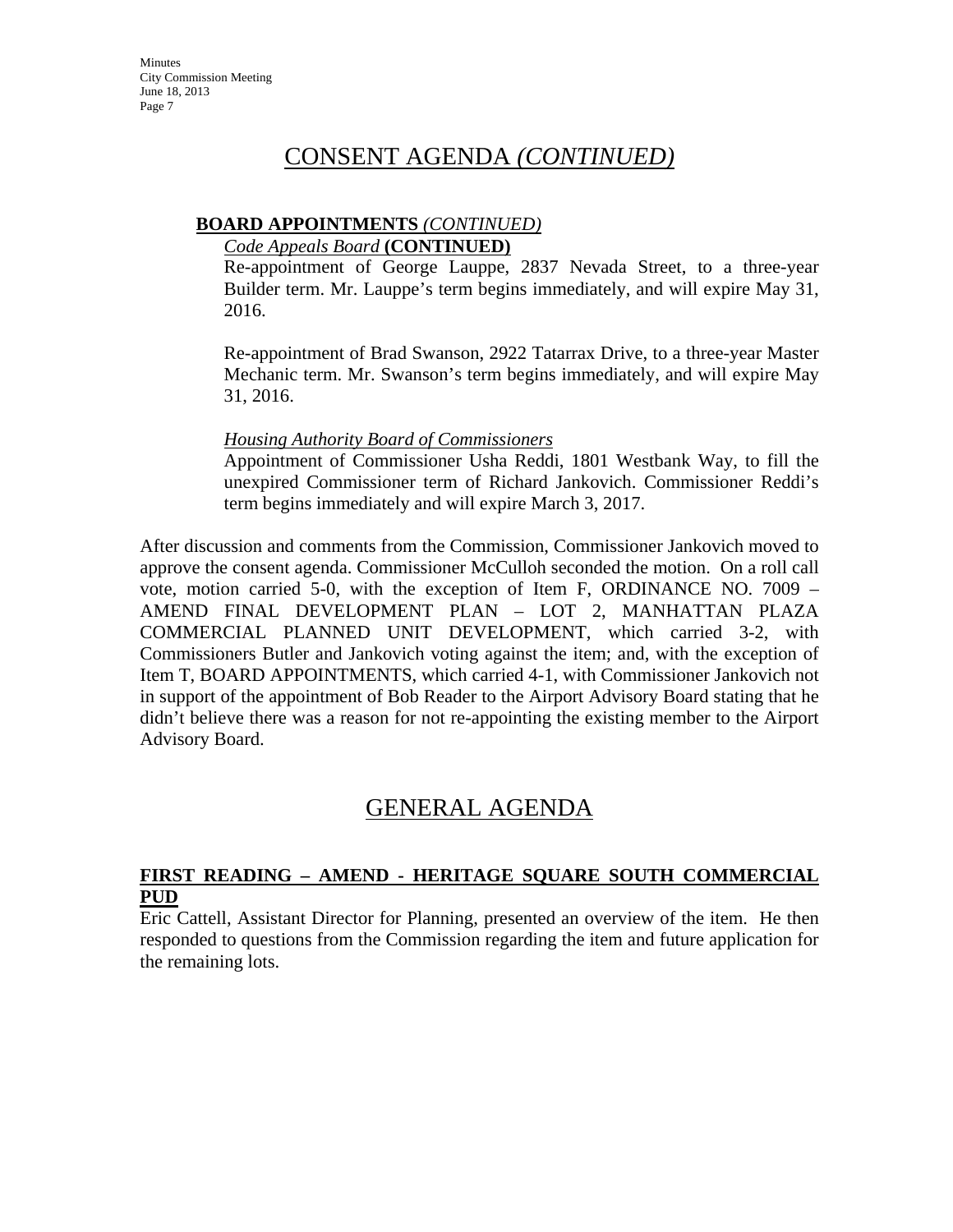## GENERAL AGENDA (*CONTINUED*)

#### **FIRST READING – AMEND - HERITAGE SQUARE SOUTH COMMERCIAL PUD** *(CONTINUED)*

After discussion, Commissioner Jankovich moved to approve first reading of an ordinance amending Ordinance No. 6607 and the approved Preliminary Development Plan of Lots 2, 7, and 8, Heritage Square South Commercial Planned Unit Development, to be known as the Final Development Plan of Lot 2, Heritage Square South Commercial Planned Unit Development, Unit Two, and the Final Development Plan of Lots 7 and 8, Heritage Square South Commercial Planned Unit Development, as proposed, generally located south and east of the intersection of South Port Drive and US-24, based on the findings in the Staff Report *(See Attachment No. 3)*. Commissioner Butler seconded the motion. On a roll call vote, motion carried 5-0.

#### **FIRST READING – AMEND FINAL DEVELOPMENT PLAN - LOT 2, TREASURES OF THE HEART MIXED-USE PLANNED UNIT DEVELOPMENT (PUD)**

Eric Cattell, Assistant Director for Planning, presented the item.

Commissioner Jankovich moved to approve first reading of an ordinance amending Lot 2, Treasures of the Heart Mixed-Use Planned Unit Development (PUD) and Ordinance No. 6568, as proposed, generally located at 518 Yuma Street, based on the findings in the Staff Report *(See Attachment No. 4)*, with the three conditions of approval recommend by Manhattan Urban Area Planning Board. Commissioner Butler seconded the motion. On a roll call vote, motion carried 5-0.

#### **CONCEAL CARRY AND ADEQUATE SAFETY MEASURES**

Bill Raymond, City Attorney, presented background information and an overview of the item. He then responded to questions from the Commission regarding City-owned facilities other than Municipal Court that could be considered.

After discussion and comments from the Commission, Bill Raymond, City Attorney, responded to additional questions from the Commission regarding security measure requirements for City-owned buildings, installation of metal detectors, cost considerations, and personnel training at Municipal Court. He also provided clarification in response to additional questions regarding the exemption process and timeline, adequate security plan requirements, and regulations and language in the new state law.

Tom Rust, 1034 Garden Way, KMAN radio, informed the Commission that he understood this was a mandate; however, he stated that the no weapons stickers do serve a purpose with conceal carry. He responded to comments and provided additional information regarding conceal carry and considerations for weapons in public buildings in case something goes awry.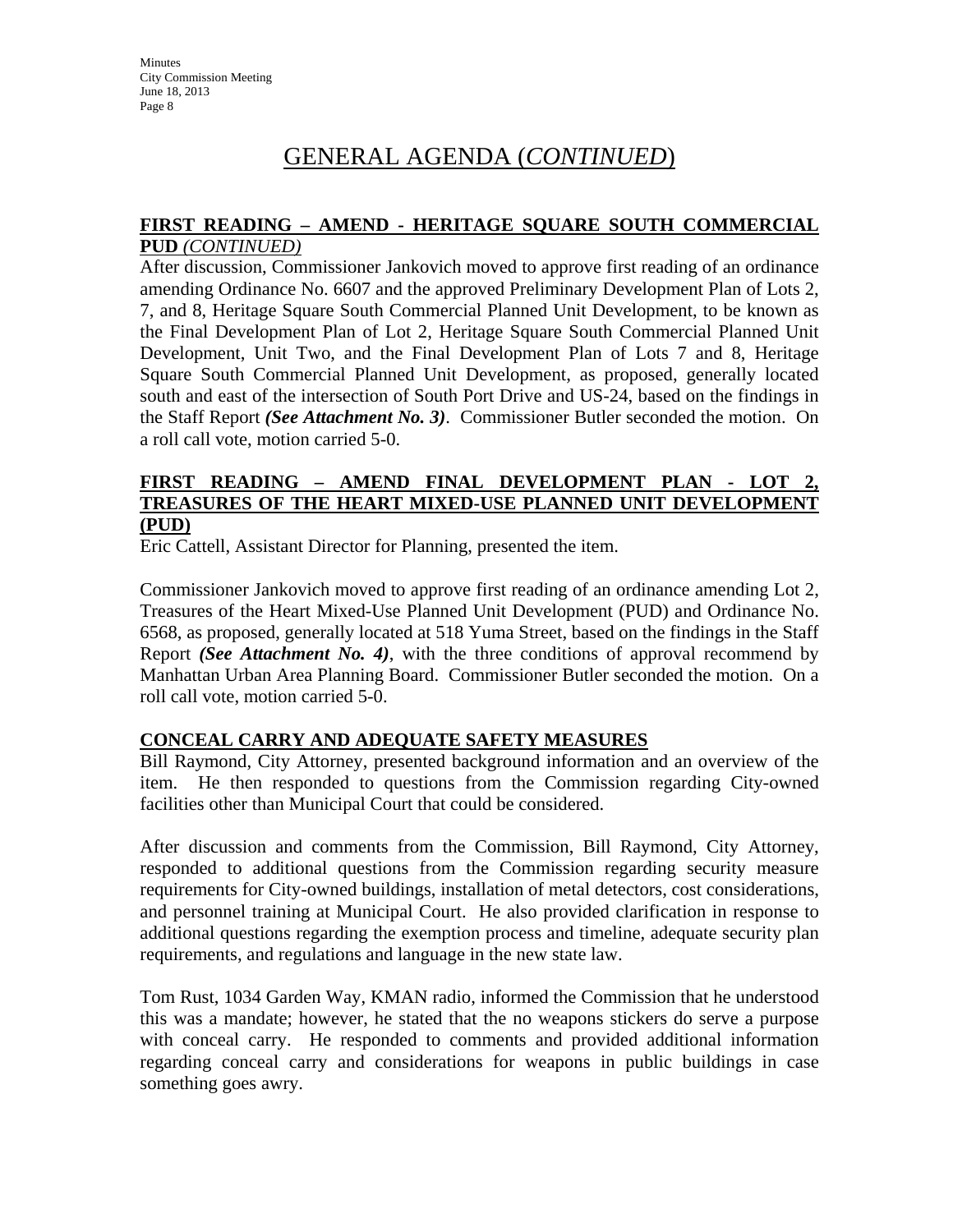### **GENERAL AGENDA (CONTINUED)**

#### **CONCEAL CARRY AND ADEQUATE SAFETY MEASURES (CONTINUED)**

After further discussion and comments from the Commission, Commissioner Jankovich moved to authorize the Mayor to sign correspondence to the Kansas Attorney General and the Riley County Police Department pursuant to Section 2 (i) of the Senate Substitute for House Bill 2052, exempting the Municipal Court building located at 610 Colorado Street, Manhattan, Kansas, for a period of six (6) months or until January 1, 2014. Commissioner Butler seconded the motion.

Commissioner Reddi requested that City Hall be added and a few other buildings to that.

On a roll call vote, motion carried 4-1, with Commissioner Reddi voting against the motion.

Commissioner McCulloh informed the Commissioners serving on the Riley County Law Board that a couple of Judges at the Riley County Court House have approached her about wanting more police presence at the Court House and at Municipal Court.

#### **ADJOURNMENT**

At 7:46 p.m., the Commission adjourned.

MMC, City Clerk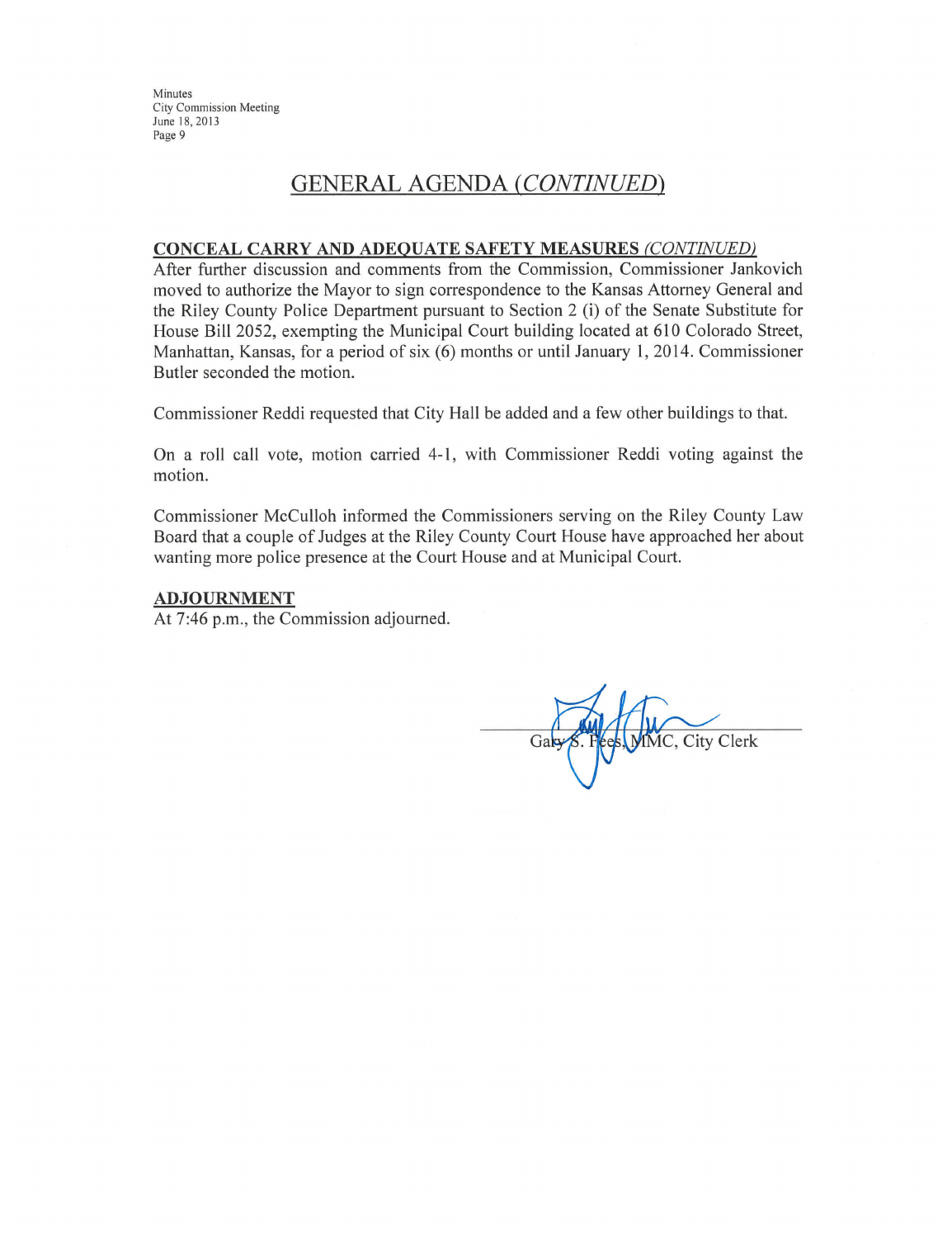#### **AN AMENDMENT OF THE APPROVED FINAL DEVELOPMENT PLAN OF THE PENNY'S CONCRETE INDUSTRIAL PUD TO ALLOW AN ADVERTISING SIGN (OFF-SITE SIGN)**

#### **THE AMENDMENT IS PROPOSED AS A FINAL DEVELOPMENT PLAN.**

#### **BACKGROUND**

**APPLICANT:** Thomas Outdoor Advertising Inc. – Bart Thomas.

**OWNER:** Penny's Concrete, Inc., a Kansas Corporation.

**APPLICANTADDRESS:** 1508 Fair Lane, Manhattan, KS 66502.

**OWNER ADDRESS**: 234000 W. 82<sup>nd</sup> Street, Shawnee, KS, 66227.

**LEGAL DESCRIPTION:** Lot 3, Penny's Addition, Unit Two, an Industrial Planned Unit Development, City of Manhattan, Riley County, Kansas.

**LOCATION:** The amendment site is generally located on that part of Lot 3 approximately 1,400 feet south of the Skyway Drive and Eureka Drive intersection on the west side of Skyway Drive. Lot 3 is a vacant tract of land immediately south of the Penny's Concrete batch plant operation.

The Final Plat of Penny's Addition, Unit Two, Industrial PUD, created Lot 2, on which the concrete operations exist, and Lot 3, a vacant tract of land for expansion of the concrete operation, and on which the Advertising sign is proposed.

**EXISTING ZONING:** Industrial Planned Unit Development District, with AO, Airport Overlay District.

**AREA:** Lot 3 is a 3.447 acre (150,156 square foot) tract of land.

**DATE OF NEIGHBORHOOD MEETING:** March 27**,** 2013.

**PUBLICATION DATE OF PUBLIC NOTICE:** Monday, April 15, 2013.

**DATE OF PUBLIC HEARING, PLANNING BOARD:** Monday, May 6, 2013; Tabled to May 20, 2013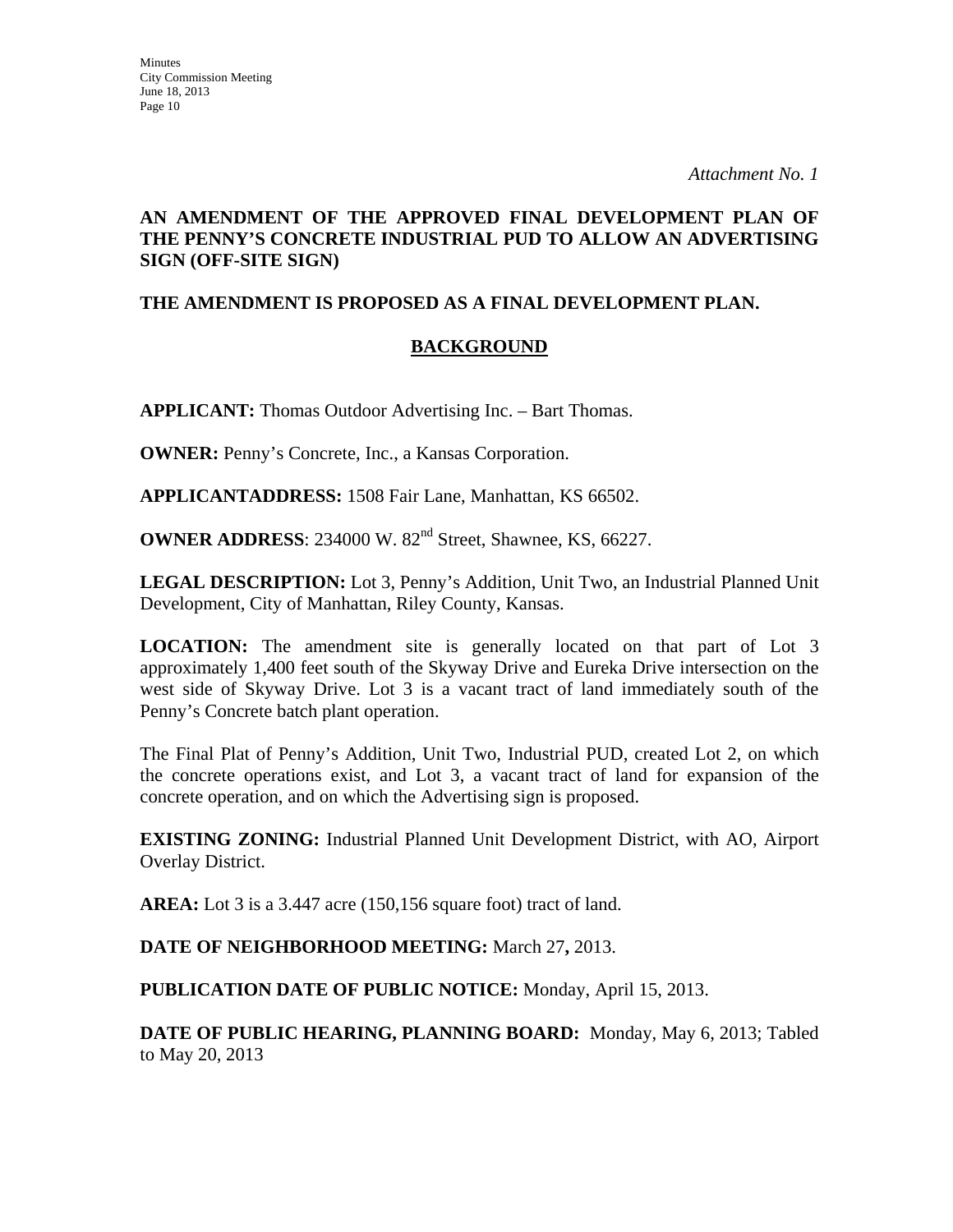#### **CITY COMMISSION FIRST READING OF AN ORDINANCE:** Tuesday, June 4, 2013.

### **EXISTING PUD:**

#### **Ordinance Nos. 6730 and 6915**

Penny's Concrete Industrial Planned Unit Development and **Ordinance No. 6730**, dated October 21, 2008, with the following conditions of approval:

- 1. Permitted uses shall include a permanent Concrete Batch Plant, a portable Concrete Batch Plant, the production and storage of concrete landscaping blocks, and a vehicle and equipment maintenance shop.
- 2. Perimeter and front yard landscaping and screening shall be provided as proposed.
- 3. Landscaping and irrigation shall be provided pursuant to a Landscaping Performance Agreement between the City and the owner, which shall be entered into prior to issuance of a building permit.
- 4. All landscaping and irrigation shall be maintained in good condition.
- 5. Light poles shall be provided as described in the application documents and shall be full cutoff design. Building lighting shall not cast direct light onto public or private streets or adjacent property and shall be full cut-off design.
- 6. Signage shall be provided as proposed to include one ground entry sign.
- 7. Exempt signage shall include signage described in Article VI, Section 6-104  $(A)(1),(2),(4),(5),(7)$  and  $(8)$ ; and Section 6-104  $(B)(2)$ , of the Manhattan Zoning Regulations. Temporary sales aids and portable signs, as described in Article VI, Signs, of the Manhattan Zoning Regulations, shall be prohibited.
- 8. All trash enclosures shall be constructed of masonry walls with gates.
- 9. Dust control mitigation shall be provided as proposed for material storage areas and conveyors.

Penny's Concrete Unit Two Industrial Planned Unit Development and **Ordinance No. 6915**, dated September 6, 2011, with the following condition of approval:

**1.** Exempt signage shall include signage described in Article VI, Section 6-104  $(A)(1),(2),(4),(5)$ ,and  $(7)$ ; and, Section 6-104  $(B)(2)$  and  $B(5)$ , of the Manhattan Zoning Regulations.

#### **2. Permitted Uses**

Permitted Uses in the PUD are set out above in Ordinance No. 6730, under Condition 1.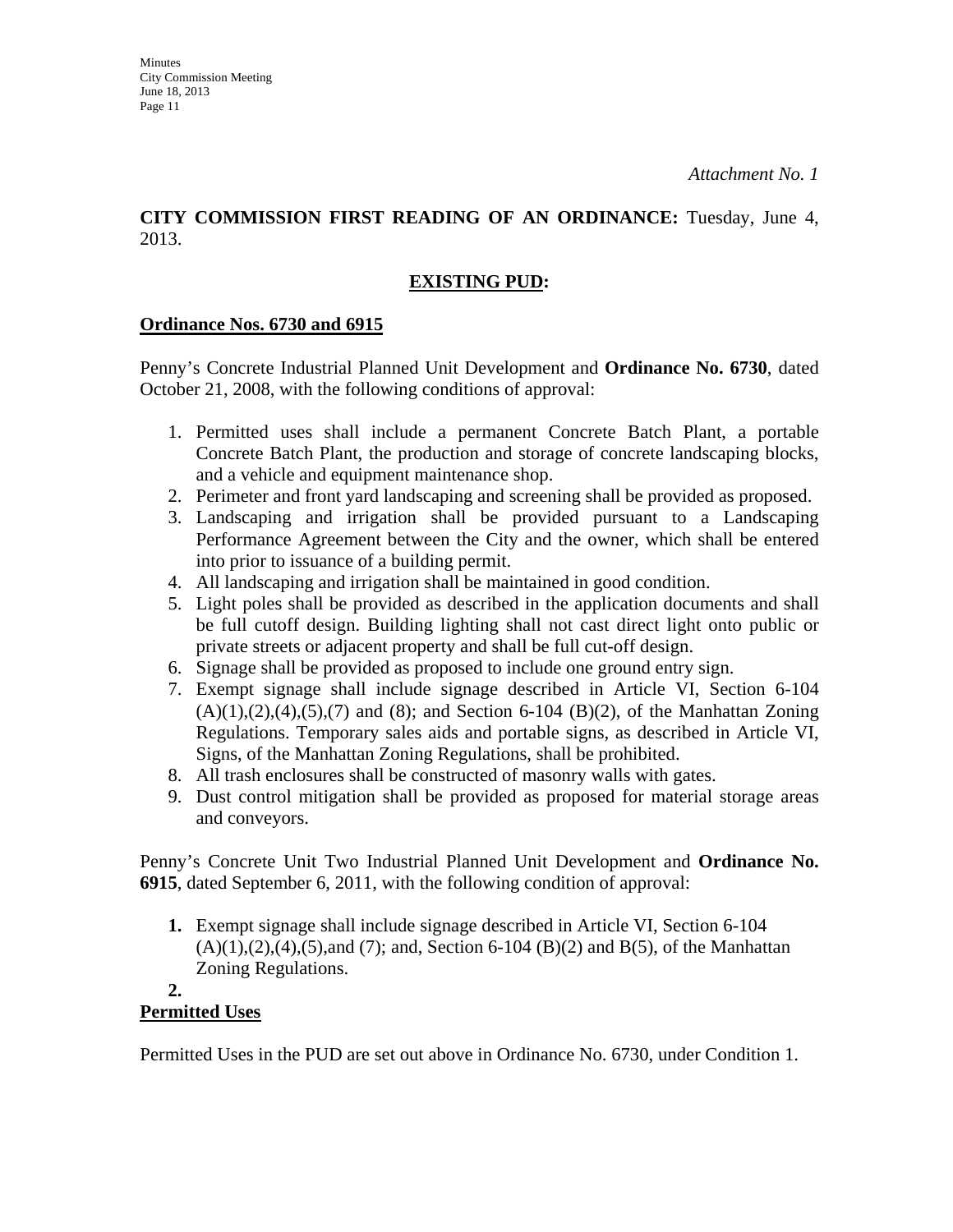**Minutes** City Commission Meeting June 18, 2013 Page 12

Signs are permitted under Conditions 6 and 7, Ordinance No. 6730, and Condition 1, Ordinance No. 6915.

#### **EXISTING USE**

The existing use of the Penny's Concrete PUD is exclusively on Lot 2, which adjoins vacant Lot 3, the amendment site. Lot 2 consists of a permanent Concrete Batch Plant, a portable Concrete Batch Plant, the production and storage of concrete landscaping blocks for retaining walls, office, other accessory uses such as landscaping, lighting, signage, a future shop, and a retention basin along the east side of Lot 2. A third batch plat is approved on Lot 3 but has not been built. In addition to the Manhattan Zoning Regulations, batch plant activities on Lots 2 and 3 are subject to Kansas Department of Health and Environment (KDHE) air and water quality regulations.

#### **Lot 3 – Approved But Not Constructed Batch Plant.**

A portable plant (Plant #3) may be located on Lot 3 and may be placed on the site depending on demand for concrete. The area around Plant #3 will be for aggregate storage and parking with access to the existing activities on proposed Lot 2. *(The approved Final Development Plan drawings for future improvements on Lot 3 are attached. The applicant has requested an extension of approval of the Final Development Plan.)*

#### **DESCRIPTION OF PROPOSED AMENDMENT**

**AMEND** Ordinance No. 6730 and Ordinance No. 6915 and the Final Development Plan of the Penny's Concrete Industrial Planned Unit Development (PUD) Unit Two, for a proposed a Advertising Sign (Off-site sign), commonly called a billboard, which is proposed on the east side of Lot 3 within a drainage easement (a retention basin) to be constructed as a future extension of the retention basin on Lot 2 at the time Lot 3 is developed as a third batch plant.

Adverting signs are defined as a Functional Class of signs in Article VI, Signs. The definition of an advertising sign and the specific standards follow:

#### **Definition**

"Advertising Signs (off-site signs). A sign which directs attention to a business, commodity, service or entertainment conducted, sold, or offered at a location other than the premises on which the sign is located or to which it is affixed."

#### Regulations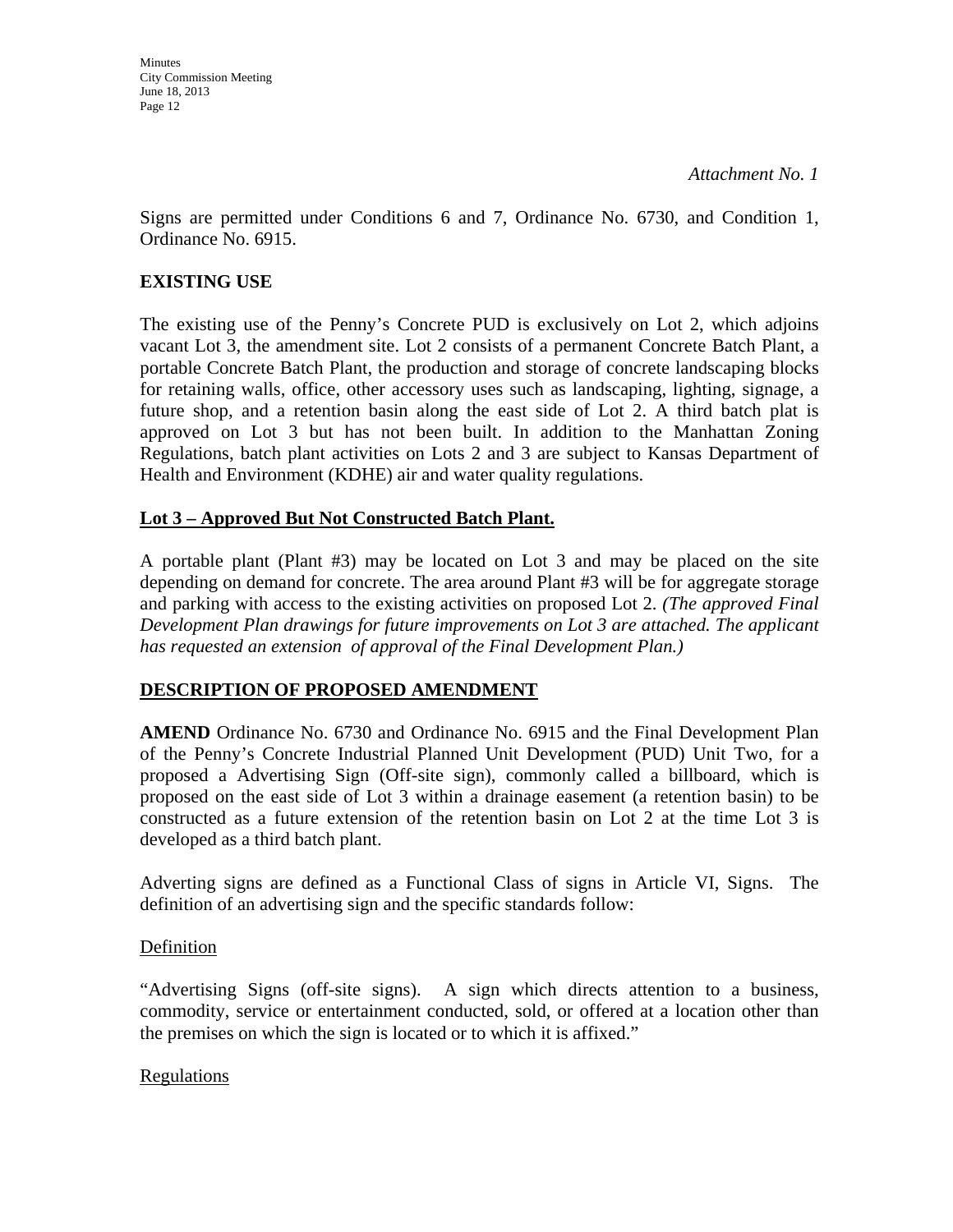#### Section 6-107, Specific Standards for Specific Types of Signs.

- (A) Advertising Signs: The following restrictions shall apply to advertising signs.
	- (1) They shall be of only the following structural types: ground, pole, or wall.
	- (2) They shall only be allowed in the following districts: C-5, C-6, LM-SC, I-3 and I-4.
	- (3) They shall maintain a 750 foot radial distance from any other advertising sign.
	- (4) They shall be no closer than 200 feet to a residential district.
	- (5) They shall follow the setback requirements as cited in Article VI, Part 2, District Regulations. In addition, the following requirements shall apply: Advertising sign structures shall be set back a minimum of twenty-five (25) feet from any front or rear property line.
	- (6) The area per face of advertising signs shall not exceed 260 square feet in gross area.
	- (7) Double faced advertising signs having nonparallel faces shall be constructed so that the angle between the faces on a sign shall not exceed twenty-four (24) degrees and the total distance between the open ends of the faces shall not exceed ten (10) feet.
	- (8) No part of an advertising sign shall extend more than thirty (30) feet above the ground.
	- (9) Advertising signs that are pole signs shall be constructed using a unipole method.
	- (10) Lighting for advertising signs shall be constructed so that illumination is directed upward.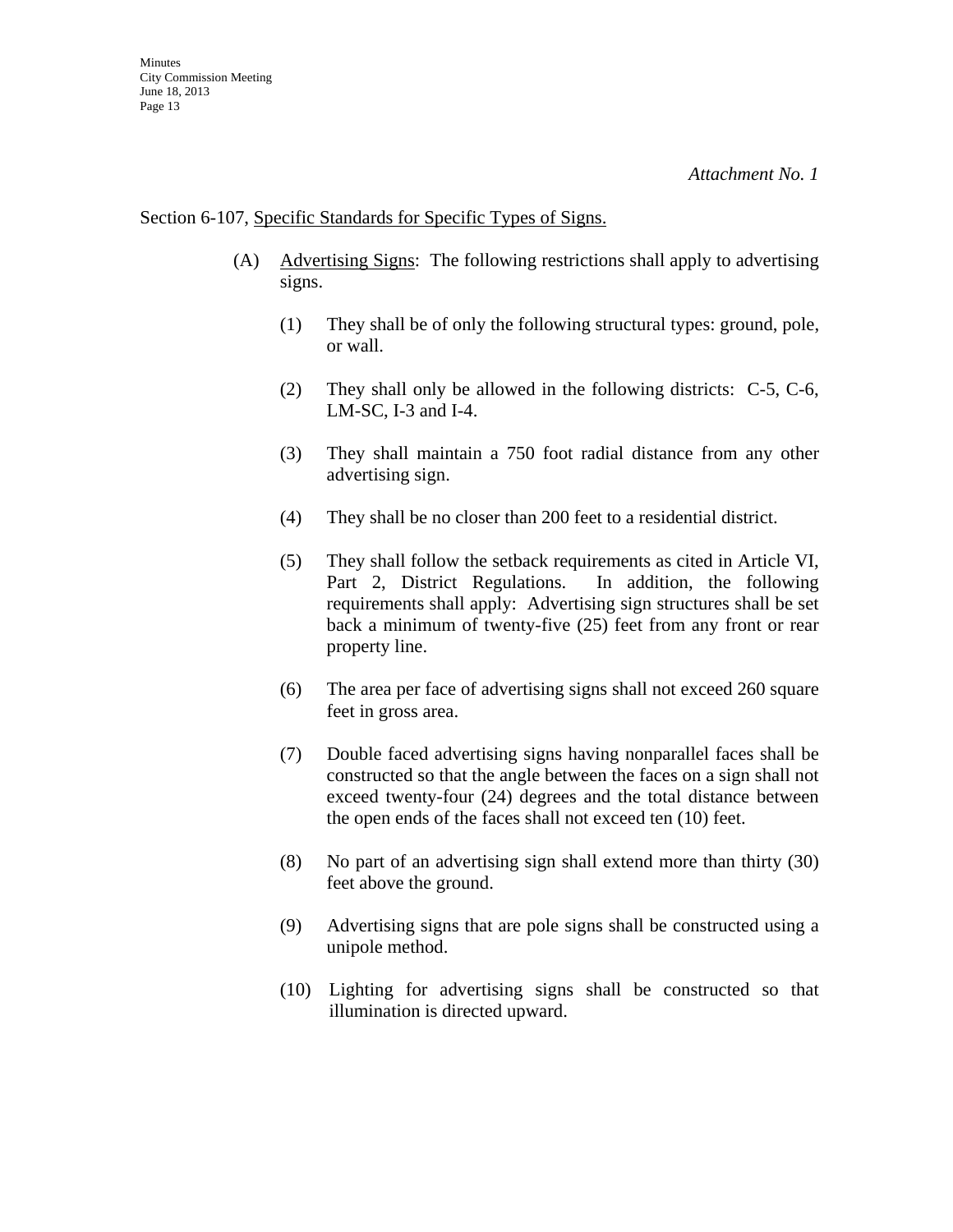Riley County Advertising Sign Regulations

Recently adopted Riley County Advertising sign regulations for an Advertising Sign (a.k.a "Billboard") are attached for reference and comparison.

**PROPOSED SIGN:** The two sided Advertising sign face is 260 square feet in area per face (26 feet in length by 10 feet in height), total sign height is 30 feet in height (20 foot, 24 inch diameter steel pole and 10 feet of sign face) measured from the flat grade adjacent to the retention basin *(elevation attached)*. The depth of the pole will have to be sufficient to insure that when the retention basin is graded, that the height of the sign or its location is consistent with the approved location on the slope of the basin. The front yard setback is 25 feet and the closest part of the sign is generally 23 feet.

**LIGHTING:** The proposed Advertising sign will be illuminated with lighting directed upwards consistent with Section 6-107 (10) above.

#### **MATTERS TO BE CONSIDERED WHEN AMENDING A PLANNED UNIT DEVELOPMENT**

**1. WHETHER THE PROPOSED AMENDMENT IS CONSISTENT WITH THE INTENT AND PURPOSE OF THE APPROVED PUD, AND WILL PROMOTE THE EFFICIENT DEVELOPMENT AND PRESERVATION OF THE ENTIRE PUD:** The proposed amendment is generally consistent with the intent and purpose of the Penny's Concrete Industrial PUD, which is a heavy industrial land use as well as the eastern part of the Eureka Addition, which also is a light industrial and heavy commercial area. Advertising sign is a permitted sign in I-4, Heavy Industrial District; C-6, Heavy Commercial District; and, I-3, Light Industrial District. Approval of the proposed amendment does not necessarily ensure the efficient development and preservation of the entire PUD but does not interfere with its efficient development as a batch plant and does not interfere with the use of the retention basin. The unipole of the Advertising sign may be located on the slope of the retention basin but must remain out of the platted utility easement east of the retention basin. The property owner supports the amendment.

**2. WHETHER THE PROPOSED AMENDMENT IS MADE NECESSARY BECAUSE OF CHANGED OR CHANGING CONDITIONS IN OR AROUND THE PUD, AND THE NATURE OF SUCH CONDITIONS:** The proposed amendment is necessary due to loss of billboard signage as explained by the applicant. Prior to rezoning to PUD, the previous C-6 District would have allowed the billboard. The applicant indicates in his written documents that, "The reason for this is not expansion of more signs, but replacement. We had to remove (29) billboards due to road changes. With the removal of these signs, (52) facings representing local clients are gone. They were left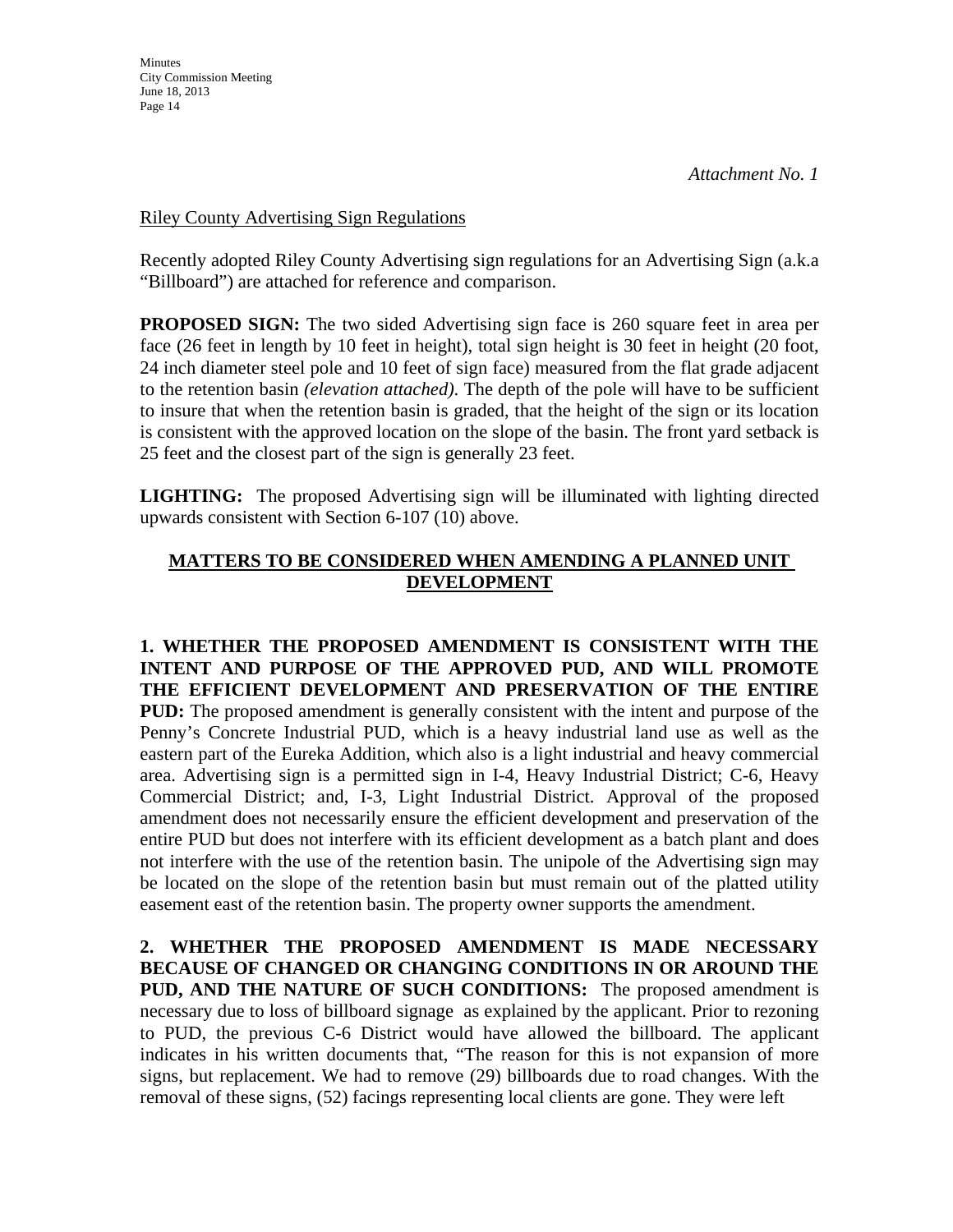*Attachment No. 1*

without the ability to advertise their business or products. We realize with current laws there will only be the opportunity to build back 1-3 signs. Our company's position is to adhere to the new statutes as we were a part of the language in these new rules. I.e. Spacing, heights, and size. Again this will meet the state, federal, county  $\&$  city regulations". There are five, double stacked county billboards, four sign faces per pole, or 20 total signs faces along the former K-18 Highway to the northeast of Lot 3, and approximately, at their closest, 2,500 feet northeast near a car wash, and approximately 4,500 feet further east along the former highway.

**3. WHETHER THE PROPOSED AMENDMENT WILL RESULT IN A RELATIVE GAIN TO THE PUBLIC HEALTH, SAFETY, CONVENIENCE OR GENERAL WELFARE, AND IS NOT GRANTED SOLELY TO CONFER A SPECIAL BENEFIT UPON ANY PERSON:** Approval of the proposed amendment will result in a relative gain to the general public by allowing convenient visual access to signage advertising businesses with off-site commercial messages. The proposed amendment will be granted as a special benefit to the applicant but is intended to replace Advertising sign copy area lost due to highway changes along K-18 Highway.

#### **ADDITIONAL MATTERS TO BE CONSIDERED WHEN AMENDING A PLANNED UNIT DEVELOPMENT**

**1. LANDSCAPING:** No landscaping is proposed with the Advertising sign, which will be located on the grass lined slope of a future retention basin.

**2. SCREENING:** Undeveloped Lot 3 will, when developed, be screened by a six foot slatted security fence on the east lot line with a row of ornamental trees on the inside the fence, which will be pruned to allow conveyance of flood waters.

**3. DRAINAGE:** A drainage study was submitted in 2006 with the Preliminary Plat for the entire Eureka Addition subdivision. The study was reviewed and accepted by the City Engineer.

An update to the original study was submitted and accepted with the Penny's PUD in 2008. As a part of the proposed amendment and rezoning, Karen L. Weathers, P.E., BG Consultants, submitted a Storm Drainage Report for Penny's Concrete Lot 36, dated June 15, 2011. The 2011 update was reviewed and accepted by the City Engineer.

Storm water will drain to a future grass lined retention pond on the east side of Lot 3, which will be an extension of an existing basin to the north on Lot 2. The retention pond is designed to hold the 100 year storm from the expanded concrete surface of the PUD. If needed a storm water small pump will pump retained water into the City's storm water system, consisting of curb and gutter and storm water pipes and inlets, located near the northwest corner of the site.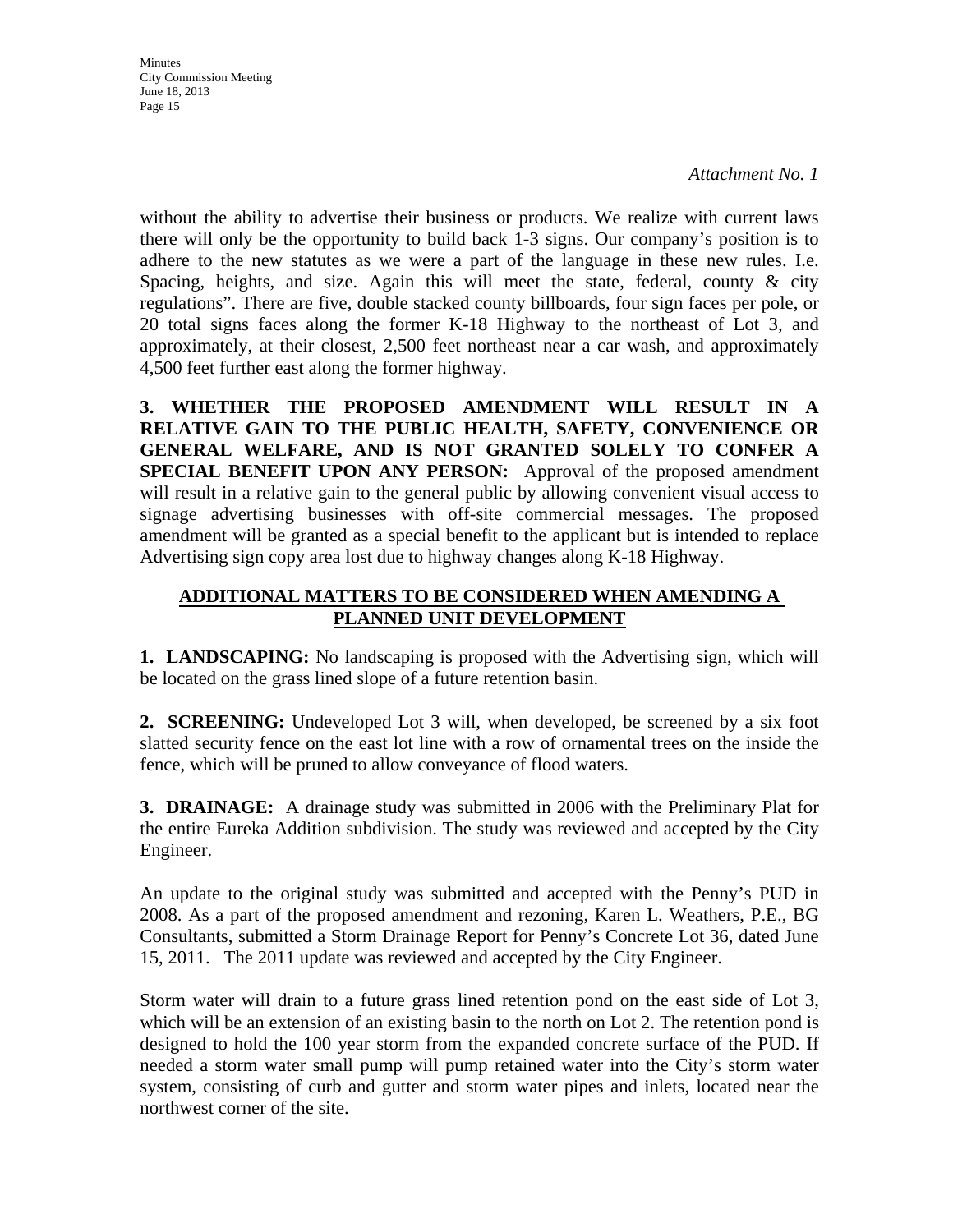*Attachment No. 1*

Part of the proposed PUD is in the regulated and buildable portion of the 100 Year Flood Plain, and the remainder is in the 500 Year Flood Plain, which is not regulated. The proposed Flood Plain map maintains the site, where the Advertising sign will be located, as 100 Year Flood Plain. The area may be removed entirely from the 100 Year Flood Plain at a later date. HNTB, as consultant for KDOT, submitted a Conditional Letter of Map Revision related to improvements associated with the realignment of K-18 Highway. The as-built conditions may remove the 100 Year Flood Plain from Lot 3, at some future date, either by Letter of Map Revision or updated flood plain maps.

Shane Swope, P.E., Stormwater Engineer, Manhattan Public Works Department, has reviewed and accepted the proposed location of the Advertising sign.

**4. CIRCULATION:** There is no change to access to the PUD associated with the proposed Advertising sign. The location will need to be accessed from Eureka Terrace. There can be no curb cut on Skyway Drive, until one is approved by the Kansas Department of Transportation.

**5. OPEN SPACE AND COMMON AREA:** Open landscaped space around the perimeter of the site will be owned and maintained by the property owner.

**6. CHARACTER OF THE NEIGHBORHOOD:** The character of the neighborhood in the Eureka and Penny's subdivisions is characterized by the batch plant and a developing light industrial/industrial park consisting of Star Lumber & Supply, a contractor's business, a self-storage site and auto related service. The neighborhood further north is Eureka Drive, Flint Hills Job Corps Center and agricultural fields. The neighborhood to the immediate south and west of the amendment site is undeveloped heavy commercial and industrial park lots and agricultural fields. To the southwest is the Manhattan Regional Airport. Residential neighborhoods are to the west of the Eureka Addition. The neighborhood to the east is the realigned K-18 Highway Corridor and Skyway Drive.

### **THIRTEEN MATTERS TO BE CONSIDERED WHEN REZONING**

**1. EXISTING USE:** Lot 3 is a vacant tract of land approved for expansion of the Penny's Concrete batch plant operations.

**2. PHYSICAL AND ENVIRONMENTAL CHARACTERISTICS:** Lot 3 is flat and covered with field grasses, and within the 100 Year and 500 Year Flood Plains.

Lot 3 is entirely within the Horizontal and Conical Zones of Manhattan's Regional Airport. The northwest corner of Lot 3 is also within the Approach and Transitional Zones of the airport. Future uses (structures and trees), which are within these Zones may be required to obtain, and be granted, an Airport Compatible Use Permit prior to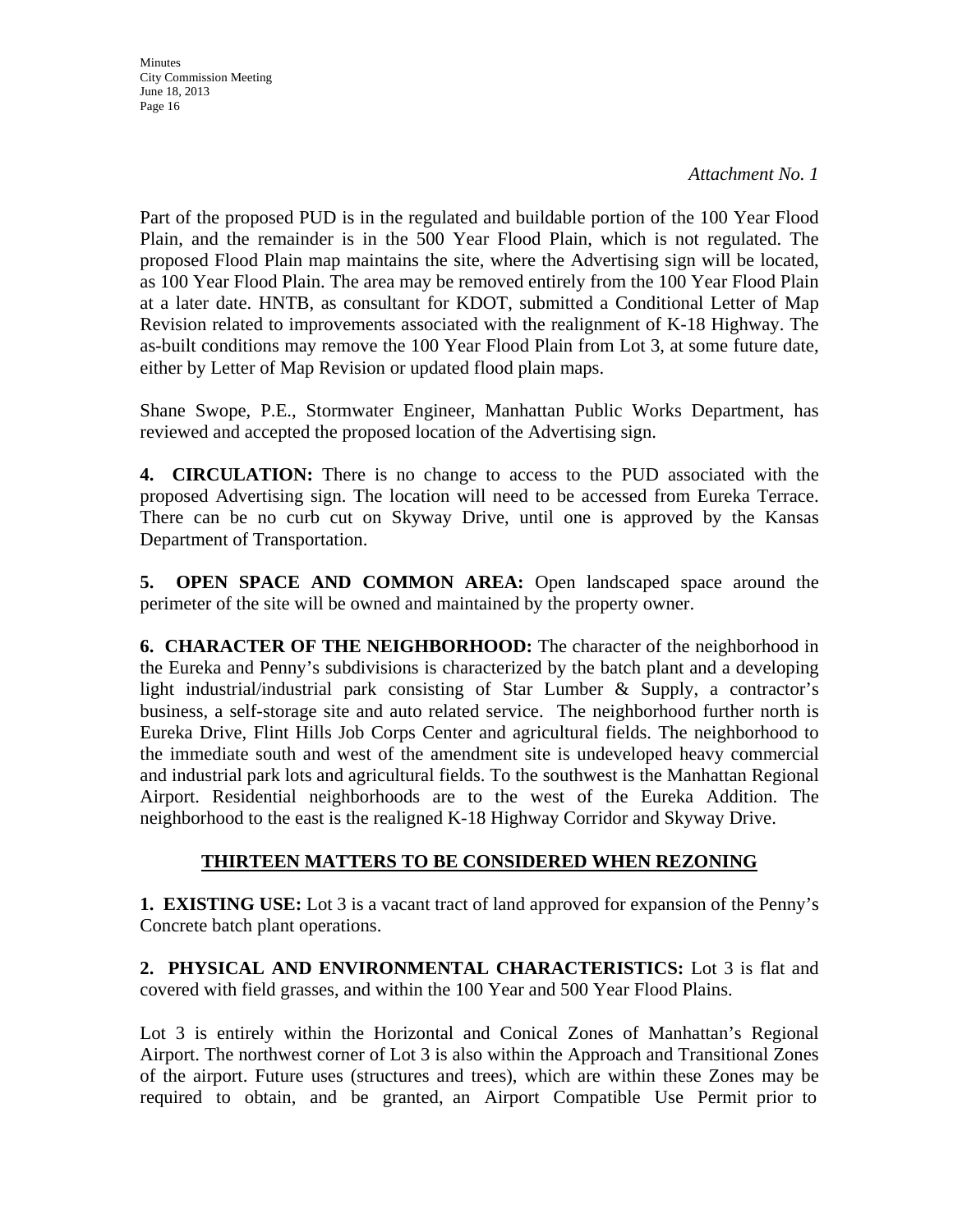construction, planting or change to the structure or trees approved on Lot 3, see below under **CONSISTENCY WITH INTENT AND PURPOSE OF THE ZONING ORDINANCE** for further information concerning the AO District.

#### **3. SURROUNDING LAND USE AND ZONING:**

**(a.) NORTH:** Penny's Concrete, Star Lumber, Eureka Drive, Flint Hills Job Corps, and agricultural fields; Industrial PUD/AO, C-6/AO Districts, U, University District, and Riley County G-1, General Agricultural District.

**(b.) SOUTH:** Undeveloped heavy commercial lots and agricultural fields; C-6/AO Districts and Riley County G-1 District.

**(c.) EAST:** Skyway Drive and K-18 Highway; Riley County G-1 District.

**(d.) WEST:** Eureka Terrace, contractor business, self-storage and undeveloped light industrial lots and undeveloped industrial park lots; I-3, Light Industrial District/AO Districts, and I-2, Industrial Park District/AO Districts.

**4. CHARACTER OF THE NEIGHBORHOOD:** See above under number **6, CHARACTER OF THE NEIGHBORHOOD**.

**5. SUITABILITY OF SITE FOR USES UNDER CURRENT ZONING:** Lot 3 is suitable for the batch plant as approved.

**6. COMPATIBILITY OF PROPOSED DISTRICT WITH NEARBY PROPERTIES AND EXTENT TO WHICH IT MAY HAVE DETRIMENTAL AFFECTS:** Properties nearby Lot 3 are the existing Penny's batch plant site, and a lumber wholesale supply and recently constructed Skyway Drive and undeveloped agricultural fields. Nearby properties to the south are undeveloped parts of the Eureka Addition, agricultural fields and the Manhattan Regional Airport.

The Advertising sign will be setback approximately 23 feet from the east lot line of Lot 3 and will be no closer than 23 feet to the east lot line.

Lot 3 is entirely within the Horizontal and Conical Zones of Manhattan's Regional Airport, which requires structures comply with the AO, Airport Overlay District regulations. The northwest corner of the site is also within the Approach and Transitional Zones of the airport. Future uses (structures and trees), which are within these Zones may be required to obtain, and be granted, an Airport Compatible Use Permit prior to construction, planting or change to the structure or tree (see below under consistency with intent and purpose of the Zoning Ordinance for further information concerning the AO District).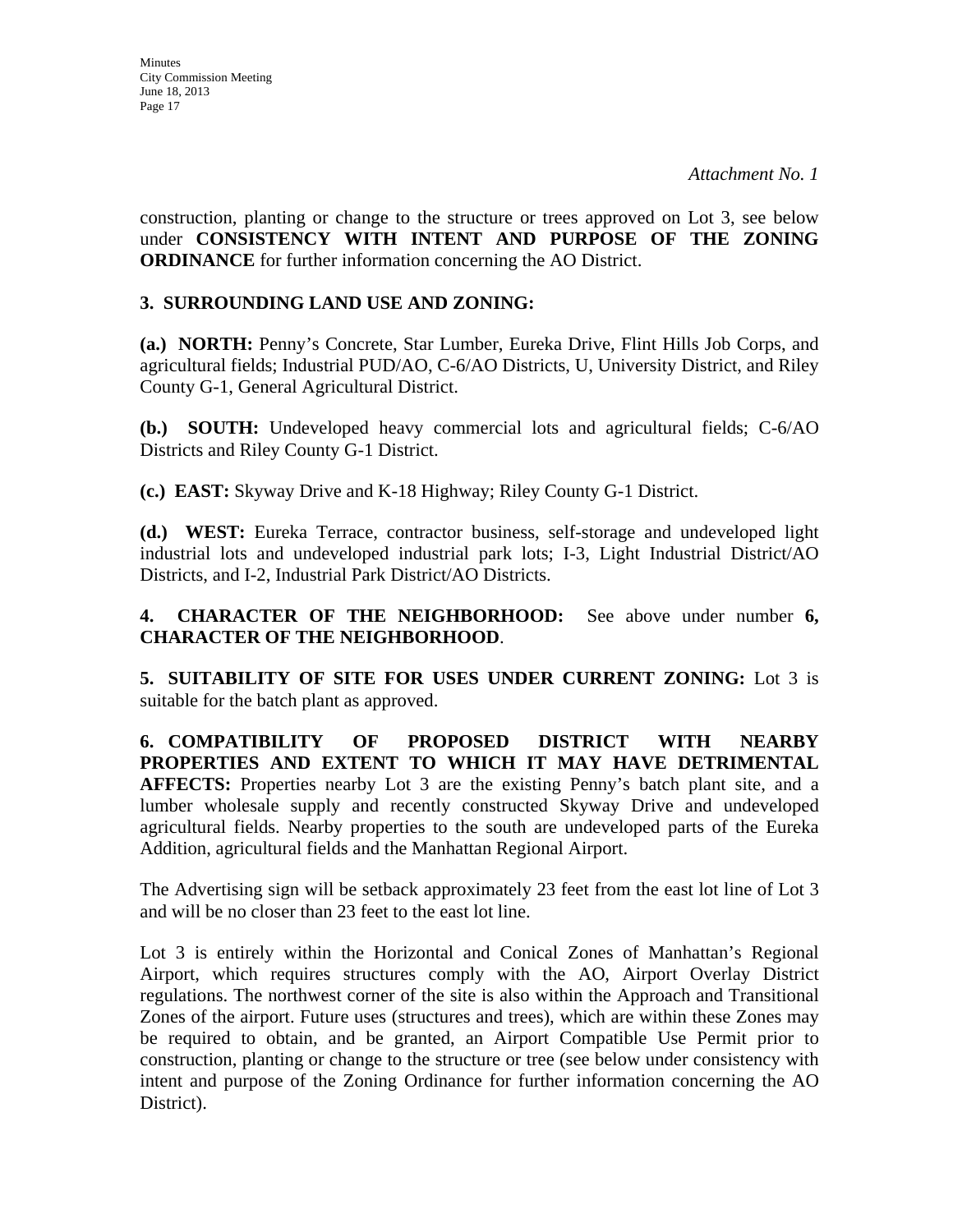The proposed maximum structure height is 30 feet to the top of the sign. *(Note: The Federal Aviation Agency (FAA) previously determined there would be no hazard to air navigation, based on a height of 100 feet for the Concrete Batch Plant in the existing Penny's PUD. The FAA's determination indicated future construction requires additional notice to the FAA. The addition of Plant #3 requires additional notice to the FAA before Plant #3 is added to the site but does not include the Advertising sign outside the approach zone, which is less than 75 feet in height.)* 

**7. CONFORMANCE WITH COMPREHENSIVE PLAN: THE SOUTHWEST PLANNING AREA OF THE FUTURE LAND USE MAP OF THE MANHATTAN URBAN AREA COMPREHENSIVE PLAN DESIGNATES THE MAJORITY OF THE PROPOSED EUREKA ADDITION AS INDUSTRIAL (IND). PENNY'S CONCRETE PUD WAS FOUND IN CONFORMANCE WITH THE COMPREHENSIVE PLAN WITH REZONING TO INDUSTRIAL PUD AND THE AMENDMENT FOR LOT 3. THE PROPOSED ADVERTISING SIGN IS IN GENERAL CONFORMANCE WITH THE COMPREHENSIVE PLAN.**

The proposed Eureka Valley – Highway K-18 Corridor Plan, notes under Aesthetics, Objective B, that standards for outdoor advertising regarding size, setbacks, spacing, stacking, lighting and digital billboards should be established to insure coordination between local jurisdiction in Eureka Valley that design standards for signage*( pages 35-36 attached)*. Riley County recently adopted outdoor advertising sign standards and the City of Manhattan is currently working on an update of the City's sign regulations, including Advertising signs.

**8. ZONING HISTORY AND LENGTH OF TIME VACANT AS ZONED:** The amendment site has remained vacant to date.

February 6, 2006: Manhattan Urban Area Planning Board considers annexation of the 53-acre site and conducts the public hearings on the proposed rezoning of three tracts of land from County G-1, General Agricultural District, and N-1, Airport Noise Hazard District, to I-2, Industrial Park District; C-6, Heavy Commercial District; and I-3, Light Industrial District, all with AO, Airport Overlay District. The Planning Board recommends approval of the annexation on a vote of 5-1; and recommended approval of the rezoning of three tracts of land on a vote of 5-1. The Board tabled the preliminary plat to the February 23, 2006, Planning Board meeting, on a vote of 6-0.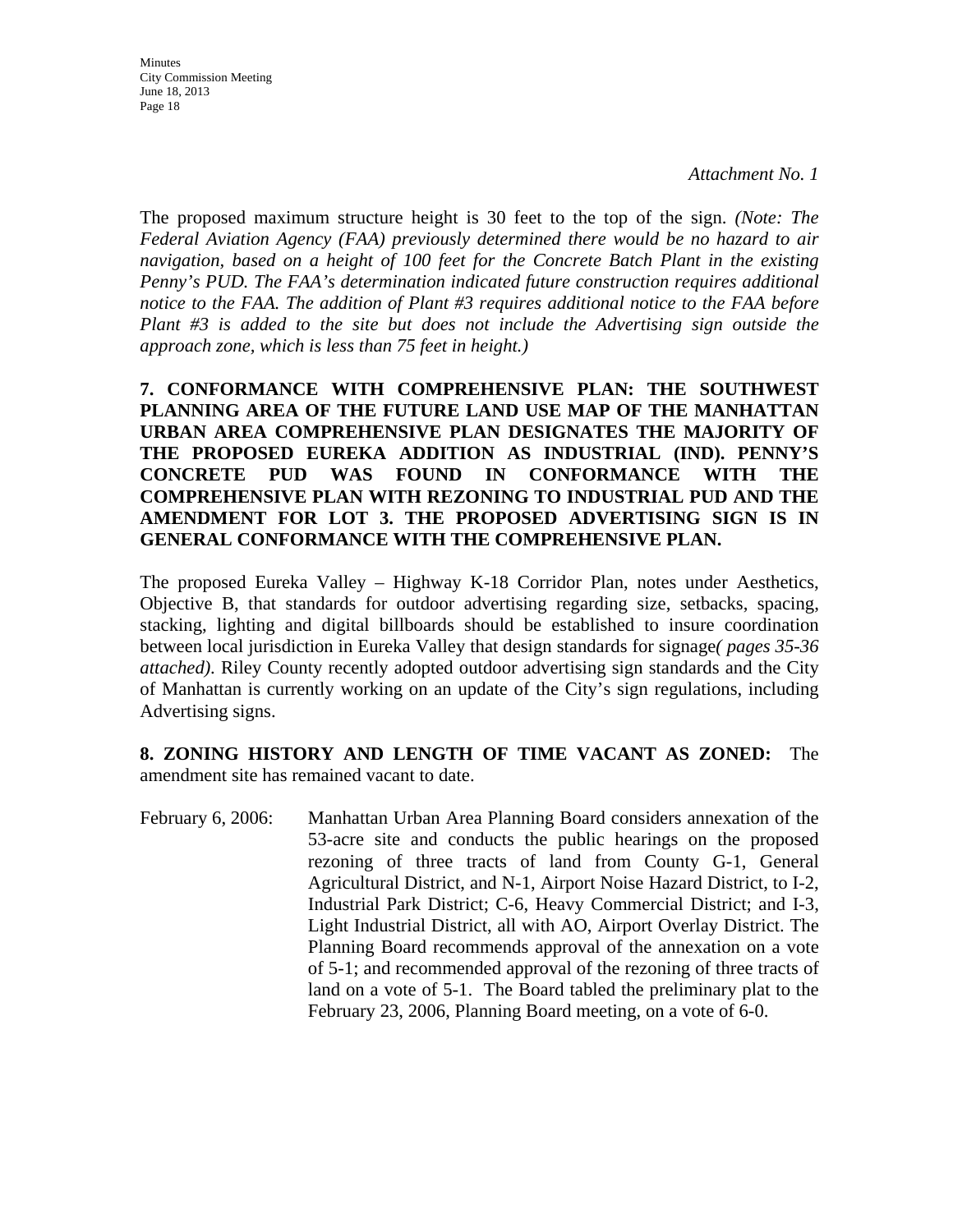*Attachment No. 1*

- February 21, 2006 City Commission, on a vote of 5-0, approves Resolution No 022106-A**,** requesting that the Board of Riley County Commissioners make positive findings regarding the island annexation of the proposed Eureka Addition.
- February 23, 2006 Manhattan Urban Area Planning Board approves Preliminary Plat 6-0, with three conditions.
- March 16, 2006 Board of Riley County Commissioners considers island annexation request, as per K.S.A. 12-520c and tables for additional information.
- March 30, 2006 Board of Riley County Commissioners continues consideration of island annexation request, as per K.S.A. 12-520c, and approves Resolution No. 03006-13, finding that the annexation will not hinder development or prevent proper growth.
- April 18, 2006 City Commission approves first reading of ordinances annexing and rezoning the proposed Eureka Addition.
- May 2, 2006 City Commission approves Ordinance Nos. 6537 and 6538 annexing and rezoning the proposed Eureka Addition.
- August 7, 2006 Manhattan Urban Area Planning Board approves Final Plat Eureka Addition.
- September 5, 2006 City Commission accepts easements and rights-of-way as shown on the Final Plat Eureka Addition.
- September 15, 2008 Manhattan Urban Area Planning Board recommends, on a vote of  $(5-1)$  rezoning Lots  $12 - 15$ , Eureka Addition from C-6, Heavy Commercial District with AO, Airport Overlay District, to PUD, Industrial Planned Unit Development District with AO, Airport Overlay District.
- October 14, 2008 City Commission approves first reading of an ordinance rezoning Lots 12 – 15, Eureka Addition, to PUD, Industrial Planned Unit Development District with AO, Airport Overlay District.
- October 21, 2008 City Commission approves Ordinance No. 6730 rezoning Lots 12 15, Eureka Addition, to PUD, Industrial Planned Unit Development District with AO, Airport Overlay District.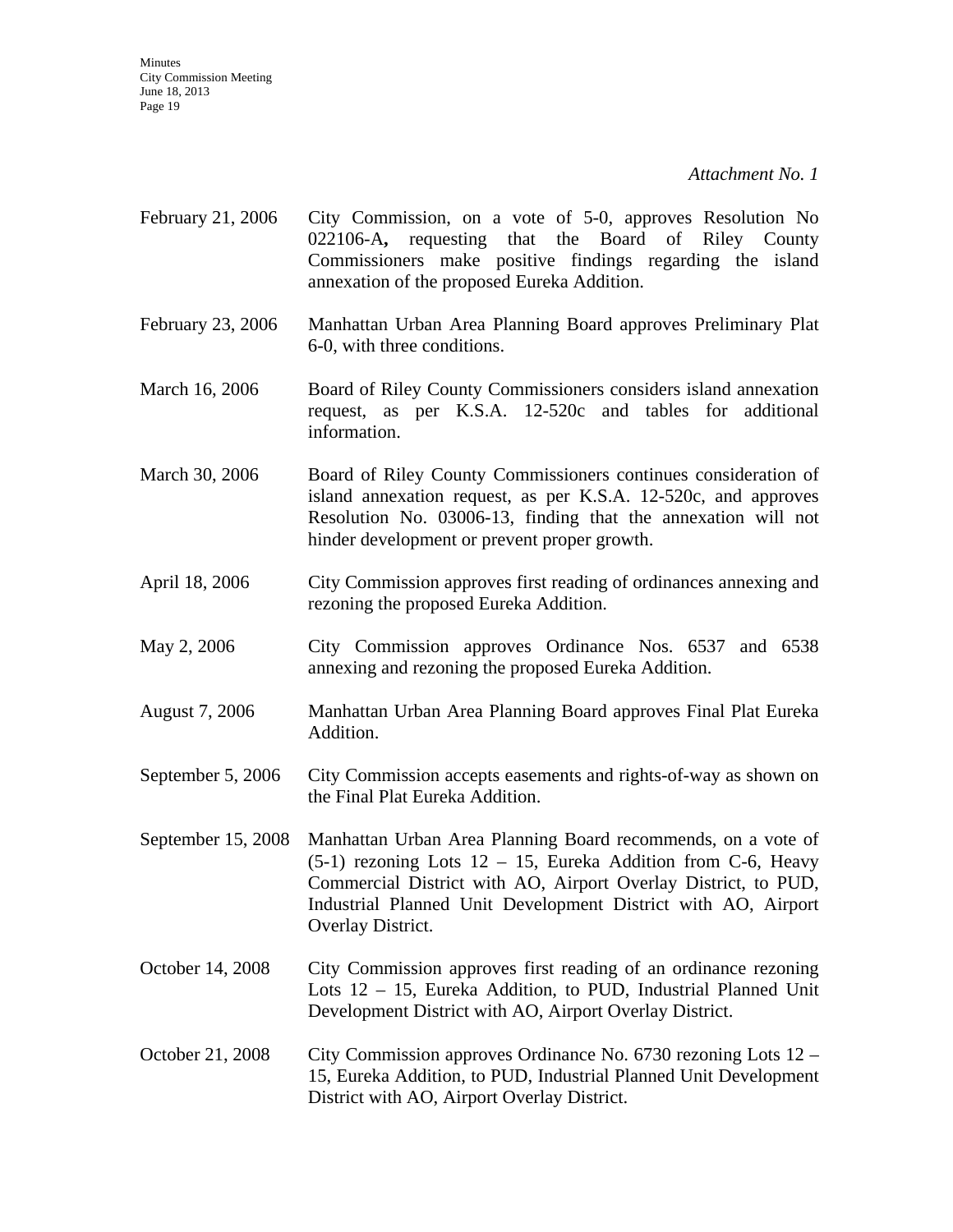- November 3, 2008 Manhattan Urban Area Planning Board approves Final Plat of the Penny's Addition and the Final Development Plan of Penny's Concrete Industrial PUD.
- November 18, 2008 City Commission accepts easements and rights-of-way as shown on the Final Plat of Penny's Addition.
- August 1, 2011 Manhattan Urban Area Planning Board recommends approval of an amendment of the Final Development Plan and Ordinance No. 6730, and the rezoning of Lot 36, Eureka Addition, Unit Two, from C-6/AO to PUD/AO, to be combined with Penny's Concrete PUD, and approves the Final Plat of Penny's Addition, Unit Two.
- August 16, 2011 City Commission approves first readings of an amendment of the Final Development Plan and Ordinance No. 6730, to be known as Penny's Concrete PUD, Unit Two; and the rezoning of Lot 36, Eureka Addition, Unit Two, from C-6/AO to PUD/AO, to be combined with Penny's Concrete Unit Two PUD.
- September 6, 2011 City Commission approves Ordinance No. No. 6915 amending the Final Development Plan of Penny's Concrete Industrial PUD and Ordinance No. 6730; and rezoning Lot 36, Eureka Addition, Unit Two, to PUD, Industrial Planned Unit Development District with AO, Airport Overlay District.
- September 6, 2011 City Commission accepts the easements and rights-of-way as shown on the Final Plat of Penny's Addition, Unit Two; and authorizes Mayor and City Clerk to execute Agreement regarding construction and maintenance of the storm water facilities.

#### **9. CONSISTENCY WITH INTENT AND PURPOSE OF THE ZONING ORDINANCE:**

The intent and purpose of the Zoning Regulations is to protect the public health, safety, and general welfare; regulate the use of land and buildings within zoning districts to assure compatibility; and to protect property values.

Lot 3 is designated for a heavy industrial use. Advertising signs are permitted in heavy industrial zones. The site was zoned C-6 prior to rezoning to PUD. Advertising signs are permitted in C-6 District. The proposed Advertising sign would not be out of character in the neighborhood and conforms to the Manhattan Zoning Regulations' requirements for Advertising signs set out above under description of proposed amendment**,** Section 6-107, Specific Standards for Specific Types of Signs.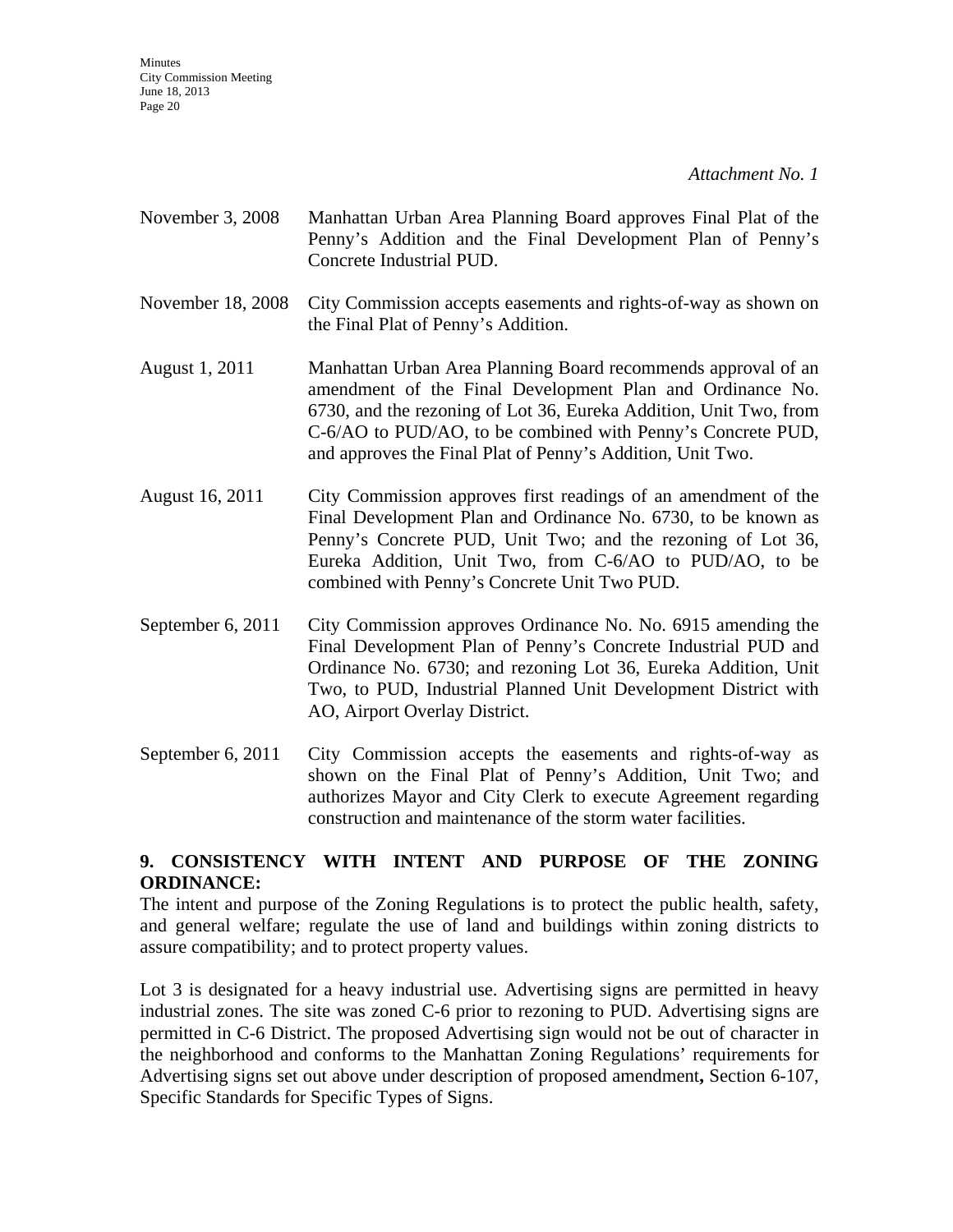**Minutes** City Commission Meeting June 18, 2013 Page 21

City of Manhattan and Kansas Department of Transportation sign permits are required, as well as a City Flood Plain Development Permit.

**10. RELATIVE GAIN TO THE PUBLIC HEALTH, SAFETY AND WELFARE THAT DENIAL OF THE REQUEST WOULD ACCOMPLISH, COMPARED WITH THE HARDSHIP IMPOSED UPON THE APPLICANT:** There appears to be no relative gain to the public that denial would accomplish compared to the hardship to the owner because Lot 3 is generally consistent with I-4 District use and an Advertising sign would be allowed in the I-4 District, as well as the previous C-6 District zone of Lot 3. The proposed structure will not interfere with the use of the retention basin. The Advertising sign must remain outside of the dedicated utility easement to the east of the sign's location.

No adverse impact by the proposed structure is expected that would adversely affect safe and efficient use of navigable airspace by aircraft.

**11. ADEQUACY OF PUBLIC FACILITIES AND SERVICES:** Adequate street, sanitary sewer and water services are available to serve the proposed use.

**12. OTHER APPLICABLE FACTORS:** There are no other applicable factors.

**13. STAFF COMMENTS:** City Administration recommends approval of the proposed amendment of Ordinance No. 6730 and Ordinance No. 6915 and the amended Final Development Plan of the Penny's Concrete Industrial PUD Unit Two, for an Advertising sign subject to the following conditions:

- 1. One (1) Advertising sign, shall be allowed on the east side of Lot 3, Penny's Addition, Unit Two, an Industrial Planned Unit Development, City of Manhattan, Riley County, Kansas.
- 2. All applicable permits shall be obtained before construction of the Advertising sign.
- 3. No portion of the Advertising sign shall encroach on or over the utility easement dedicated on the east side of Lot 3.

#### **ALTERNATIVES:**

- 1. Recommend approval of the proposed amendment of Ordinance No. 6730 and Ordinance No. 6915 and the amended Final Development Plan of the Penny's Concrete Industrial PUD Unit Two, stating the basis for such recommendation.
- 2. Recommend denial of the proposed amendment of Ordinance No. 6730 and Ordinance No. 6915 and the amended Final Development Plan of the Penny's Concrete Industrial PUD Unit Two, stating the specific reasons for denial.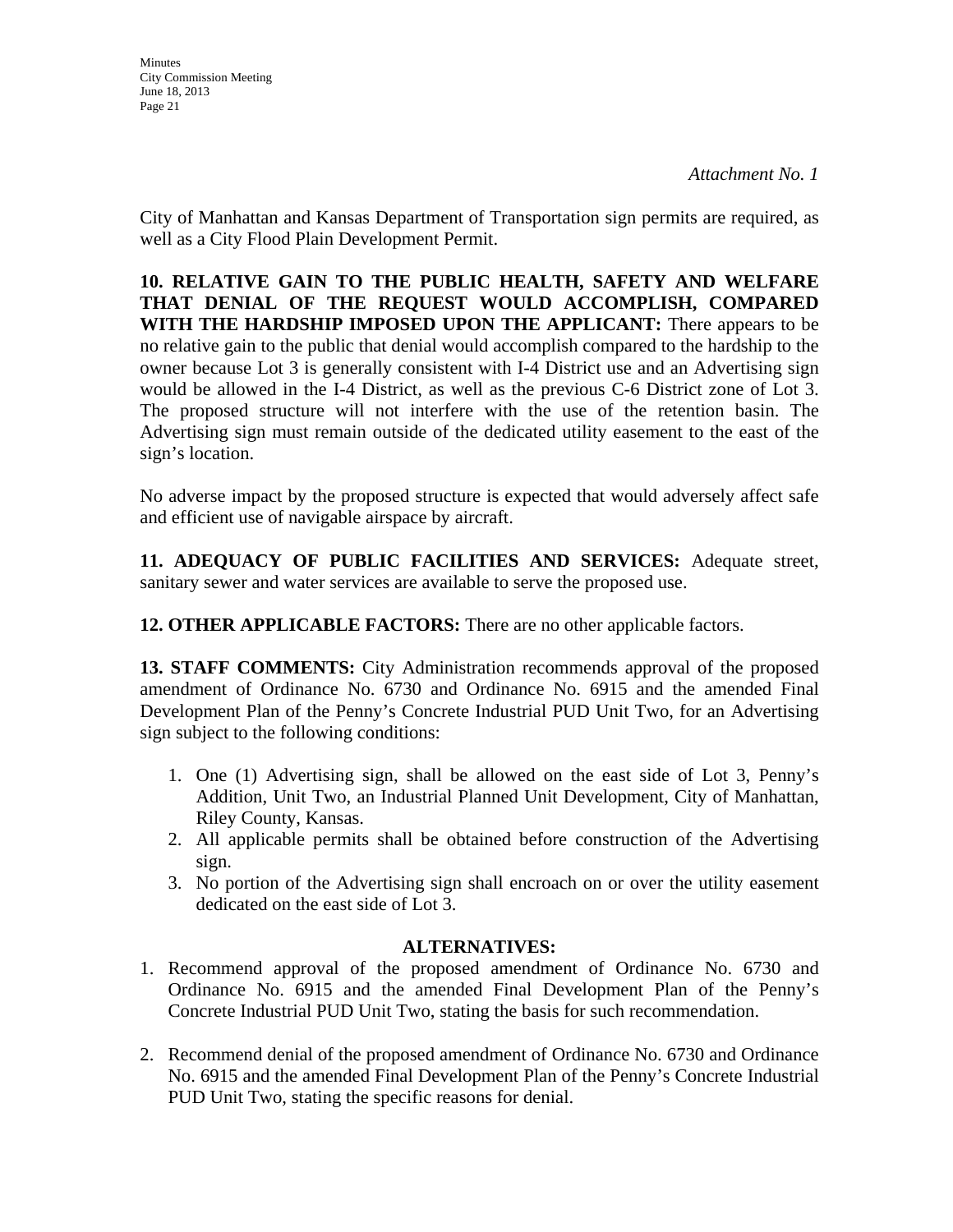*Attachment No. 1*

3. Table the proposed Amendment to a specific date, for specifically stated reasons.

#### **POSSIBLE MOTION:**

The Manhattan Urban Area Planning Board recommends approval of the proposed amendment of Ordinance No. 6730 and Ordinance No. 6915 and the amended Final Development Plan of the Penny's Concrete Industrial PUD, Unit Two, based on the findings in the Staff Report, subject to the three conditions of approval recommended by City Administration.

**PREPARED BY:** Steve Zilkie, AICP, Senior Planner

**DATE:** May 15, 2013 13038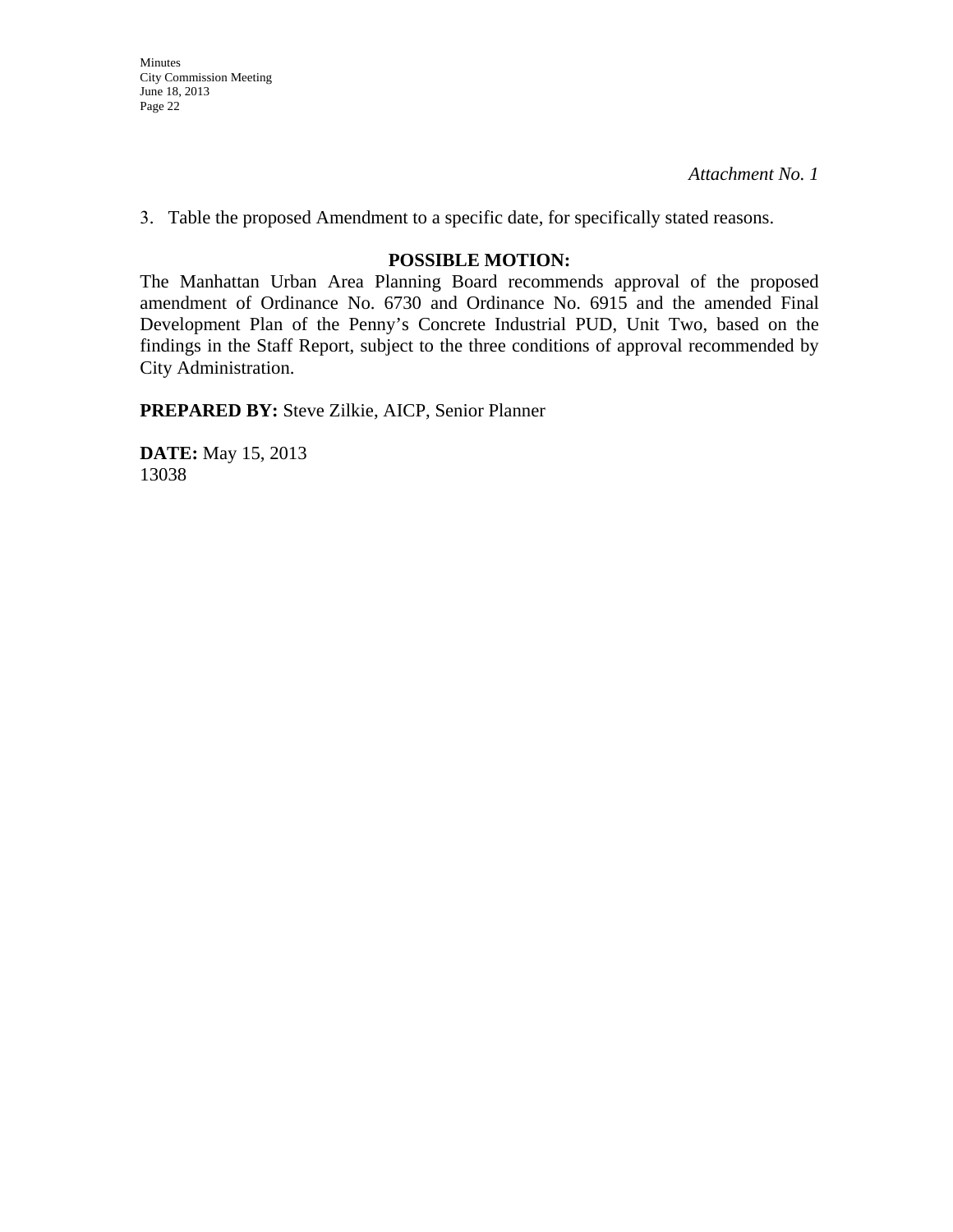**APPLICANT/OWNER:** Davidson Architecture & Engineering, LLC – Chris Hafner, on behalf of the Owner: Surplus Investor\s of Manhattan, LLC – Hunter Harris

**APPLICANT"S ADDRESS:** The applicant's address is 11301 Strang Line Rd, Lenexa, KS, 66215

**OWNER'S ADDRESS:** The owner's address is 4705 Central, Kansas City, MO 64112.

**REQUEST:** The applicant/owner has requested an amendment of Ordinance No. 6263 to construct a proposed PetSmart store on Lot 2 in the Manhattan Plaza Commercial Planned Unit Development. Condition No. 4 of the ordinance states, "Prior to the development of Lot 2, an amendment of the PUD shall be submitted and will need to be approved, prior to issuing any necessary permits." The amendment is in the form of a Final Development Plan.

**LOCATION:** Generally south of Home Depot along the east side of the Seth Child Road frontage road.

**LEGAL DESCRIPTION:** Lot 2, Manhattan Plaza, an Addition to the City of Manhattan, Riley County, Kansas.

**AREA:** 110,654.72 square feet (2.54 acres).

**DATE OF NEIGHBORHOOD MEETING:** February 13, 2013.

**DATE OF PUBLIC NOTICE PUBLICATION:** Monday, April 29, 2013.

**DATE OF PUBLIC HEARING: PLANNING BOARD:** Monday, May 20, 2013. **CITY COMMISSION:** Tuesday, June 4, 2013.

### **EXISTING PUD**

#### **Ordinance No.**

The PUD is subject to Ordinance No. 6263, adopted May 7, 2002 (*attached*).

#### **Permitted Uses**

Permitted Uses in the PUD include a Home Depot and outdoor garden center on Lot 1, and all of the Permitted and Conditional Uses of the C-2, Neighborhood Shopping District (*attached*).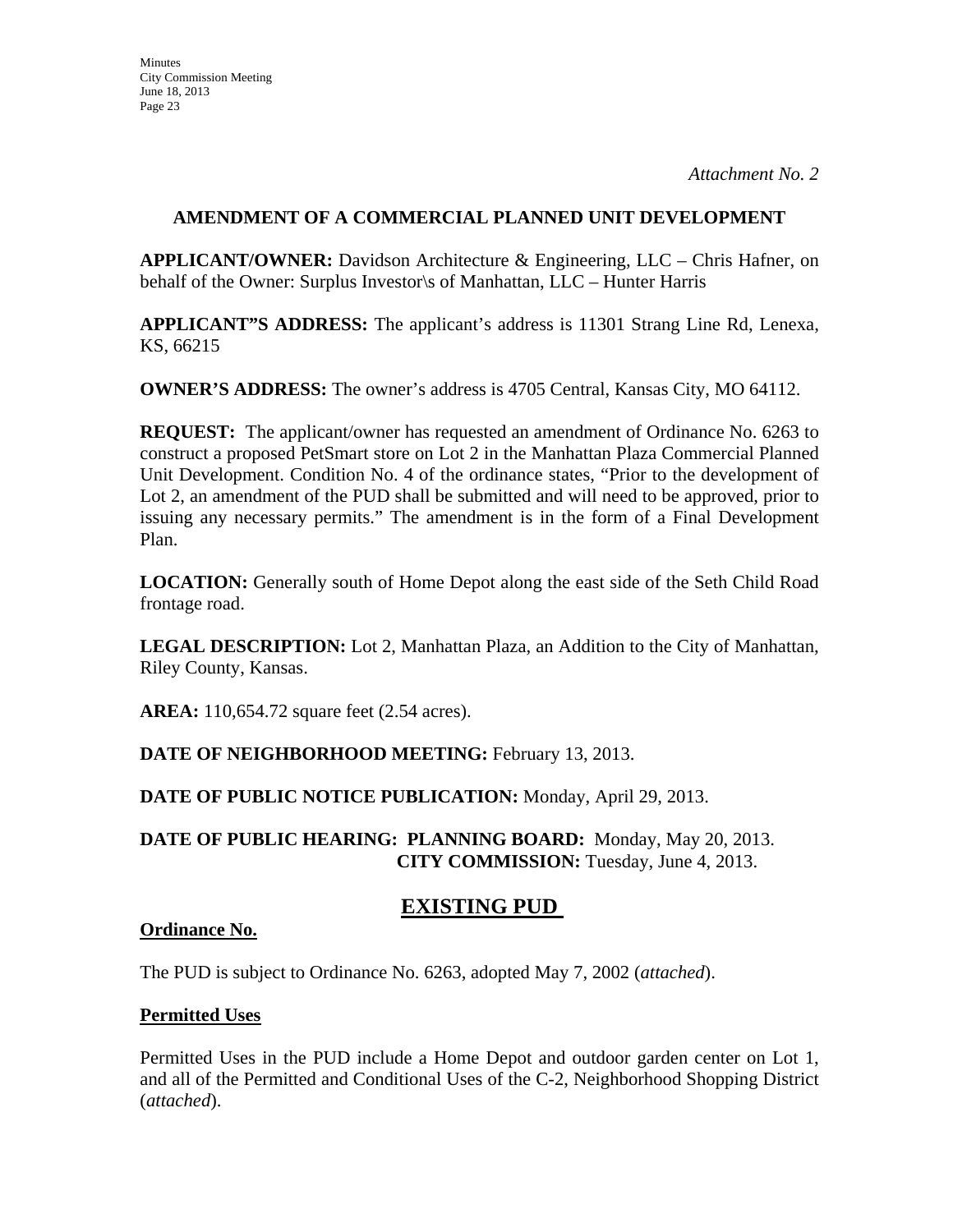## **PROPOSED AMENDMENT**

**Proposed Use and Building:** The uses proposed with PetSmart include: (1) retail sales of small pets, pet food, supplies and accessories; (2) pet grooming; (3) pet training; and, (4) adoption (partnership with local rescue/humane society). The proposed uses are consistent with the C-2 District either as a permitted, conditional or accessory use to the principal use, a retail pet store.

The proposed structure is a one story, approximate 21-foot tall commercial building, constructed of concrete masonry unit block walls and EFIS entry. The building is generally shades of brown. Floor area of the structure is 12,154 square feet, which is primarily retail floor area.

**PROPOSED SIGNS:** Proposed signs are two internally illuminated channel letter wall signs over the front door entrance "PetSmart" (203 sf) and "Grooming" (18 sf), a total 221 square feet in sign area. Based on the general guidance for PUD's, the C-2 District sign regulations, a sign no greater than 30% of the façade is allowed. Façade area is 2,393 square feet, which would allow up to 718 square feet of wall sign area. The proposed two wall signs are more than the general guidance of one permitted wall sign in C-2, but significantly less in sign area than would otherwise be allowed.

A 30 foot tall PetSmart pole sign, with pole enclosed with masonry to match the building materials is proposed along the frontage road. The sign portion is an internally illuminated 60 square foot sign. The base of the pole sign is landscaped.

Exempt signs will be added to the allow to those types of signs described in Article VI, Section 6-104 (A)(1),(2),(4),(5), and (7); and, Section 6-104 (B)(2) and B(5) (*attached*). These signs generally include governmental flags, address numerals, directional signs, seasonal lights and decorations, real estate and construction signs, and political signs.

**PROPOSED LIGHTING:** Parking lot and building lights are shaded and generally downcast.

# **MATTERS TO BE CONSIDERED WHEN AMENDING A PLANNED UNIT DEVELOPMENT**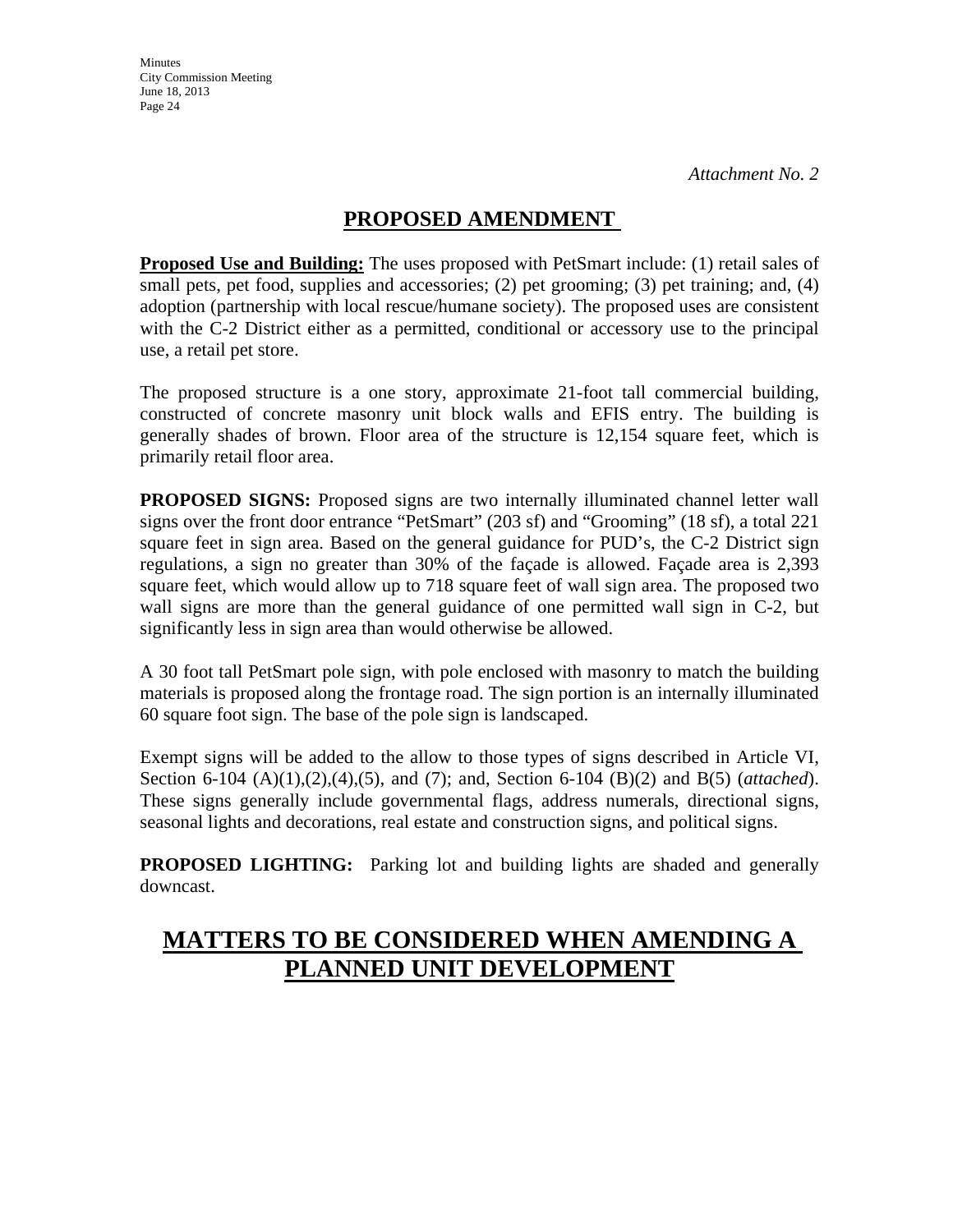**Minutes** City Commission Meeting June 18, 2013 Page 25

1. **WHETHER THE PROPOSED AMENDMENT IS CONSISTENT WITH THE INTENT AND PURPOSE OF THE APPROVED PUD, AND WILL PROMOTE THE EFFICIENT DEVELOPMENT AND PRESERVATION OF THE ENTIRE PUD:** The intent and purpose of the PUD is to allow all of the permitted and conditional uses of the C-2 District on Lot 2, subject to approval of an amendment. The amendment is necessary because no structures, signs, landscaping, lighting or other improvements, as required by the Manhattan Zoning Regulations, Article IX, Planned development Districts, were proposed with the PUD for Lot 2 at the time of rezoning in 2002, The amendment reflects an efficient development pattern consistent with the intent and purpose of the PUD, which is for uses allowed in the C-2 District. The proposed development preserves the character of Lot 2 as a commercial lot.

2**. WHETHER THE PROPOSED AMENDMENT IS MADE NECESSARY BECAUSE OF CHANGED OR CHANGING CONDITIONS IN OR AROUND THE PUD, AND THE NATURE OF SUCH CONDITIONS:** The amendment is necessary because Condition 4 of the ordinance requires that prior to issuance of any permits, an amendment of Lot 2 must be approved.

A second changing condition to the Lot 2, which makes the amendment necessary, is its location in the Floodplain and the requirement to elevate and protect the lowest enclosed floor to at least one foot above the base Flood Elevation (BFE), either by elevation on fill or flood proofed.

Adopted Flood Plain Maps

The changed conditions on Lot 2 include the adoption of Flood Insurance Rate Map Panel 20161C0361 F, dated February 1, 2005, and. Zone AE, 1% Annual Chance Floodplain, commonly known as the 100 Year flood plain, is located on the south and east part of Lot 2. Zone AE, in this instance, is that part of the Floodplain defined in the Manhattan Zoning Regulations as Floodway Fringe District, or the buildable part of the 100 Year Floodplain. The adopted base flood elevation (BFE) is 1027.5 feet. Adjoining the adopted Zone AE is Zone X, 0.2% Annual Chance Floodplain, commonly referred to as 500 Year Floodplain, and is not regulated for building permit purposes.

Proposed Flood Plain Maps

The City of Manhattan and Riley County are in the process of reviewing Preliminary Flood Maps. It's anticipated that Preliminary Map review will begin July, 2013. The proposed undated flood plain map affecting Lot 2 is on Panel 361 of 500. Preliminary maps are scheduled to be distributed on June 8, 2013 for Official community review and adoption in late 2013 or 2014.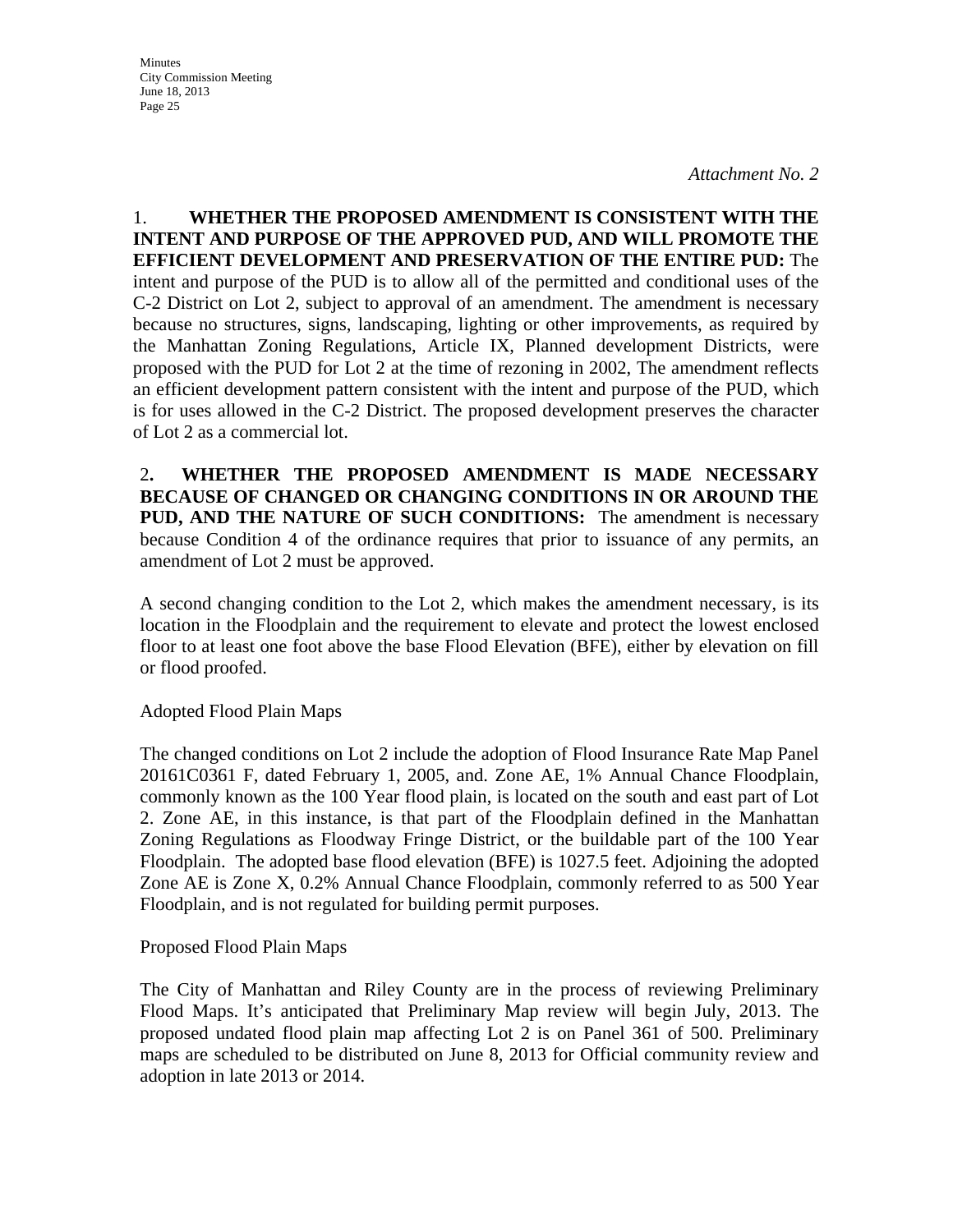*Attachment No. 2*

The City had a flood model created to analyze flooding based on full build-out as shown on the Future Land Use Maps of the Manhattan Urban Area Comprehensive Plan. The Preliminary Maps represent the flood model as Zone X (Future), which equates to the Future Conditions 1% Annual Chance Floodplain. Proposed Zone AE's BFE on the Preliminary Map is 1026.74 feet and proposed Future Conditions 1% BFE is 1032.5 feet. Based on the most current updated Floodplain Map, the majority of the building will be in the Future Conditions 1% Floodplain with a small portion in Zone AE. Finished floor elevation of the structure, its lowest enclosed floor, is shown at 1035 feet in order to comply with future Zone AE and Future Conditions 1% Annual Chance Floodplains. (*See attached current preliminary Floodplain map with Future 1% and AE and building footprint*.)

3. **WHETHER THE PROPOSED AMENDMENT WILL RESULT IN A RELATIVE GAIN TO THE PUBLIC HEALTH, SAFETY, CONVENIENCE OR GENERAL WELFARE, AND IS NOT GRANTED SOLELY TO CONFER A SPECIAL BENEFIT UPON ANY PERSON:** The amendment will result in a relative gain to the public by protecting the structure to above 1% Future Conditions flood plain characteristics. The structure is a minimal and allowed encroachment into the existing 100 year flood plain and represents compliance with 1% Future Conditions flood plain. The applicant prepared an analysis described under **DRAINAGE**, which indicates minimal impact in Wildcat Creek flood plain.

## **ADDITIONAL MATTERS TO BE CONSIDERED WHEN AMENDING A PLANNED UNIT DEVELOPMENT**

**1. LANDSCAPING:** A variety of shade and ornamental trees, evergreen trees, grass lawn, evergreen shrubs and flowing plants are shown on the landscape plan. Irrigation is underground sprinkling system.

**2. SCREENING:** A trash enclosure southwest of the building will be constructed of masonry walls six feet in height with metal gates.

**3**. **DRAINAGE:** The site currently drains to the southeast to a large ravine connecting with Wildcat Creek. The proposed site development maintains the same pattern of runoff. The applicant prepared an analysis for impacts to existing and future ultimate 100 year flood plain conditions dated April 5, 2013 (*application document attached*). The analysis was reviewed by the Public Works Department. A memo (*attached*) dated May 14, 2013, from Shane Swope P.E. Stormwater Engineer, Manhattan Public Works Department, states,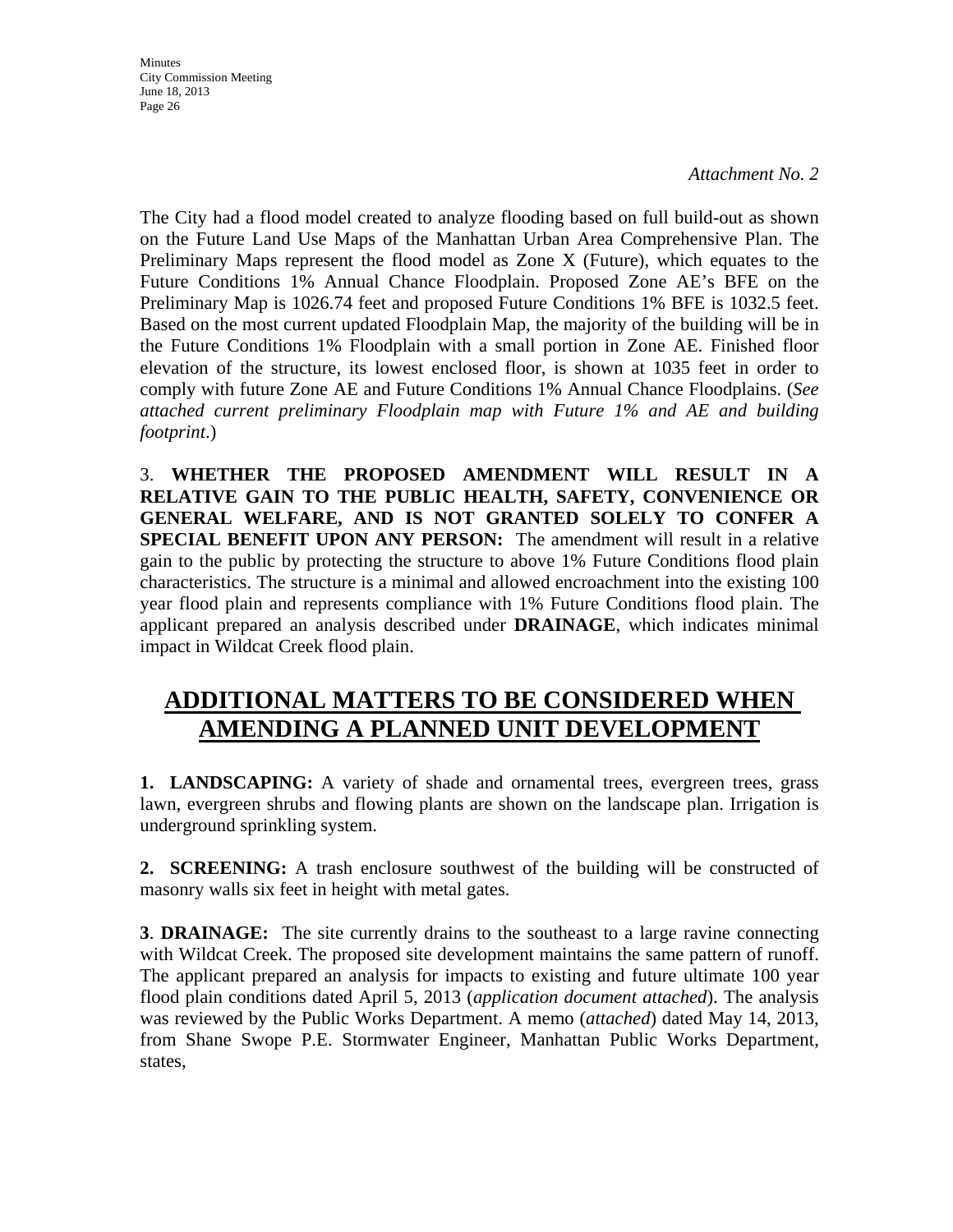"Davidson Architecture and Engineering prepared an engineering study on April 5, 2013 to analyze the floodplain impact of the proposed development for the Petsmart Store. A portion of the proposed building footprint is in the ultimate 1% storm event floodplain map"

"Davidson Engineering performed a hydraulic analysis to determine if the proposed development will create a rise in the water surface elevation on Wildcat Creek. A model was created using the hydrologic conditions for the proposed development. The model demonstrated no rise in the water surface elevation on Wildcat Creek. The net increase in surface runoff volume from to the proposed development is very small in comparison to the water volume in Wildcat Creek on a 1% flood event. The result was a net no rise condition to the Wildcat Creek floodplain. City Staff has reviewed and accepts the engineering report for impacts to Wildcat Creek."

**4. CIRCULATION**: Public Access. The proposed internal circulation plan provides for safe, convenient and efficient movement of goods, motorists, bicyclists, and pedestrians, and reduces conflicts between motorists and pedestrians. Internal access to Lot 2 is over Lot 1. A permanent accessway over Lot 1 was created between Home Depot and the original developer of the PUD. Access to Lot 1 is from a curb cut off the frontage road.

A concrete sidewalk exists along the east side of the frontage road and a new concrete sidewalk on Lot 2 will connect the public sidewalk and extend to the front door of the PetSmart store.

Bike racks are provided on the front entrance sidewalk area at eh southwest corner of the building.

Traffic. A Trip Generation Comparison, dated February 27, 2013 (*application document attached*) was prepared for the applicant by Kaw Valley Engineering, who prepared the original traffic analysis in 2002, with the PUD rezoning. The traffic generation for a PetSmart was compared to the original analysis, which considered a drive-in restaurant on Lot 2. The consultant's results show the PetSmart generating fewer peak hour trips than a fast food restaurant..

A memo (*attached*) dated May 14, 2013, from Peter Clark, P.E. PTOE, Civil Design Engineer, Manhattan Public Works Department, states,

"The traffic impact analysis indicates a reduction in trips from the original development. This reduction will reduce the development's total projected traffic impact on the adjacent roadways. Staff accepts this analysis without exception."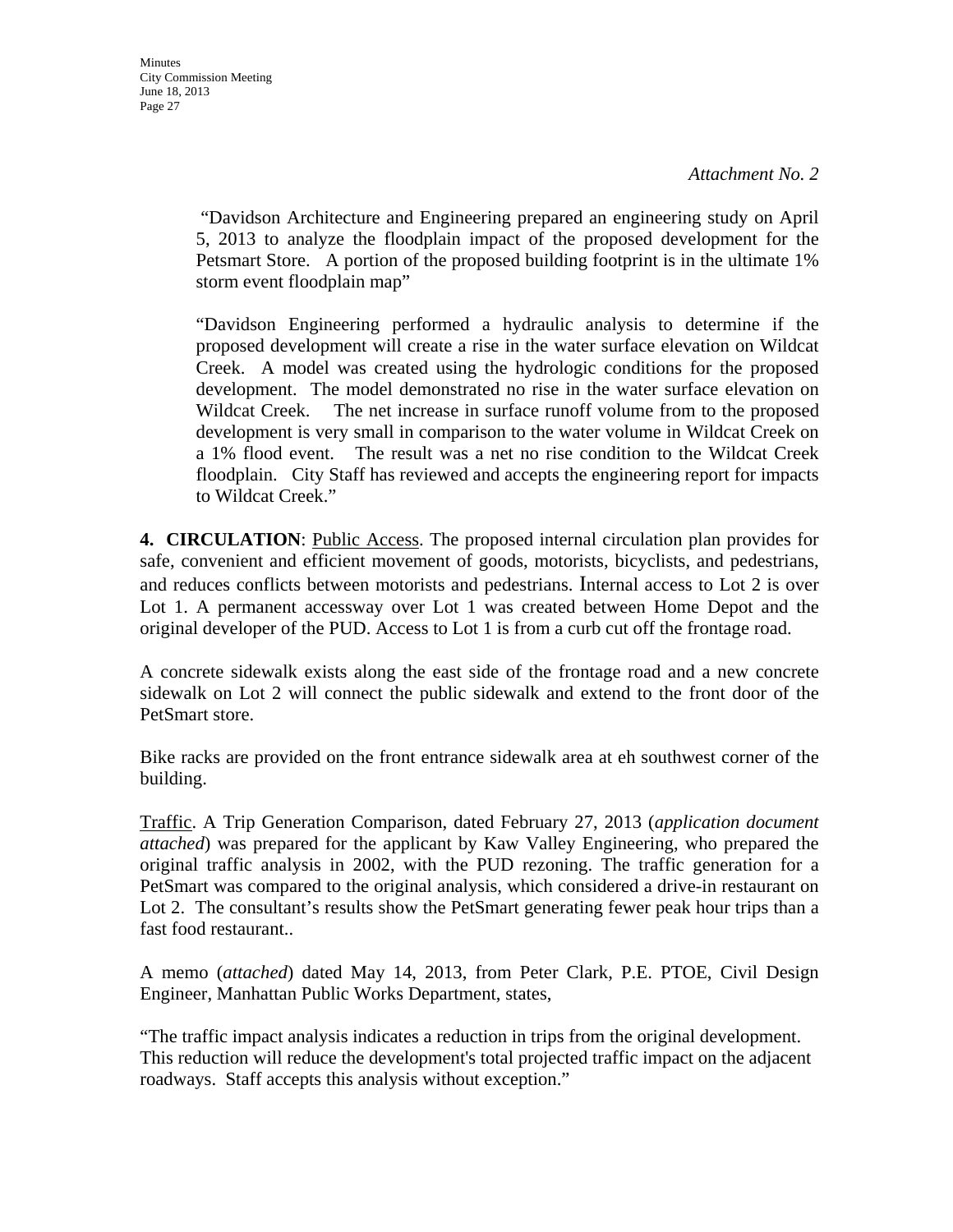#### Off-Street Parking.

There are 60 off-street parking spaces proposed for the free standing retail store based on one off-street parking space per 250 square feet of floor area. The minimum number of required spaces is 49 parking spaces. Proposed off-street parking is adequate for the retail use.

**5. OPEN SPACE/LANDSCAPED AND COMMON AREA:** The development site will be composed of professional landscaped space and natural areas.

**6. CHARACTER OF THE NEIGHBORHOOD:** The neighborhood is characterized by highway commercial development along the east side of Seth Child Road from the Seth Child Road/Wildcat Creek overpass to the Town West Shopping Center, which is immediately north of the site. Along the east side of Seth Child Road, commercial development extends eastward from Seth Child Road to the Linear Park Trail. A veterinary out-patient clinic is to the immediate south. Further south is the Riley County Law Enforcement Center. The area to the west of Seth Child Road is a shopping center.

## **MATTERS TO BE CONSIDERED WHEN REZONING**

**1. EXISTING USE:** The site is a vacant undeveloped tract of land within the approved PUD, subject to requirements of Ordinance No. 6263.

**2. PHYSICAL AND ENVIRONMENTAL CHARACTERISTICS:** The site is east of and adjacent to the Seth Child Road frontage road. The existing site slopes to the east southeast and drains to a large and deep natural ravine along the southern edge of Lot 2, which provides drainage to Wildcat Creek from Lot 2, and areas to the west. There are large mature deciduous trees along and within the ravine. Portions of Lot 2 are in the adopted 1% annual chance flood plain with lesser amounts in the 0.2% annual chance floor plains, and in proposed 1% Future Conditions flood plain and 1% flood plain. There is no Floodway existing or proposed on Lot 2.

### **3. SURROUNDING LAND USE AND ZONING:**

**(a.) NORTH:** Home Depot, strip shopping center, bank, real estate, business and professional offices, public utility; PUD, I-3, Light Industrial District, and, C-2, Neighborhood Shopping District.

**(b.) SOUTH:** Veterinary out-patient clinic, and Riley County Law Enforcement Center: C-5 and R Districts.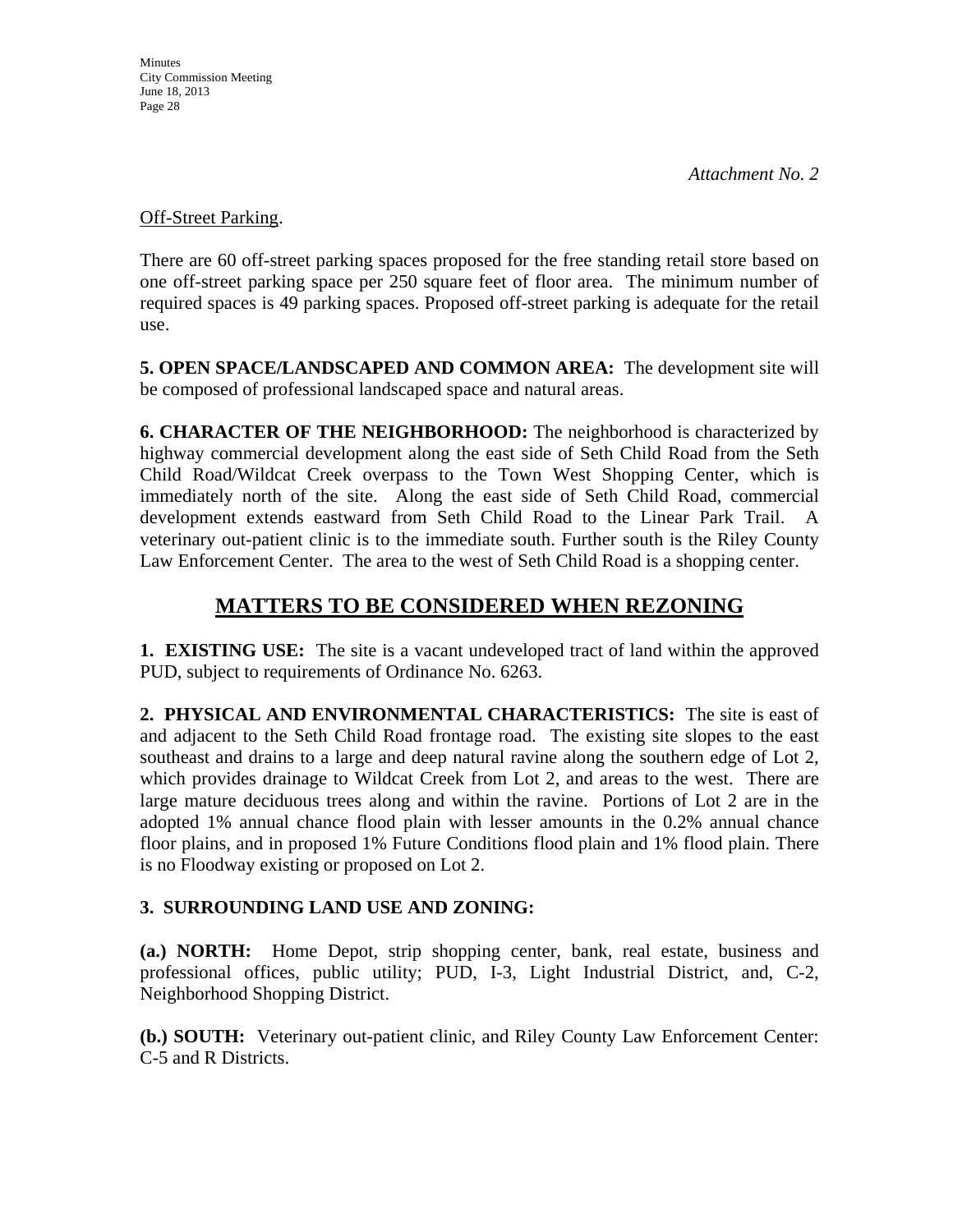**(c.) EAST:** Linear Trail, undeveloped single-family, 100 Year Flood Plain, Wildcat Creek; R District.

**(d.) WEST:** Seth Child Road, shopping center; PUD.

#### **4. CHARACTER OF THE NEIGHBORHOOD:** See No. 6 above, **CHARACTER OF THE NEIGHBORHOOD**.

**5. SUITABILITY OF SITE FOR USES UNDER CURRENT ZONING:** The PUD allows all of the permitted and conditional uses of the C-2 District, subject to approval of an amendment of the PUD, Condition No. 4, Ordinance No. 6263.

## **6. COMPATIBILITY OF PROPOSED DISTRICT WITH NEARBY PROPERTIES AND EXTENT TO WHICH IT MAY HAVE DETRIMENTAL AFFECTS:** The proposed

commercial development of the site is consistent with the commercial nature of the area along the east and west sides of Seth Child Road. Increases in light, noise and traffic should be expected, because the site is currently undeveloped, but should not adversely affect adjoining commercial properties to the north and south and a municipal facility (Riley County Law Enforcement Center) to the south at the dead-end of the frontage road.

**7. CONFORMANCE WITH COMPREHENSIVE PLAN:** In 2002 the entire PUD, including Lot 2, was found to conform with the Land Use Element of the Comprehensive Plan in effect. The area in which the PUD was located was designated as GC, General Commercial. The GC category related to commercial businesses serving the entire community and frequently located along major highways.

The current Comprehensive Plan was adopted April 2003. The Future Land Use Map for the Southwest Planning Area of the Manhattan Urban Area Comprehensive Plan shows Lot 2 as Community Commercial (CC). Policies of the CC category include:

### *COMMUNITY COMMERCIAL (CC)*

### *CC 1: Characteristics*

*Community Commercial Centers provide a mix of retail and commercial services in a concentrated and unified setting that serves the local community and may also provide a limited draw for the surrounding region. These centers are typically anchored by a larger national chain, between 120,000 and 250,000 square feet, which may provide sales of a variety of general merchandise, grocery, apparel, appliances, hardware, lumber, and other household goods. Centers may also be anchored by smaller uses, such as a grocery store, and may include a variety of smaller, complementary uses, such as restaurants, specialty stores (such as books, furniture, computers, audio, office supplies, or clothing*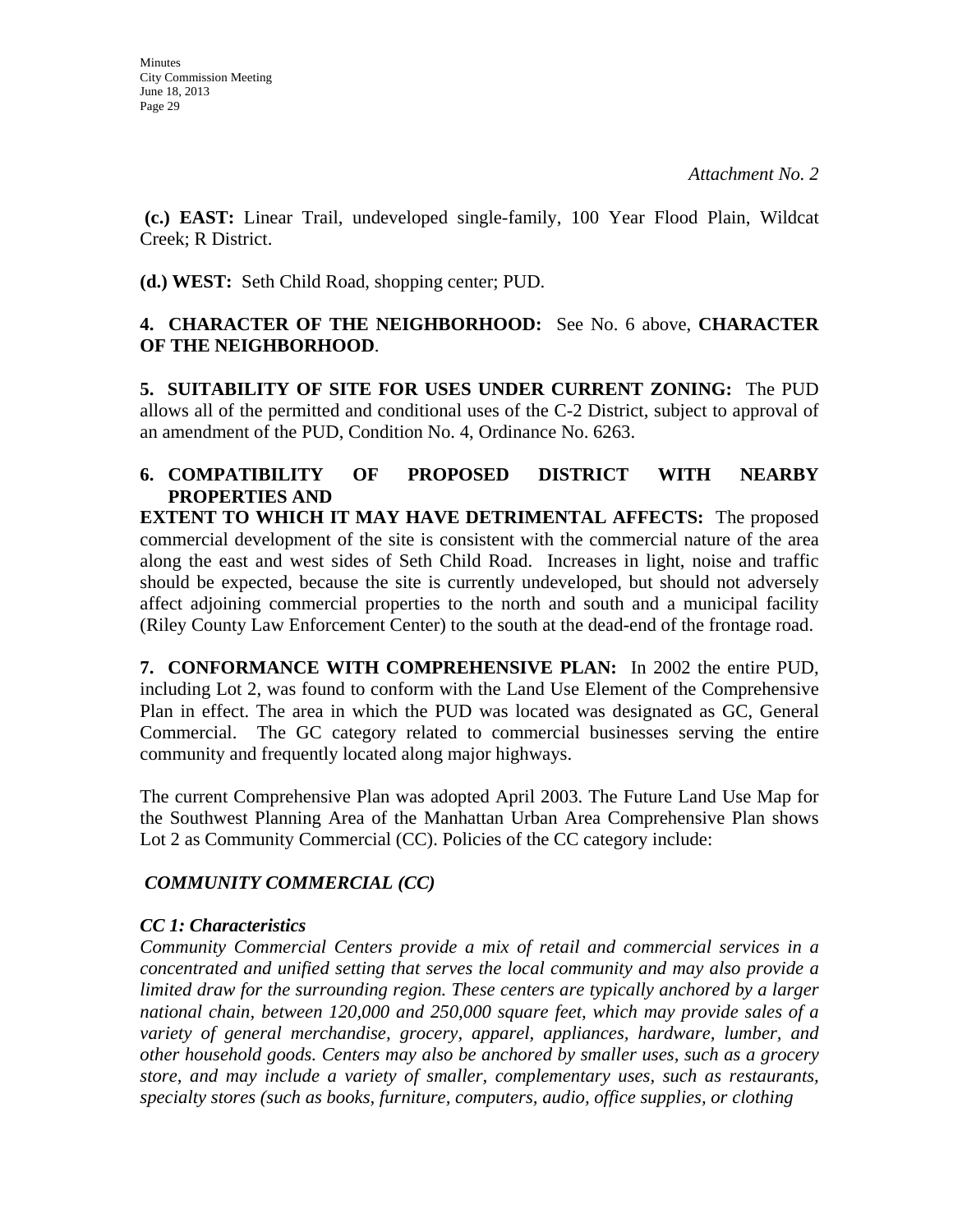Minutes City Commission Meeting June 18, 2013 Page 30

*stores), professional offices and health services. The concentrated, unified design of a community commercial center allows it to meet a variety of community needs in a "onestop shop" setting, minimizing the need for multiple vehicle trips to various commercial areas around the community. Although some single use highway-oriented commercial activities will continue to occur in some areas, this pattern of development is generally not encouraged.* 

#### *CC 2: Location*

*Community Commercial Centers should be located at the intersection of one or more major arterial streets. They may be located adjacent to urban residential neighborhoods and may occur along major highway corridors as existing uses become obsolete and are phased out and redeveloped over time. Large footprint retail buildings (often known as "big-box" stores) shall only be permitted in areas of the City where adequate access and services can be provided.* 

#### *CC 3: Size*

*Typically require a site of between 10 and 30 acres.* 

#### *CC 4: Unified Site Design*

*A unified site layout and design character (buildings, landscaping, signage, pedestrian and vehicular circulation) shall be required and established for the center to guide current and future phases of development. Building and site design should be used to create visual interest and establish a more pedestrian-oriented scale for the center and between out lots.* 

#### *CC 5: Architectural Character*

*Community Commercial Centers shall be required to meet a basic level of architectural detailing, compatibility of scale with surrounding areas, pedestrian and bicycle access, and mitigation of negative visual impacts such as large building walls, parking areas, and service and loading areas. While these requirements apply to all community commercial development, they are particularly important to consider for larger footprint retail buildings, or "big-box" stores. A basic level of architectural detailing shall include, but not be limited to, the following:* 

- *Façade and exterior wall plane projections or recesses;*
- *Arcades, display windows, entry areas, awnings, or other features along facades facing public streets;*
- *Building facades with a variety of detail features (materials, colors, and patterns); and* 
	- *High quality building materials.*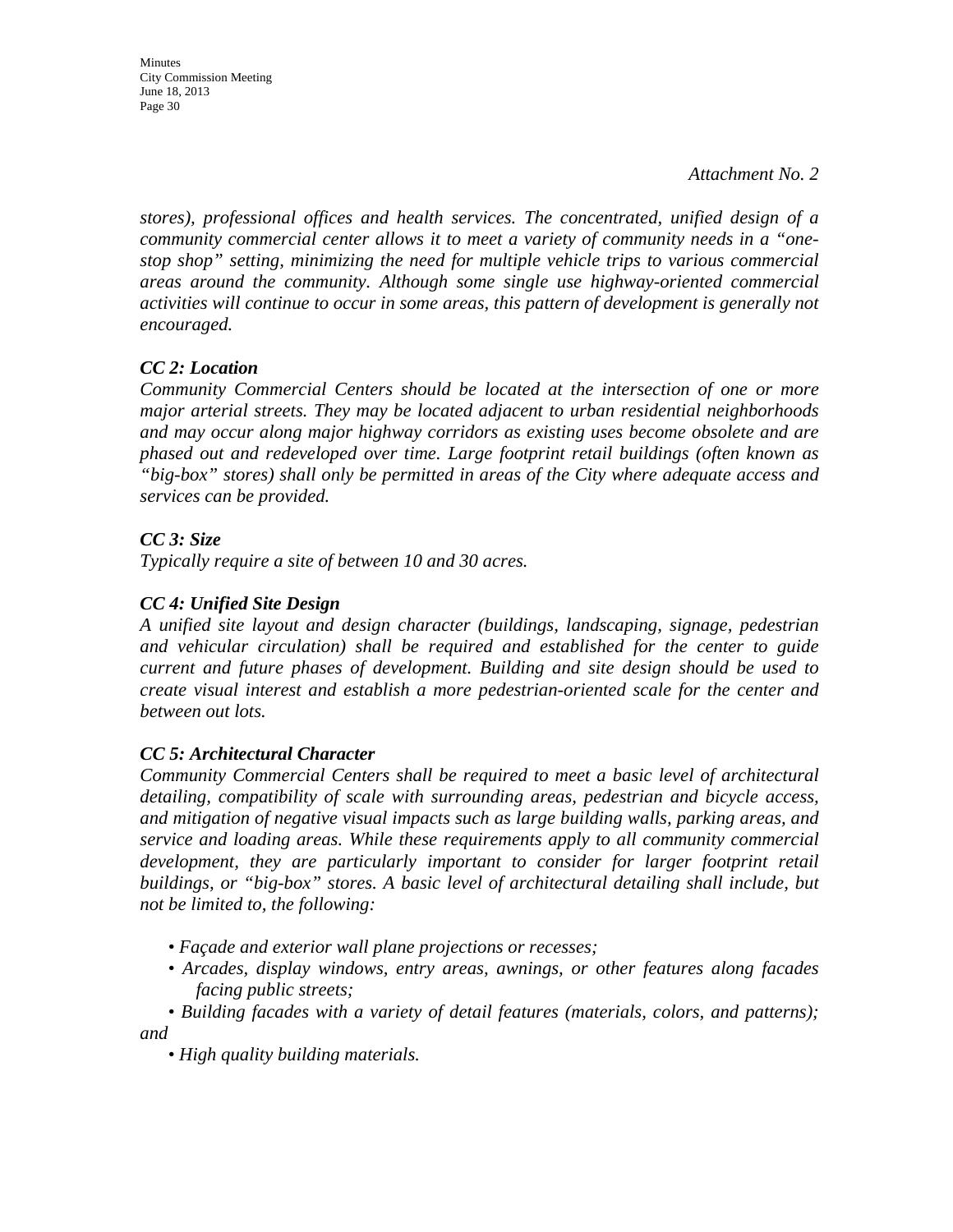#### *CC 6: Organization of Uses*

*Community commercial services should be concentrated and contained within planned activity centers, or nodes, throughout the community. Within each activity center or node, complementary uses should be clustered within walking distance of each other to facilitate efficient, "one-stop shopping", and minimize the need to drive between multiple areas of the center. Large footprint retail buildings, or "big-box" stores should be incorporated as part of an activity center or node along with complementary uses. Isolated single store developments are strongly discouraged.* 

### *CC 7: Parking Design and Layout*

*Uninterrupted expanses of parking should be avoided. Parking areas should be broken into smaller blocks divided by landscaping and pedestrian walkways. Parking areas should be distributed between the front and sides of buildings, or front and rear, rather than solely in front of buildings to the extent possible.* 

#### *CC 8: Circulation and Access*

*Clear, direct pedestrian connections should be provided through parking areas to building entrances and to surrounding neighborhoods or streets. Integrate main entrances or driveways with the surrounding street network to provide clear connections between uses….* 

While part of Lot 2 is in the 100 Year Flood Plain and Future 1% Conditions Annual Chance Floodplain, no part of Lot 2 is in the Floodway, an area set aside as an Environmentally Sensitive Area. The Comprehensive Plan does not indicate any portion of the site is in an Environmentally Sensitive Area.

Lot 2 was part of the original entire rezoning site and found to conform to the Comprehensive Plan and policies of the City in effect in 2002. The proposed amendment of Lot 2 conforms with the current Comprehensive Plan effective April 2003.

**8. ZONING HISTORY AND LENGTH OF TIME VACANT AS ZONED:** Lot 2 has remained vacant since approval of the PUD and filing of the Final Plat in 2002.

| February 20, 1968 | Annexation.                                 |
|-------------------|---------------------------------------------|
| 1968-1969         | E, Light Industrial District.               |
| 1969-2002         | R District (unplatted portion of the site). |
| 1978-2002         | C-5 District (platted portion of the site). |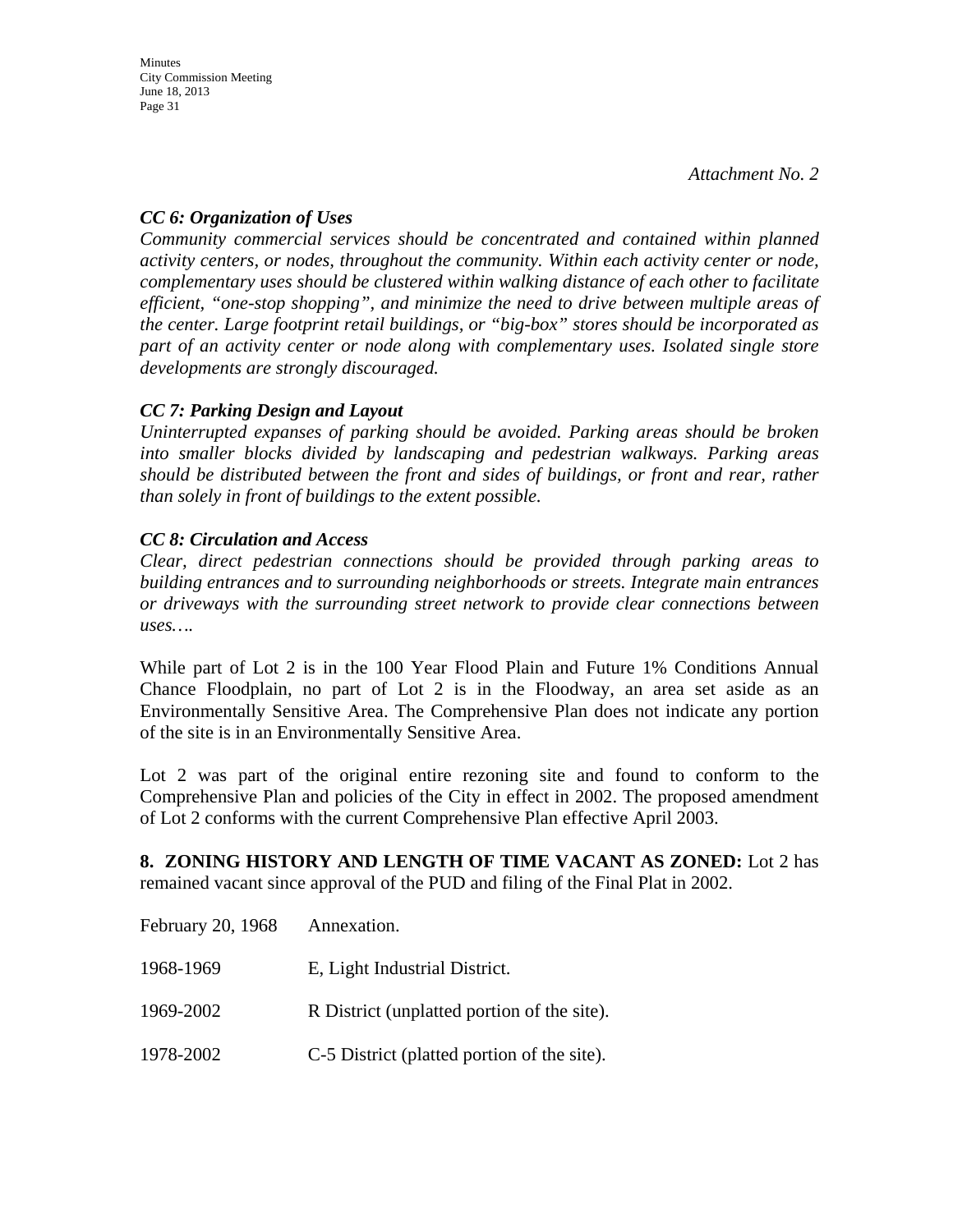*Attachment No. 2*

| December 6, 1982 | Preliminary Plat approved by Manhattan Urban Area Planning<br>Board.                                                                                                                                                                                                                                                                                                                 |
|------------------|--------------------------------------------------------------------------------------------------------------------------------------------------------------------------------------------------------------------------------------------------------------------------------------------------------------------------------------------------------------------------------------|
| June 6, 1983     | Final Plat of Johns No. 1 Addition, Lots 1-8, approved by<br>Manhattan Urban Area Planning Board.                                                                                                                                                                                                                                                                                    |
| March 4, 2002    | Manhattan Urban Area Planning Board conducts a public hearing to<br>consider the rezoning for a Home Depot from C-5, Highway<br>Service Commercial District, and R, Single-Family Residential<br>District, to Commercial Planned Unit Development. The Board<br>tables the public hearing to the April 1, 2002, Planning Board<br>meeting for architectural changes to the building. |
| April 1, 2002    | Manhattan Urban Area Planning Board conducts a public hearing<br>and recommends approval of the rezoning 6-0.                                                                                                                                                                                                                                                                        |
| April 16, 2002   | City Commission approves first reading of an ordinance rezoning<br>the 20.4 tract of land to PUD, Commercial Planned Unit<br>Development for a Home Depot.                                                                                                                                                                                                                           |
| May 7, 2002      | City Commission approves Ordinance No. 6263, rezoning the 20.4<br>tract of land to PUD, Commercial Planned Unit Development for a<br>Home Depot.                                                                                                                                                                                                                                     |
| May 20, 2002     | Manhattan Urban Area Planning Board<br>Final<br>approves<br>Development Plan & Final Plat Manhattan Plaza.                                                                                                                                                                                                                                                                           |
| May 21, 2002     | City Commission accepts easements and rights-of-way as shown on<br>the Final Plat of Manhattan Plaza.                                                                                                                                                                                                                                                                                |

#### **9. CONSISTENCY WITH INTENT AND PURPOSE OF THE ZONING ORDINANCE:**

The Manhattan Zoning Regulations are intended to divide the City into zones and districts; to regulate the use of land within those districts; restrict the use of buildings and land to agriculture, dwelling, business, industry, and other purposes; to promote the health, safety, morals, comfort and general welfare; to serve and protect property values throughout the City; and, establish land use regulations, control density, conserve natural resources, and the use of land within flood plains. The proposed amendment is generally consistent with the intent and purpose of the Manhattan Zoning Regulations and approved PUD.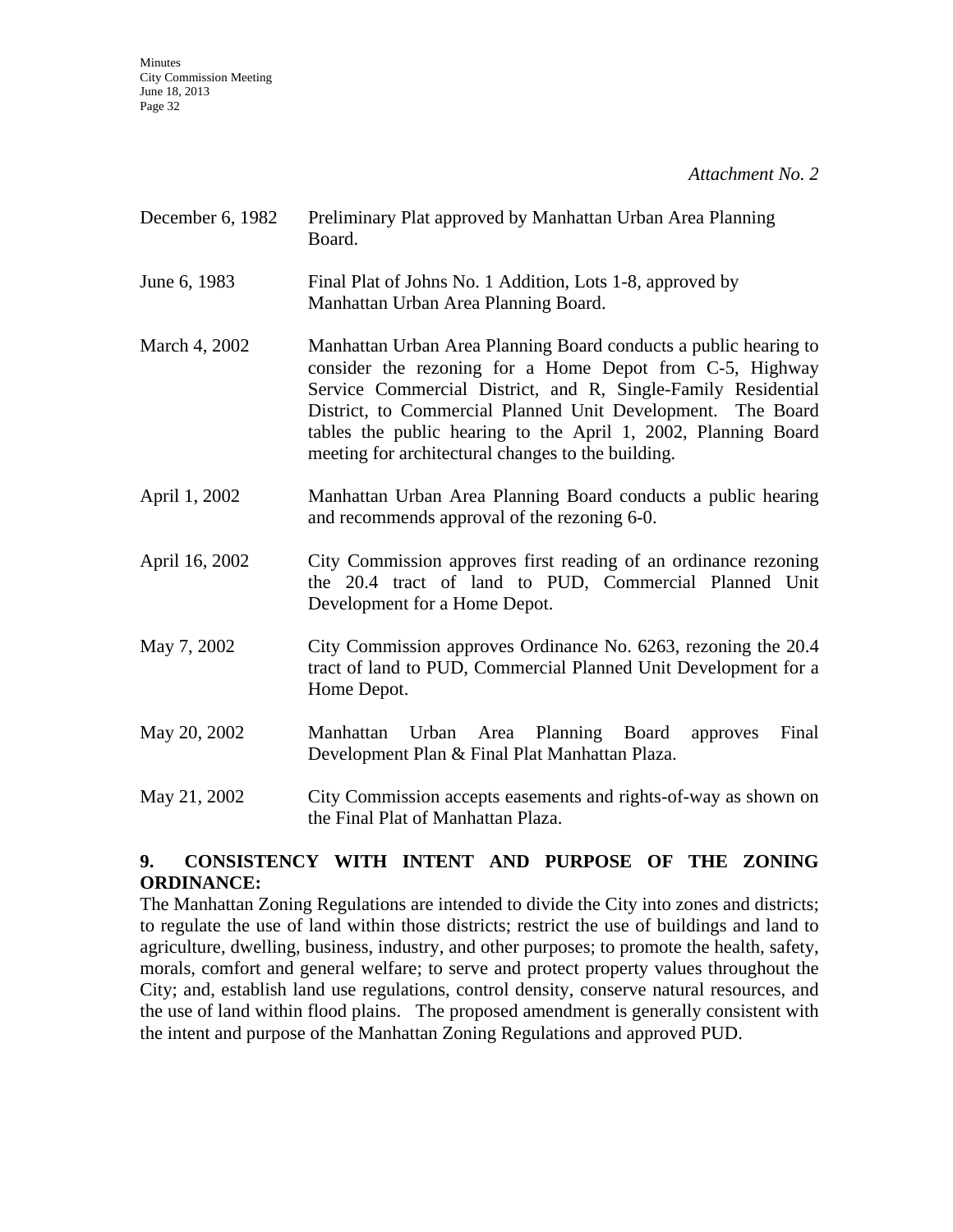The PUD will provide for a convenient commercial location along a major highway, consistent with the Comprehensive Plan. The site will provide shopping facilities accessed from a major street. The PUD is generally consistent with the Purpose and Objectives of the PUD Regulations.

Flood Plain Development permits and building permit are required prior to issuance of a building permit for construction. The volume and height of fill to elevate the building will likely require approval by the Kansas Division of Water Resources.

#### **10. RELATIVE GAIN TO THE PUBLIC HEALTH, SAFETY AND WELFARE THAT**

**DENIAL OF THE REQUEST WOULD ACCOMPLISH, COMPARED WITH THE HARDSHIP IMPOSED UPON THE INDIVIDUAL OWNER:** There appears to be no relative gain to the public health, safety and welfare that denial of the request would accomplish. The applicant and owner have invested significant time in preparing the amendment to meet the needs of the City's policies. The applicant has submitted drainage and traffic analysis, which show minimal impact on Wildcat Creek flood plain and traffic generation. Therefore, it may be a hardship upon the owner, if the amendment is denied.

**11. ADEQUACY OF PUBLIC FACILITIES AND SERVICES:** Adequate public utilities and facilities are available to serve Lot 2.

**12. OTHER APPLICABLE FACTORS:** There are no other applicable factors.

### **13. STAFF COMMENTS AND RECOMMENDATION:**

City Administration recommends approval of the amendment and the Final Development Plan of Lot 2, Manhattan Plaza Commercial Planned Unit Development for a proposed PetSmart store, with the following conditions:

- 1. Landscaping and irrigation shall be provided pursuant to a Landscaping Performance Agreement between the City and the owner, which shall be entered into prior to issuance of a building permit.
- 2. All landscaping and irrigation shall be maintained in good condition.
- 3. Signs shall be provided as proposed in the application documents, and Exempt signs to allow to those types of signs described in Article VI, Section 6-104  $(A)(1),(2),(4),(5)$ , and  $(7)$ ; and, Section 6-104  $(B)(2)$  and  $B(5)$ .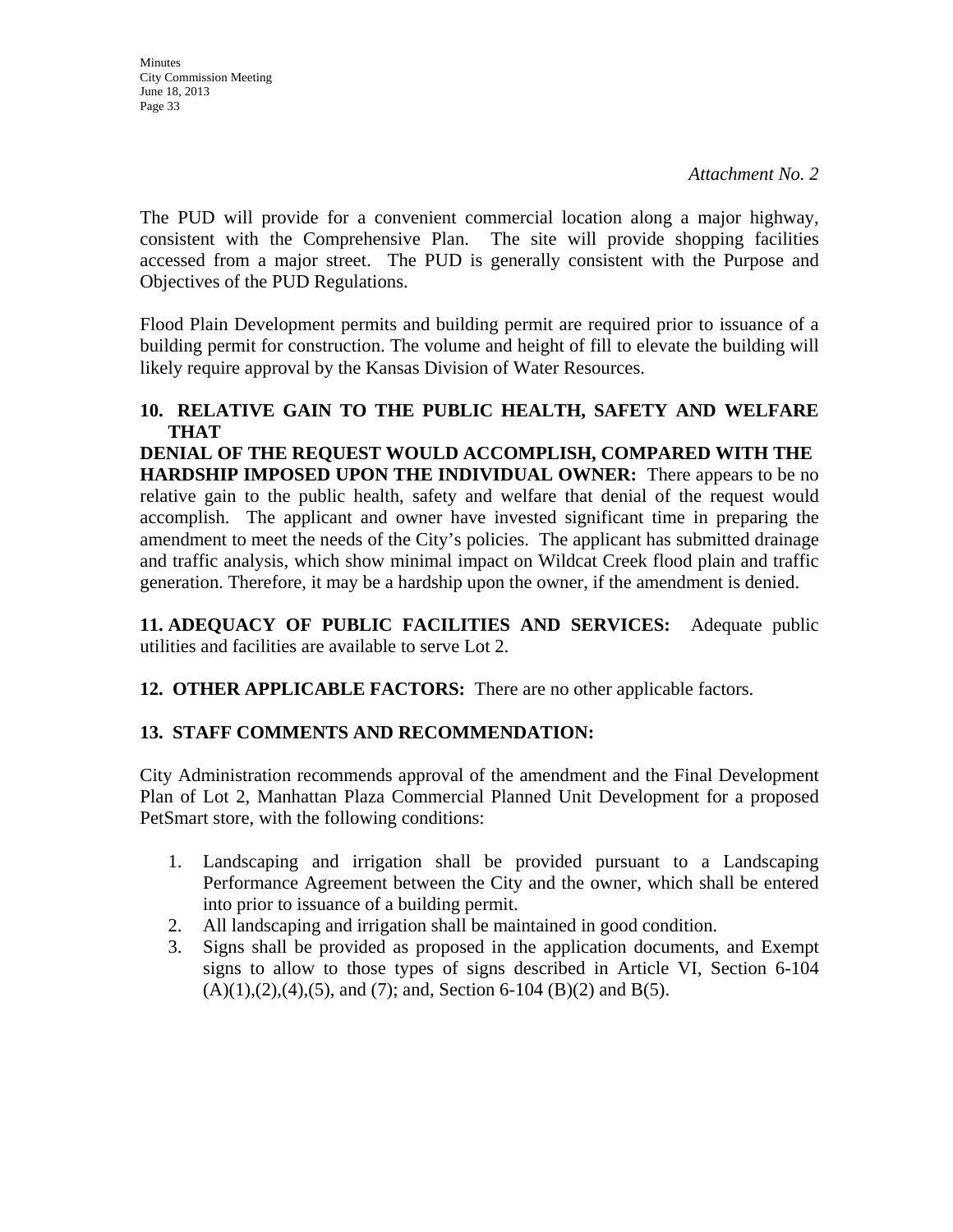### **ALTERNATIVES:**

- 1. Recommend approval of the proposed amendment and the Final Development Plan of Lot 2, Manhattan Plaza Commercial Planned Unit Development, stating the basis for such recommendation, with the conditions listed in the Staff Report.
- 2. Recommend approval of the proposed amendment of amendment and the Final Development Plan of Lot 2, Manhattan Plaza Commercial Planned Unit Development, and modify the conditions, and any other portions of the proposed PUD, to meet the needs of the community as perceived by the Manhattan Urban Area Planning Board, stating the basis for such recommendation, and indicating the conditions of approval.
- 3. Recommend denial of the proposed amendment, stating the specific reasons for denial.
- 4. Table the proposed amendment to a specific date, for specifically stated reasons.

### **POSSIBLE MOTION:**

The Manhattan Urban Area Planning Board recommends approval of the proposed amendment and the Final Development Plan of Lot 2, Manhattan Plaza Commercial Planned Unit Development, based on the findings in the Staff Report, with the three conditions recommended by City Administration.

**PREPARED BY:** Steve Zilkie, AICP, Senior Planner

**DATE:** May 16, 2013 13041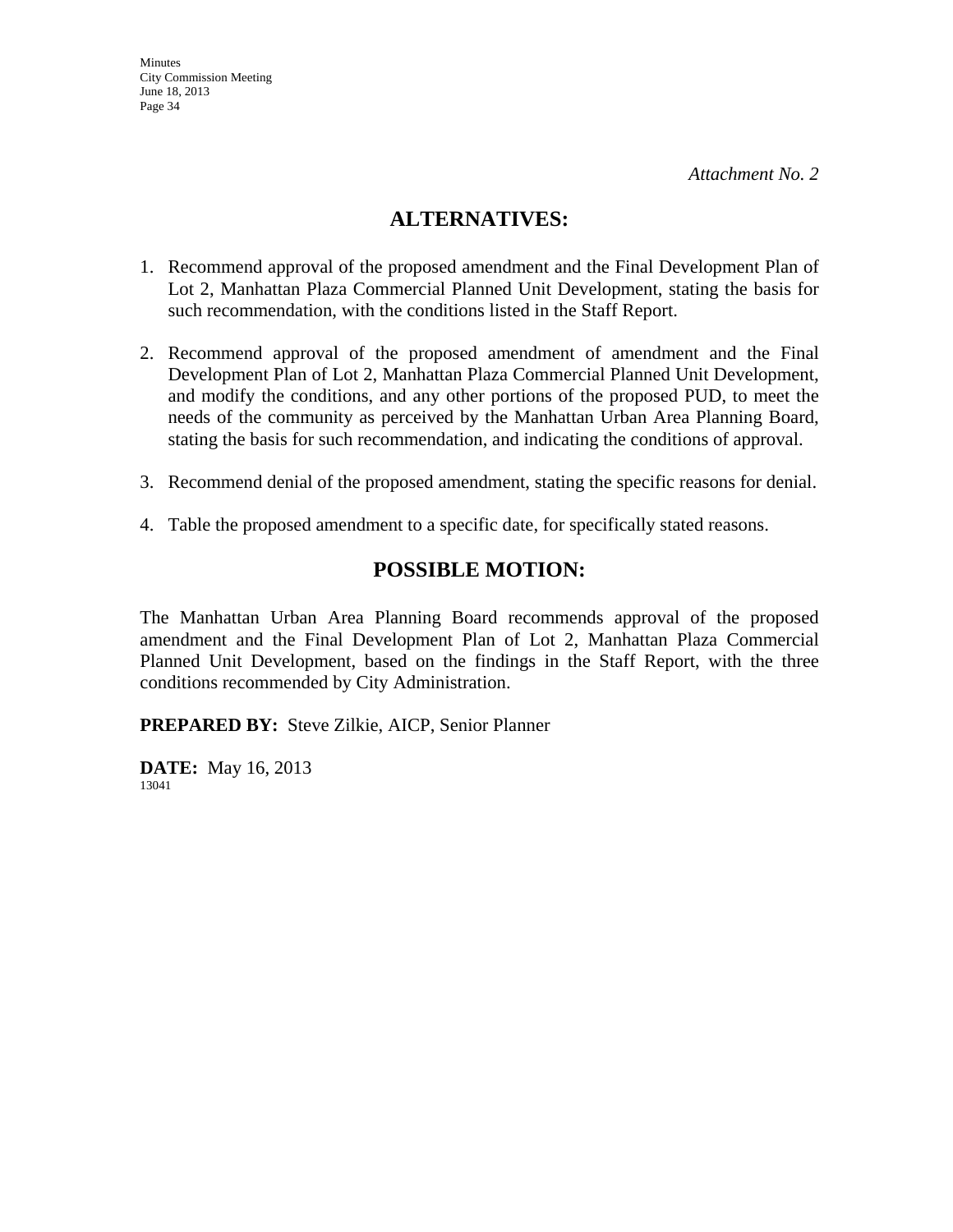#### **AN AMENDMENT OF AN ORDINANCE AND THE APPROVED PRELIMINARY DEVELOPMENT PLAN, PROPOSED AS A FINAL DEVELOPEMNT PLAN.**

## **BACKGROUND**

**PROPOSED AMNENDMENT:** Amend Ordinance No. 6607 and the approved Preliminary Development Plan of Lots 2, 7, and 8, Heritage Square South Commercial Planned Unit Development, to allow for a proposed Aaron's Rental retail store on Lot 2 and a proposed Midway Wholesale business on Lots 7 and 8. Other site improvements include, but are not limited to, signs, landscaping, lighting, and other improvements. The amendment is proposed as a Final Development Plan.

**The proposed amendment is required** because Condition No. 11, Ordinance No .6607, states, *An amendment(s) of the PUD shall be submitted for review and approval, prior to issuance of any necessary permits for development on Lots 2, 3, 4, 5, 7, 8 and 10.*

**APPLICANT:** Schultz Construction – Brett Ballou.

**OWNER:** Heritage Square Land Company, LLC – Tim Schultz Member.

**ADDRESS:** 1213 Hylton Heights Road, Suite 129, Manhattan, KS 66502.

**LEGAL DESCRIPTION:** Lots 2, 7 and 8 Heritage Square South PUD a Commercial Planned Unit development, in the City of Manhattan, Pottawatomie County, Kansas.

### **LOCATION:**

- Aaron's Rental retail store: generally located approximately 230 feet east of the intersection of South Port Drive and South Port Drive along the north side of the street.
- Midway Wholesale: generally located south of Tractor Supply Store along the south side of South Port Drive.

### **AREA:**

- Lot  $2 61,374$  square feet (1.41 acres). Lot 2 has proposed to be replatted with the adjacent Lot 3 to create Heritage Square South, Unit Two. The area reflects the proposed lot dimensions. The current lot is 64,867 square feet (1.49 acres)
- Lot  $7 & 8 136,886$  square feet (3.143 acres).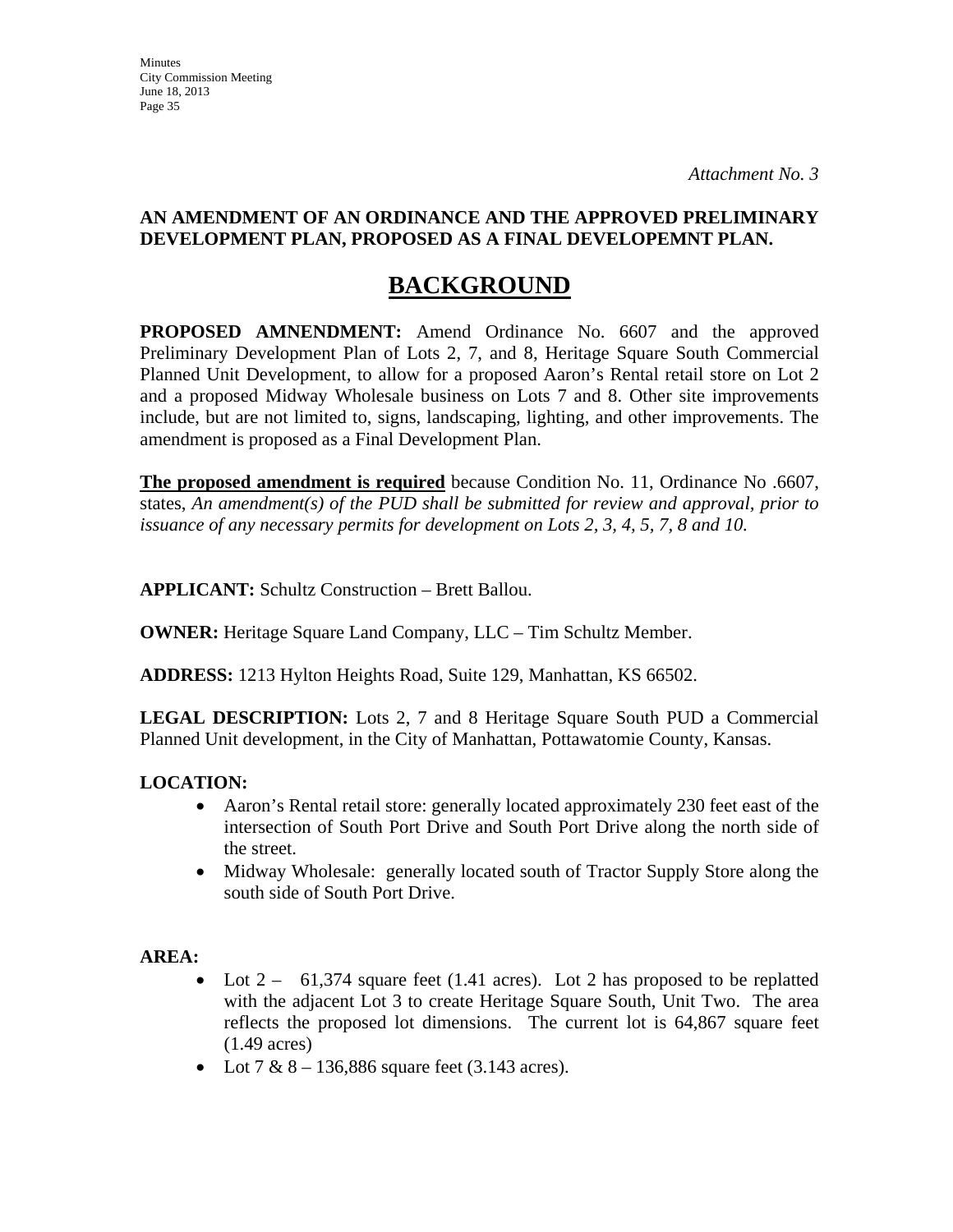#### **DATE OF NEIGHBORHOOD MEETING:** April 16, 2013.

#### **DATE OF PUBLIC NOTICE PUBLICATION:** Monday, May 13, 2013.

### **DATE OF PUBLIC HEARING: PLANNING BOARD:** Monday, June 3, 2013. **CITY COMMISSION:** Tuesday, June 17, 2013.

### **EXISTING PUD**

#### **Ordinance No. 6607**

The Heritage Square South Commercial Planned Unit Development, and Ordinance No. 6607, approved February 6, 2007, is subject to the following conditions of approval:

- 1. Permitted uses shall include all of the Permitted Uses and Conditional Uses allowed in the C-5, Highway Service Commercial District, except for Adult Businesses and Commercial off-street parking lots as a Principal Use. Additional Permitted Uses include: Antique shops; Apparel stores; Blueprinting, desktop publishing, and photocopying establishments; Book stores; Camera and photographic supply stores; Carpet and rug stores; China and glassware stores; Department stores; Farm and ranch supply stores; Florist shops; Furrier shops; Governmental buildings; Hardware stores; Hobby shops; Motel; Medical clinic; Outdoor seating for restaurants; and Tavern.
- 2. Landscaping and irrigation shall be provided pursuant to a Landscaping Performance Agreement between the City and the owner, which shall be entered into prior to issuance of a building permit.
- 3. All landscaping and irrigation shall be maintained in good condition.
- 4. Light poles shall be provided as described in the application documents. Exterior building lighting shall be provided as proposed and be of a cut-off design, so as to not cast direct light or glare onto streets or adjacent property.
- 5. Ground Signs shall be permitted and constructed as proposed.
- 6. Wall signs shall be permitted as proposed.
- 7. One (1) pole sign shall be permitted per lot on Lots 6, 7, 8 and 10, and no pole signs shall be permitted on Lots 1, 2, 3, 4, 5 and 9. Pole signs shall have a maximum total height of 50 feet above the ground; shall not exceed a maximum total 120 square feet in area; and shall include skirting of the pole. The skirting and the base of pole signs shall include materials and architectural quality similar to those of the associated principal building such as brick, stone and/or stucco; and, pole signs shall include an enhanced landscaped area around the base.
- 8. Exempt signage shall be permitted as described in Article VI, Section 6-104  $(A)(1),(2),(4),(5),(7)$  and  $(8)$ ; and Section 6-104  $(B)(2)$ , of the Manhattan Zoning Regulations. Temporary sales aids and portable signs, as described in Article VI, Signs, of the Manhattan Zoning Regulations, shall be prohibited.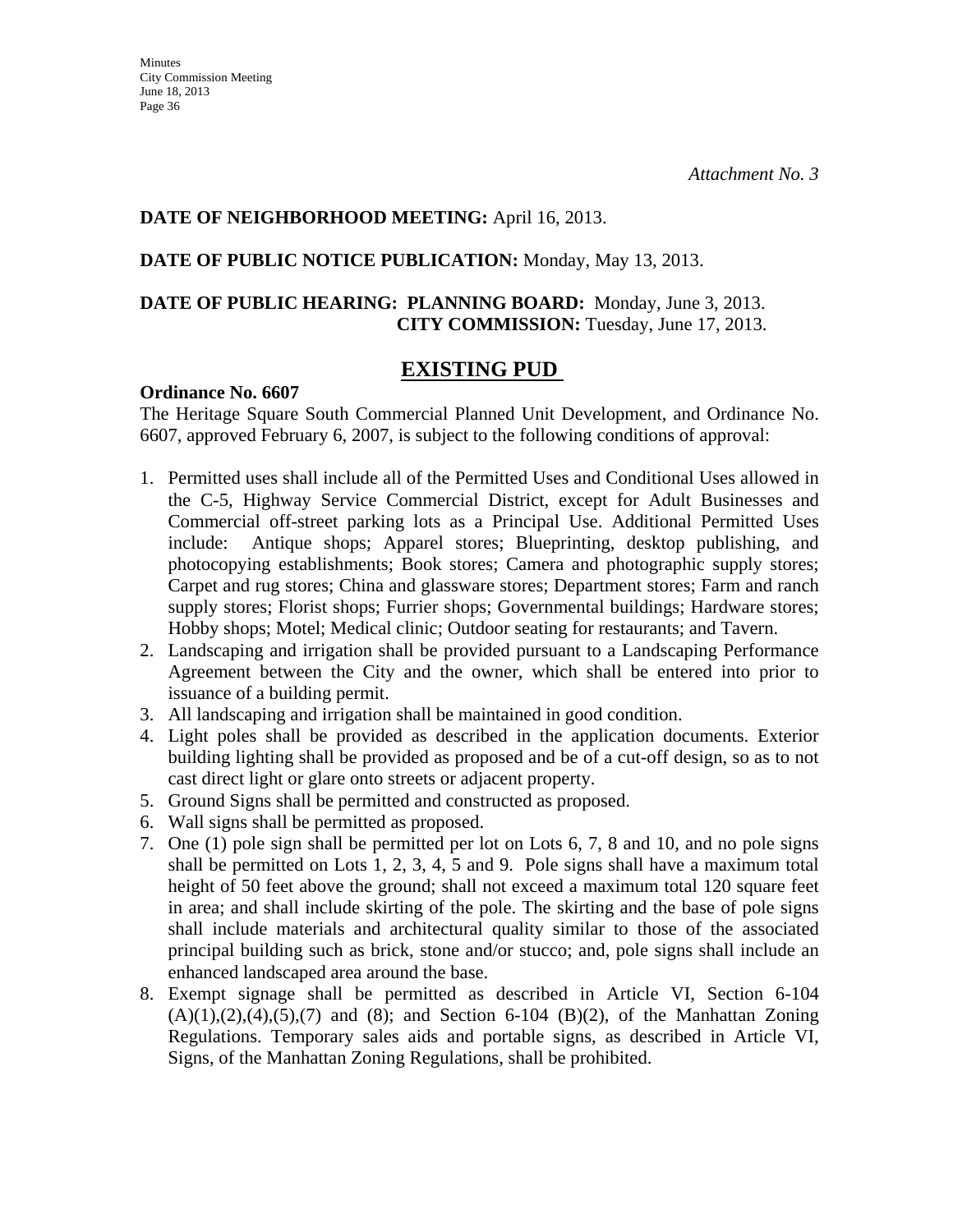- 9. Traffic and drainage improvements to US-24 shall be provided as required by the Kansas Department of Transportation, and the applicant shall submit with the Final Plat either the approved access permit, or a letter from a KDOT representative authorizing the project based on the approved concept.
- 10. Drainage improvements shall be provided as proposed in the application documents and as per the City Engineer's requirements.
- 11. An amendment(s) of the PUD shall be submitted for review and approval, prior to issuance of any necessary permits for development on Lots 2, 3, 4, 5, 7, 8 and 10.

#### **Permitted Uses**

The Permitted Uses in the PUD are set out above in Condition No. 1.

## **PUD AMENDMENT AND PROPOSED IMPROVEMENTS ON LOT 2 – AARON'S RENTAL CENTER**

**Proposed Use and Building:** An approximate 80 foot by 100 foot commercial building for an Aaron's rental store is proposed. The 7,970 square feet of interior floor area is divided into the showroom, offices, storage, restrooms and break rooms. The front of the building faces U.S. Highway 24, with the rear of the building facing to the south towards South Port Drive. Deliveries will be received on the south side of the building. The building will be approximately twenty (20) feet tall, with an eight (8) foot tall parapet. Looking at the front façade, the building will appear to be twenty-eight (28) feet tall.

The exterior finish materials will consist of a brick band below the windows, EIFS (exterior insulation and finish system) and metal paneling above the doorway and on the parapet. The building colors will be brown colored brick, tan EFIS and the Aaron's corporate blue metal mansard and parapet.

 A screened in trash enclosure is proposed to the south of the building. The proposed screened trash enclosure is described below.

The site is a through lot fronting onto U.S. Highway 24 and South Port Drive. Access is prohibited along U.S. Highway 24. The north property line along the highway is by definition considered a rear lot line. The proposed building will be setback approximately seventy-five (75) feet from this property line. The south property line along South Port Drive is a front lot line, with an approximately sixty (60) foot setback. The building will be setback roughly ninety-five (95) feet from the west property line and eight (80) feet from the east property line.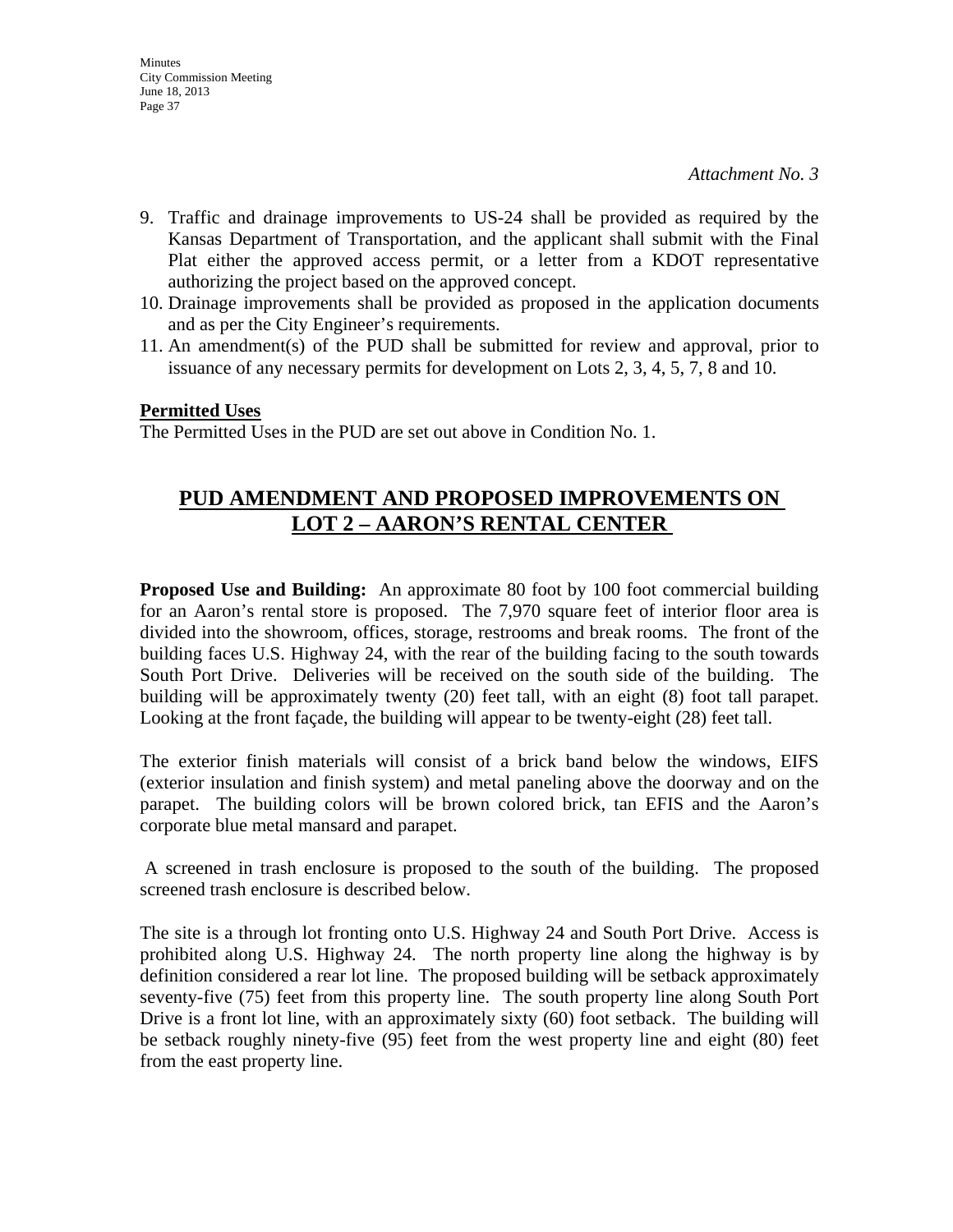*Attachment No. 3*

The site is part of the Heritage Square South, Unit Two Final Plat, which shifts the adjoining property line between the site and Lot 3 (Dollar General) fifteen (15) feet to the east. A thirty (30) foot wide utility easement is platted along the north property line. A ten (10) foot wide utility easement is platted along the east property line and a fifteen (15) foot utility easement is along the south property. The site will abut a twenty-five (25) foot wide utility easement on the adjacent lot.

**Proposed Signs:** Five (5) signs are proposed on the front façade of the building, with a total of 186 square feet of sign area. The main sign will be centrally located on the parapet and be 144 square feet in area. Four (4) small signs will be on the parapet, two (2) on either side of the main sign. The two (2) smaller sign to the west of the main sign will each be 10.5 square feet in area. The two (2) smaller signs to the east of the main sign will be twelve (12) feet and nine (9) feet.

A ground sign is proposed along the south side of US-24 Highway and set back approximately 30 feet from the north property lot line due to a 30 foot wide utility easement. The sign will be six feet, nine inches tall on a one foot, six inch tall brick base (a total of eight feet, three inches tall) and six feet wide. The brick base will match the building's brick accents.

**Proposed Lighting:** Exterior lighting will consist of full cutoff, building wall packs on all four (4) sides of the proposed building. No parking lot light poles are proposed for the development.

## **PUD AMENDMENT AND PROPOSED IMPROVEMENTS ON LOTS 7 & 8 – MIDWAY WHOLESALE**

**Proposed Use and Building:** Midway Wholesale has proposed to develop Lots 7 and 8 to include two buildings and a fenced in materials and equipment storage area. The east building will be approximately 8,000 square feet in floor area with a showroom, business offices and warehouse space. Standard doors and large overhead doors will be located on the west side of the building. A loading dock will be located on the southwest side of the building. The exterior materials of the east building will be grey colored metal siding. A cultured stone band will be present below the windows on the north façade and a portion of the east and west façade towards the front of the building. The building will be approximately twenty-three (23) feet at the peak of the roof.

The west building will have approximately 11,700 square feet of floor area and will be used as warehouse space. The building will have overhead doors on both the east and west side of the structure. A loading dock will be located on the southeast side of the structure. The warehouse's exterior materials will be entirely metal siding. The building will be approximately twenty-three  $(23)$  feet at the peak of the roof.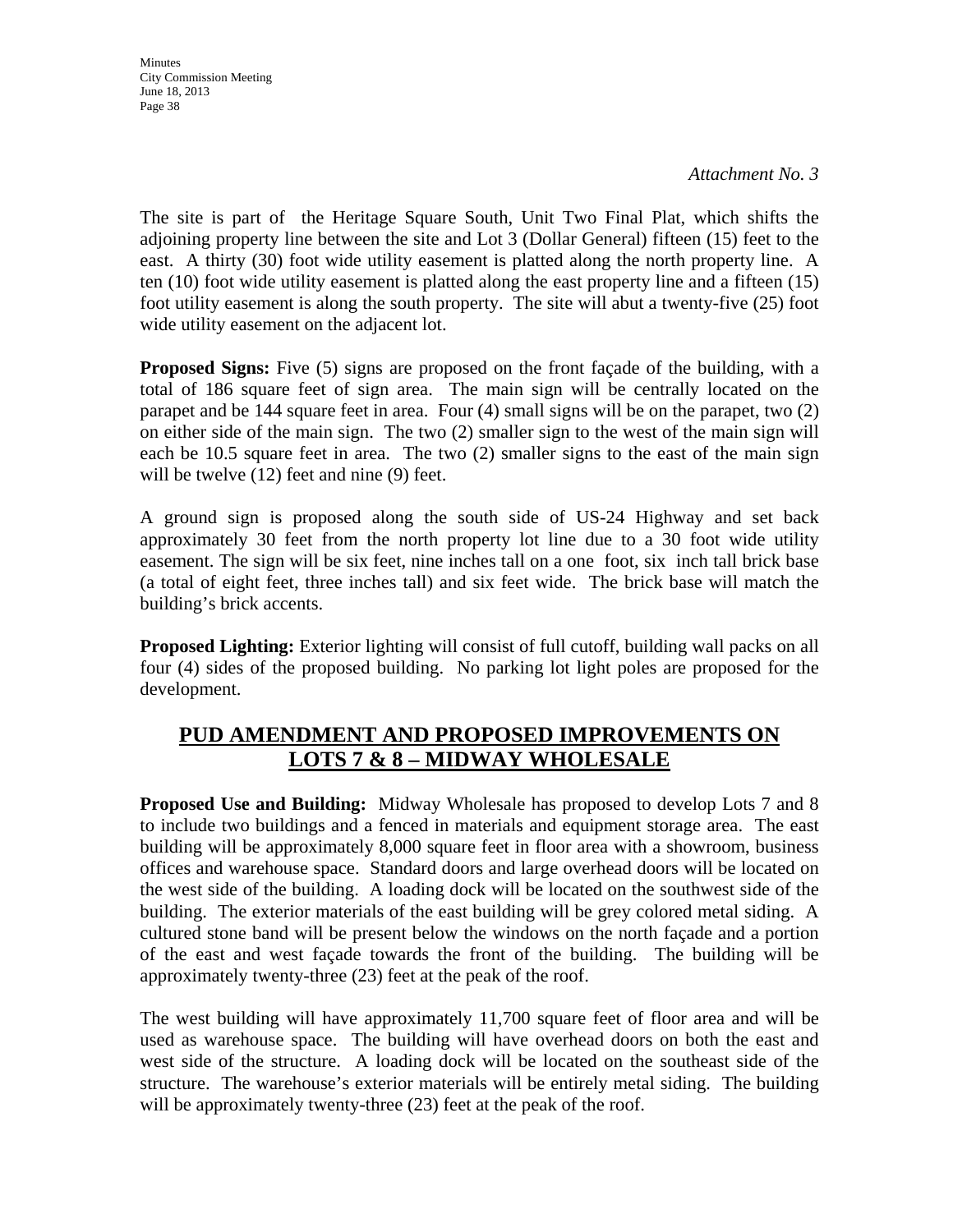The east building will be approximately thirty-eight (38) feet from the front property line along South Port Drive, sixty-three (63) feet from the east property line, and over 580 feet to the west property line.

The west building will be 120 feet from the front property line along South Port Drive, over 340 feet from the east property line, approximately eighteen (18) feet from the south property line and over 220 feet from the west property line.

The majority of the site will be fenced in creating a secured equipment and materials storage yard. Additional details of the fence are provided below.

**Proposed Signs:** One wall sign is proposed on the north façade of the showroom building (east building). The area designated for the wall sign is six (6) feet by twenty-four (24) feet, for a total area of 144 square feet. A second wall sign is proposed on the west façade of the showroom building (east building). The sign will be six (6) feet by six (6) feet, for a total area of 36 square feet.

**Proposed Lighting:** Illumination of the development will consist of exterior lights on the two (2) buildings. Two (2) types of light are proposed. On the north, east and south side of the showroom building, full cut off wall packs are proposed. On the east side of the showroom and east, west and north side of the warehouse will be flood lights. The south side of the warehouse is not proposed to have light fixtures on it.

# **MATTERS TO BE CONSIDERED WHEN AMENDING A PLANNED UNIT DEVELOPMENT**

**1. WHETHER THE PROPOSED AMENDMENT IS CONSISTENT WITH THE INTENT AND PURPOSE OF THE APPROVED PUD, AND WILL PROMOTE THE EFFICIENT DEVELOPMENT AND PRESERVATION OF THE ENTIRE PUD:** The proposed amendment is consistent with the intent and purpose of the approved commercial PUD intended to consist of a broad range of highway service and retail uses. The approved PUD shows a commercial building footprint and parking on Lot 2, 7 and 8, but no other information was provided with the initial rezoning. The proposed amendment will promote the efficient development of the site, and PUD, by allowing construction of a retail use intended to be part of the retail and commercial shopping area.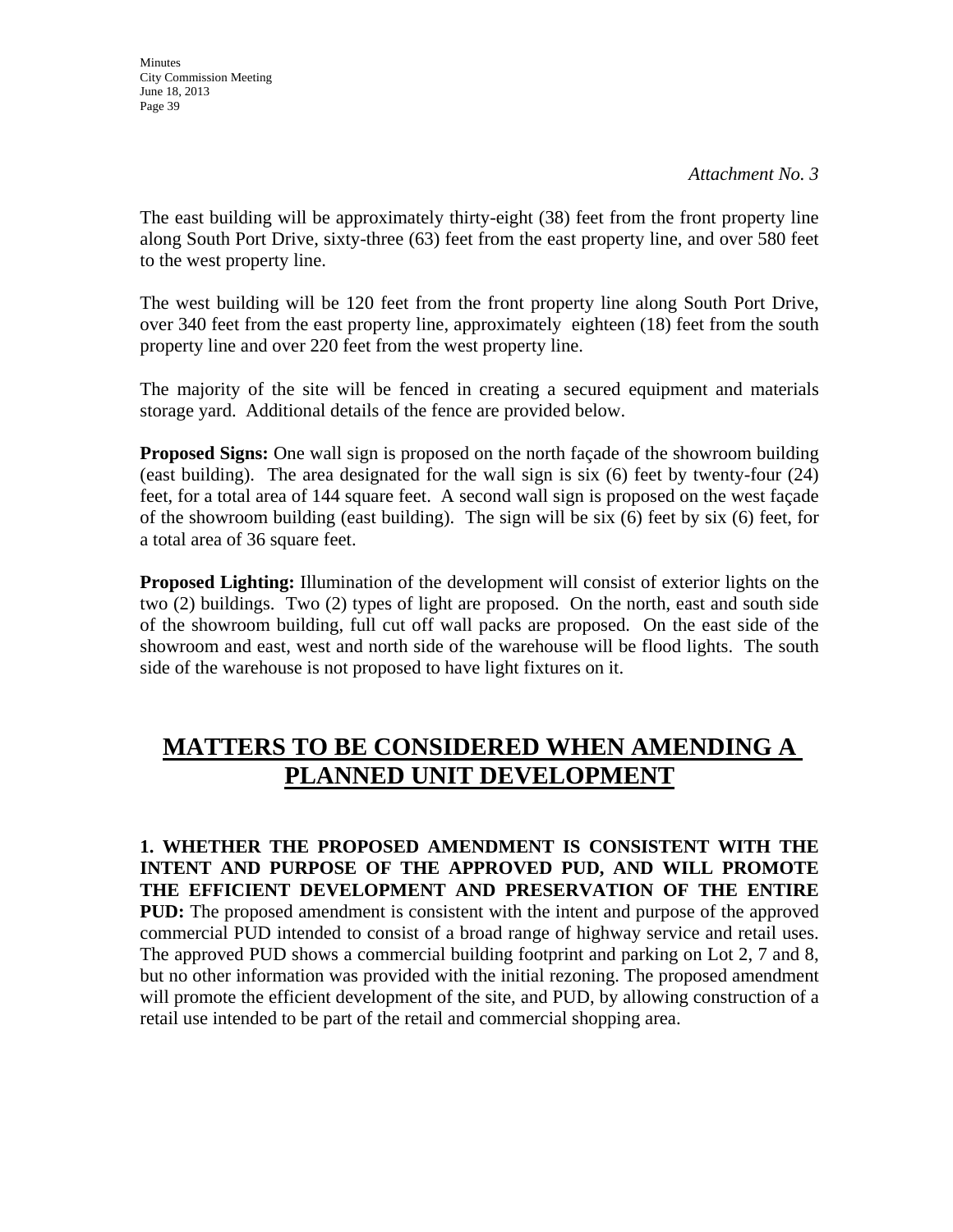**2. WHETHER THE PROPOSED AMENDMENT IS MADE NECESSARY BECAUSE OF CHANGED OR CHANGING CONDITIONS IN OR AROUND THE PUD, AND THE NATURE OF SUCH CONDITIONS:** The amendment is made necessary because Condition No. 11, of Ordinance No. 6607, requires an amendment of the PUD prior to issuance of any permits for development. The PUD has begun developing and the amendment is a result of the increase in demand in the commercial development.

**3. WHETHER THE PROPOSED AMENDMENT WILL RESULT IN A RELATIVE GAIN TO THE PUBLIC HEALTH, SAFETY, CONVENIENCE OR GENERAL WELFARE, AND IS NOT GRANTED SOLELY TO CONFER A SPECIAL BENEFIT UPON ANY PERSON:** The proposed amendment will result in a gain to the public by allowing development of a vacant lots of land. The amendment is necessary because of a condition of the approval of the PUD and not because the amendment will confer a special benefit to any person.

# **ADDITIONAL MATTERS TO BE CONSIDERED WHEN AMENDING A PLANNED UNIT DEVELOPMENT**

### **Lot 2, Aaron's Rental**

- **1. LANDSCAPING:** The majority of the front, side and rear yards are grass lawn areas. Deciduous trees are to be located along the side yards. Foundation planting beds and parking lot islands are proposed with decorative bushes and perennial ornamental grasses. The proposed landscape will be watered by an underground irrigation system.
- **2. SCREENING:** A six (6) foot tall split-faced cinder block wall is proposed to enclosed the trash dumpster. The wall will also include a double set of swinging gates to fully enclose the area.

No other screening is proposed on the site.

**3. DRAINAGE:** The majority of the stormwater runoff will sheet flow to the north towards an open ditch along U.S. Highway 24. Runoff from the proposed building and off-street parking lot will be directed to a concrete flume, which will then deposit the stormwater into the adjacent ditch. The southernmost portion of the site will sheet flow to South Port Drive, where it will be collected in the street gutter and storm sewer system.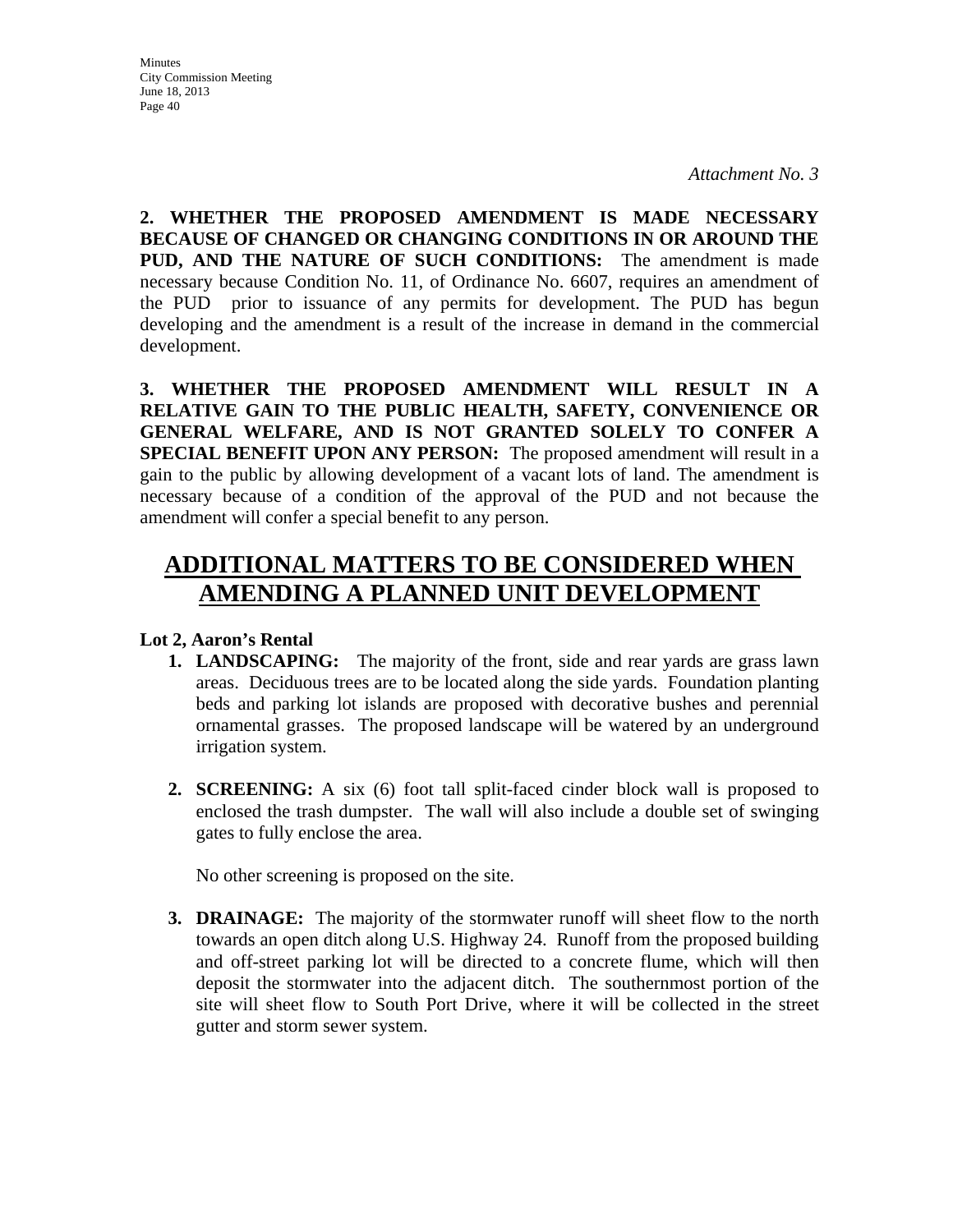**4. CIRCULATION**: The existing street system provides an internal circulation plan which is safe, convenient and efficient for movement of goods, motorists, and pedestrians. Conflicts between motorists and pedestrians are minimized.

Public Access. Pedestrians will be accommodated by sidewalks that will be constructed throughout the development located along one side of streets, as the development builds out.

As a part of Lot 2 development, public sidewalk will be constructed in the South Port Drive right-of-way to the south of Lot 2, with a pedestrian connection from the public sidewalk to an internal pedestrian sidewalk on the south and west side of the building, which leads to the front door.

Traffic. In 2006, a Traffic Report was submitted and accepted by the City Engineer. Access to the development is from U.S.-24 Highway onto a main entry drive to the internal streets of the development, which connect to the east and west of the PUD. Major highway improvements including left turning lanes, a traffic signal and closure of two existing median crossings, were constructed.

Off-Street Parking. Twenty-four (24) off-street parking spaces are required and are provided.

- **5. OPEN SPACE/LANDSCAPED AND COMMON AREA:** No common area is proposed. Landscaped space is approximately 60% of the site's coverage.
- **6. CHARACTER OF THE NEIGHBORHOOD:** The highway corridor is a service commercial neighborhood characterized primarily by individual building sites. Open sales display lots of vehicles and equipment are a common feature of the corridor.

#### **Lot 7 & 8, Midway Wholesale**

**1. LANDSCAPING:** The front yard, east side yard and a portion of the rear yard will primarily grass lawn area. The landscape plan notes lawn area along South Port Drive will be irrigated. The grass areas on the east and south side of the site will not be irrigated. A planter bed will be along the north façade of the building and will consist of ornamental shrubs and grasses. Deciduous and evergreen trees are proposed in the front yard area.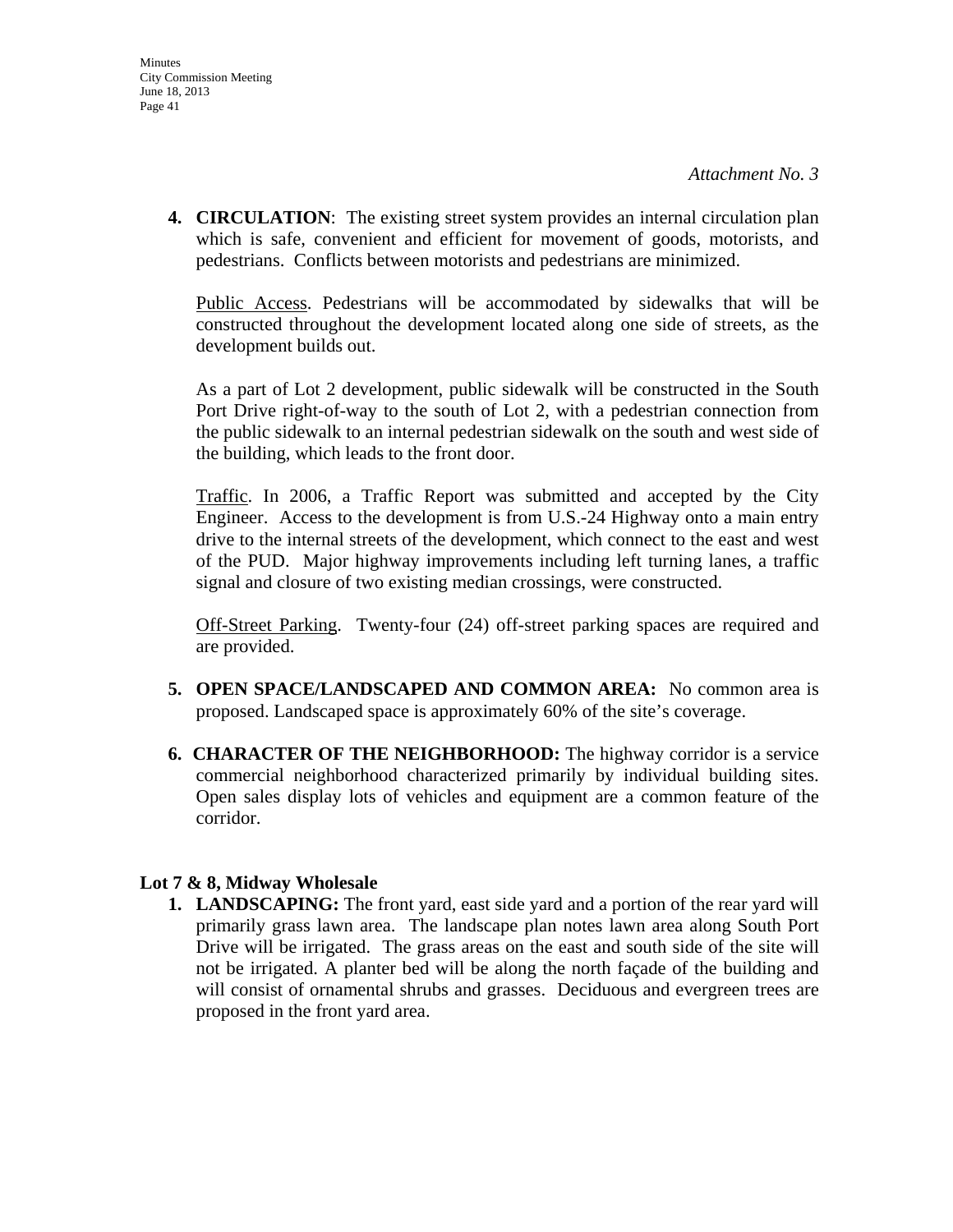- **2. SCREENING:** The equipment and materials storage area will be enclosed with a six (6) foot tall chain link fence with screening slats. The fence will enclose all areas of the storage area, with the exception of the off-street parking lot.
- **3. DRAINAGE:** The site will drain towards South Port Drive where it will be collected by the stormwater sewer system or drain to the south towards a drainage ditch along the Union Pacific Railroad right-of-way.

Sump pumps are proposed in the lowered loading dock areas to pump the collected stormwater and pump it into the paved parking lot, where it will sheet flow towards the street to the north

**4. CIRCULATION**: The existing street system provides an internal circulation plan which is safe, convenient and efficient for movement of goods, motorists, and pedestrians. Conflicts between motorists and pedestrians are minimized.

Public Access. Pedestrians will be accommodated by sidewalks that will be constructed throughout the development located along one side of streets, as the development builds out.

As a part of the development of Lots 7  $\&$  8, public sidewalk will be constructed in South Port Drive right-of-way to the north of the site.

Traffic. In 2006, a Traffic Report was submitted and accepted by the City Engineer. Access to the development is from U.S.-24 Highway onto a main entry drive to the internal streets of the development, which connect to the east and west of the PUD. Major highway improvements including left turning lanes, a traffic signal and closure of two existing median crossings, were constructed.

Off-Street Parking. Fifteen (15) off-street parking spaces are required and are provided.

- **5. OPEN SPACE/LANDSCAPED AND COMMON AREA:** No common area is proposed. Landscaped space is approximately 21% of the site's coverage.
- **6. CHARACTER OF THE NEIGHBORHOOD:** The highway corridor is a service commercial neighborhood characterized primarily by individual building sites. Open sales display lots of vehicles and equipment are a common feature of the corridor.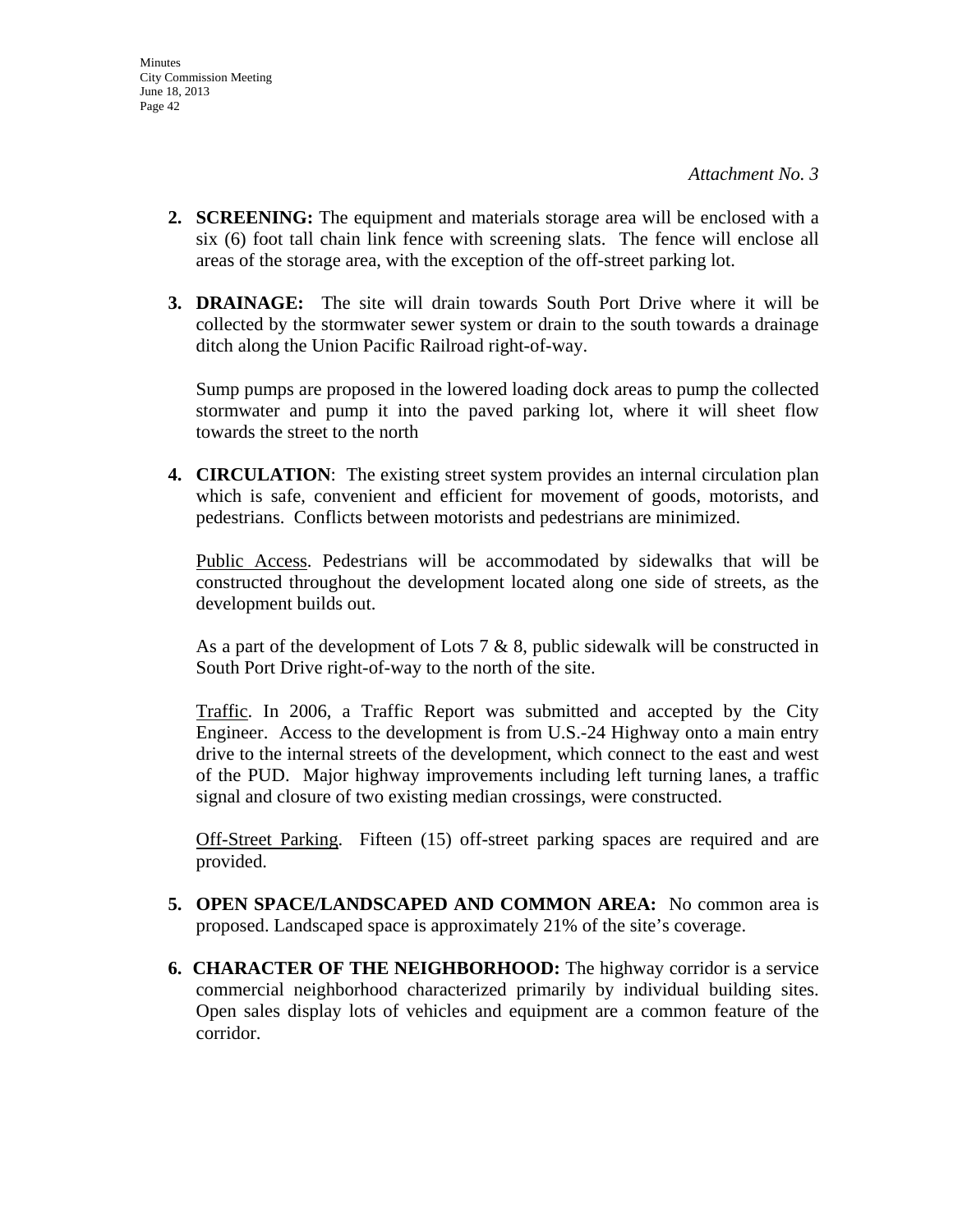## **MATTERS TO BE CONSIDERED WHEN REZONING**

**1. EXISTING USE:** Lots 2, 7 & 8 are vacant commercial lots.

### **2. PHYSICAL AND ENVIRONMENTAL CHARACTERISTICS:**

Lot 2: The site is a flat, square shaped lot with frontage on two (2) public rights-ofway, U.S. Highway 24 and South Port Drive. No access is permitted along the property line.

Lot 2 is shown on effective Flood Insurance Rate Map (FIRM) Panel 359 of 500, dated July 6, 2010, in the 0.2% annual chance flood plain (500-year).

The site is also shown in the 0.2% annual chance flood plain (500-year) on the Preliminary FIRM for Riley County, undated Panel 359 of 500. Preliminary FIRMS are expected to be adopted in 2013-2014 time period. Zone X is for informational purposes only and is not used for regulatory purposes.

Lot 7 & 8: If approved, the two  $(2)$  platted lots will be combined into a zoning lot. The zoning lot is a relatively flat, irregular shaped lot to the south of South Port Drive. The effective Flood Insurance Rate Map (FIRM) Panel 359 of 500, dated July 6, 2010, does not show a mapped floodplain on the site.

The Preliminary FIRM shows the site to be within the 0.2% annual chance flood plain (500-year).

### **3. SURROUNDING LAND USE AND ZONING:**

**(a.) NORTH:** U.S.-24 Highway, cultivated agricultural field, highway service commercial and retail uses, and undeveloped tract (future Heritage Square North); Pottawatomie County CH, Highway & Commercial Corridor District.

**(b.) SOUTH:** Railroad; agricultural fields, Kansas River; Pottawatomie County A-1, General Agriculture District.

**(c.) EAST:** Highway service commercial and retail uses; Pottawatomie County CH, Highway & Commercial Corridor District.

**(d.) WEST:** Furniture sales, storage units, and similar highway service commercial and retail uses, livestock sales; Pottawatomie County CH, Highway & Commercial Corridor District.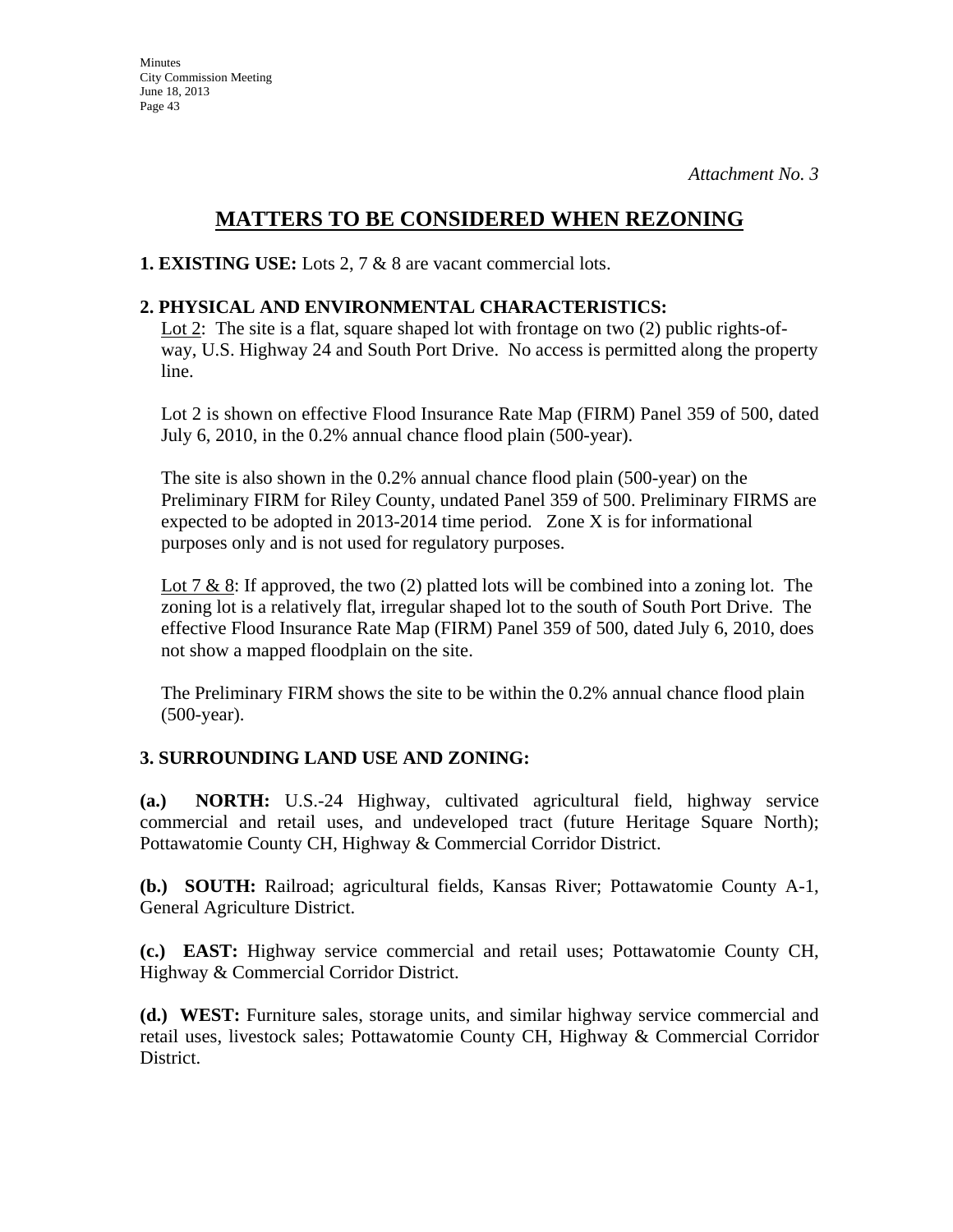#### **4. GENERAL NEIGHBORHOOD CHARACTER:** See above under **No. 6, CHARACTER OF THE NEIGHBORHOOD**.

**5. SUITABILITY OF SITE FOR USES UNDER CURRENT ZONING:** Lots 2, 7 and 8 are suitable for commercial development for the uses under the current zoning, as approved with the Preliminary Development Plan, subject to Condition No. 11, Ordinance No. 6607.

**6. COMPATIBILITY OF PROPOSED DISTRICT WITH NEARBY PROPERTIES AND EXTENT TO WHICH IT MAY HAVE DETRIMENTAL AFFECTS:** Minimal impact on adjacent commercial property in the Heritage Square South PUD with respect to light, noise, and traffic is anticipated. Lots 2, 7 and 8 are intended to develop as a commercial lots in a manner similar to other commercial sites in the PUD.

*Lot 2:* The Preliminary PUD shows a building footprint with the storefront oriented towards the south along South Port Drive. The rear of the preliminary building was shown to be towards U.S. Highway 24. The proposed building's storefront will face U.S.- 24 Highway, with the rear of the building facing the internal street (South Port Drive). Facing the proposed building towards a major highway is more compatible with the highway oriented businesses found in the development. Dollar General was recently approved to have a similar orientation. The change in orientation should not have a substantial negative effect on the businesses to the south that are separated from Lot 2 by a public street. Trash containers and HVAC will be screened.

*Lot 7 & 8:* The Preliminary PUD shows Three (3) commercial buildings on the two (2) lots. Lot 8 was shown to have a building with its front façade facing north towards South Port Drive with an off-street parking lot between the building and the street right-of-way. Lot 7 was shown to have two buildings on it. The eastern building appears to have a business facing South Port Drive and another facing to the west towards the western building. The east and west buildings were separated by an off-street parking lot. The proposed development on Lots  $7 \& 8$  has two (2) buildings and a large enclosed equipment and materials storage yard. The layout of the two (2) lots should not have a detrimental effect on the businesses within the commercial development or on adjacent properties. The development is at the rear of the commercial development and will be adequately screened to avoid any visual conflicts with the rest of the development or adjacent properties.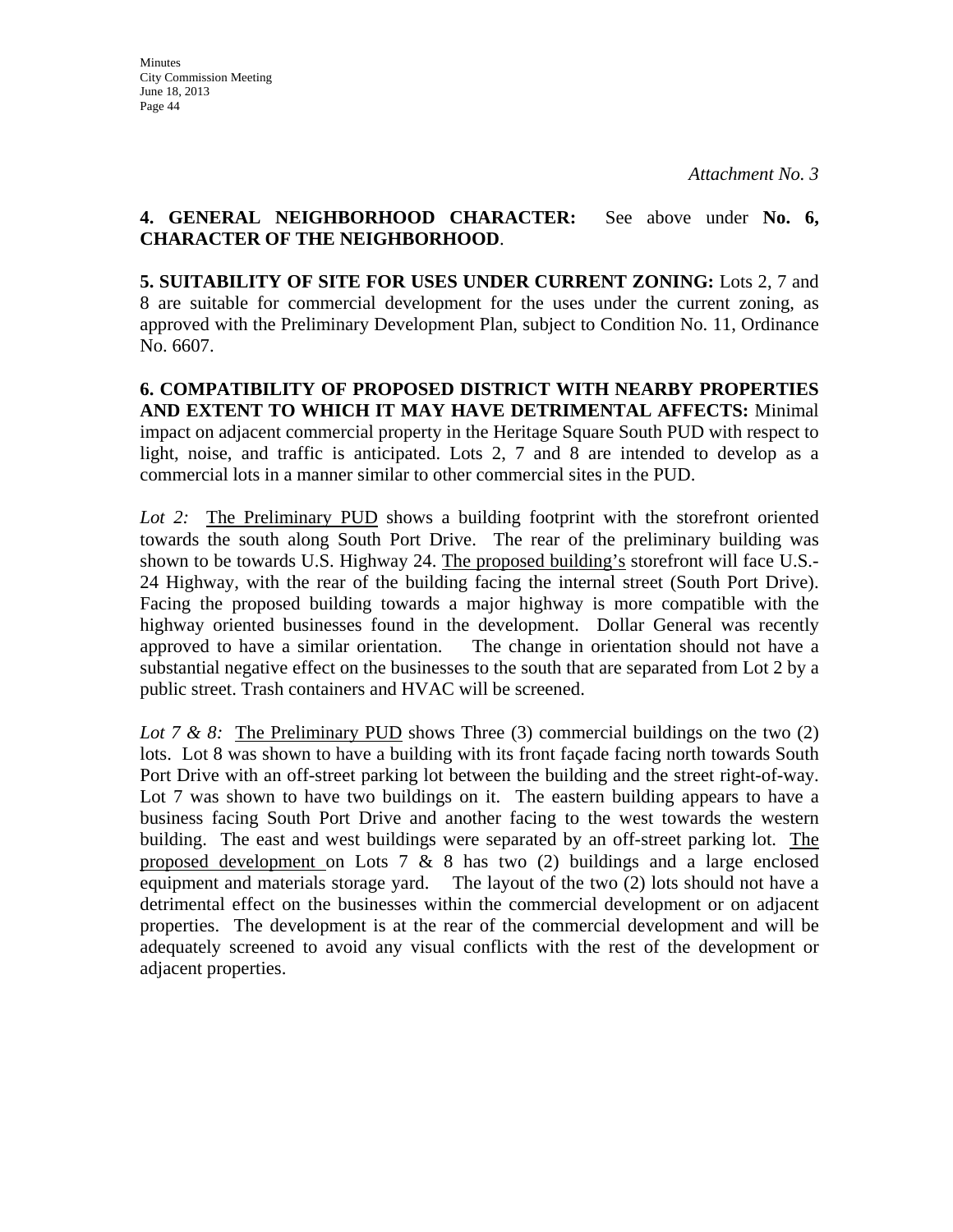*Attachment No. 3*

**7. CONFORMANCE WITH COMPREHENSIVE PLAN:** The Future Land Use Map for the Northeast Planning Area of the Manhattan Urban Area Comprehensive Plan designates the site as Community Commercial (CC). The Comprehensive Plan also reflects the land use designation of the US 24 Corridor Plan developed by Pottawatomie County. The site is also subject to the US 24 Corridor Special Planning Area Policies in the Comprehensive Plan.

The existing PUD was found to conform to the Comprehensive Plan in 2006. The proposed PUD amendment conforms to the Manhattan Urban Area Comprehensive Plan.

#### **8. ZONING HISTORY AND LENGTH OF TIME VACANT AS ZONED:**

- June 29, 2006: City of Manhattan receives requests for island annexation of the proposed Heritage Square North and Heritage Square South tracts from Roger Schultz and Rob Eichman.
- July 11, 2006: City Commission approves Resolution Nos. 071106-H & I, requesting the Board of Pottawatomie County Commissioners to make positive findings regarding the requested island annexation of Heritage Square North and Heritage Square South.
- July 27, 2006: Board of Pottawatomie County Commissioners makes positive findings regarding the island annexations of Heritage Square North and Heritage Square South.
- August 15, 2006: City Commission approves first reading of ordinances annexing Heritage Square North and Heritage Square South; and, approves Resolution No. 081506-A, requesting the Board of Pottawatomie County Commissioners to make positive findings regarding the island annexation of that portion of the US 24 Right-of-way that adjoins Heritage Square.
- August 18, 2006: City of Manhattan receives Consent To Annexation from the Kansas Department of Transportation for that portion of the US Highway 24 right-of-way that adjoins Heritage Square South, consisting of 6.791 acres.
- August 21, 2006: Board of Pottawatomie County Commissioners makes positive findings regarding the island annexation of that portion of the US Highway 24 right-of-way that adjoins Heritage Square South.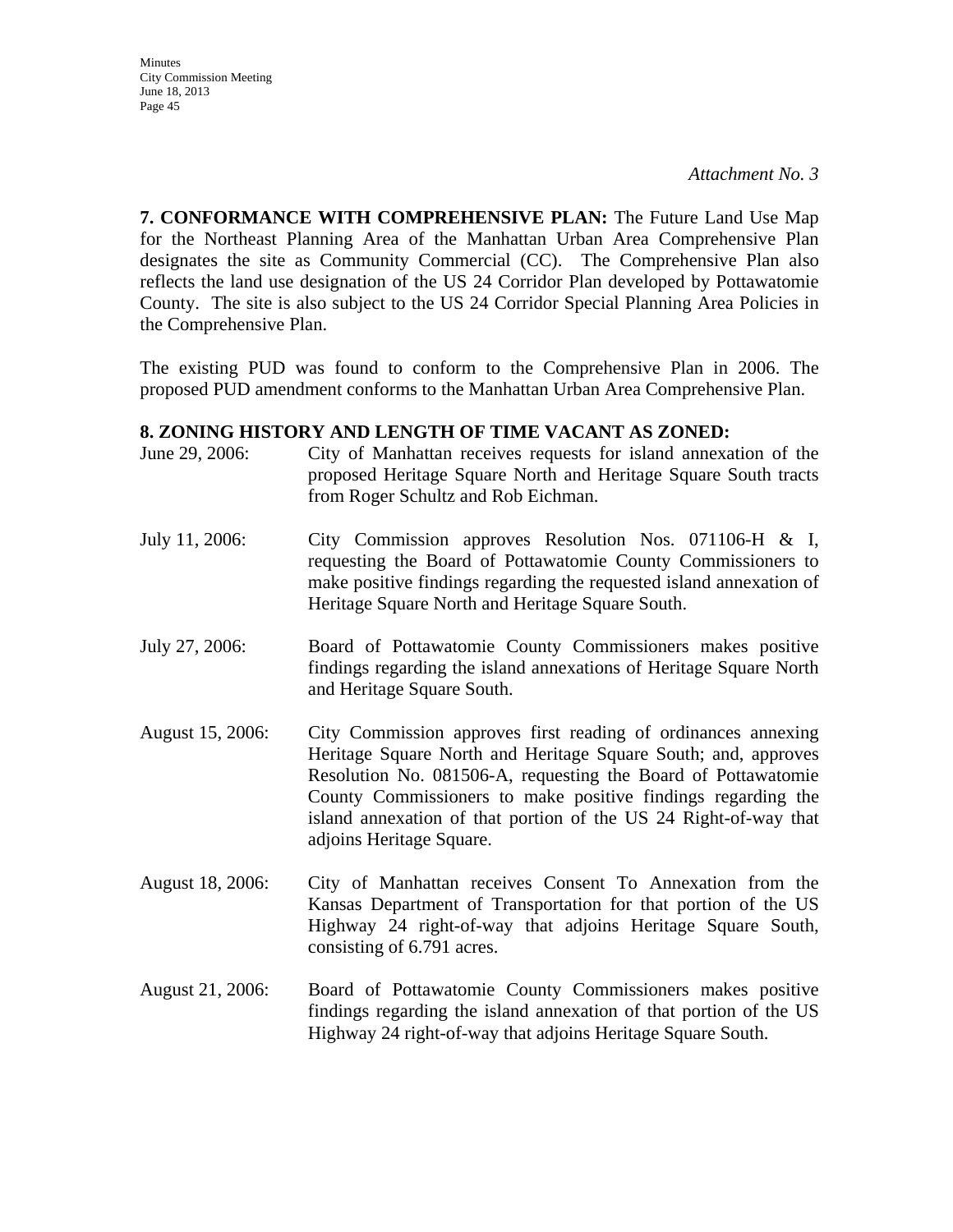*Attachment No. 3*

- October 16, 2006; Manhattan Urban Area Planning Board holds public hearing and recommends approval (7-0), of the rezoning the proposed Heritage Square South and the adjoining US Highway 24 right-of-way from County - CH, Highway & Commercial Corridor District, to PUD, Commercial Planned Unit Development District.
- November 7, 2006 City Commission approved first reading of an ordinance annexing the 6.8-acre portion of the US Highway 24 right-of-way that adjoins the Heritage Square South development; and, approved first reading of an ordinance rezoning the proposed Heritage Square South development and the adjoining portion of US Highway 24 right-of-way, to PUD, Planned Unit Development District.
- February 6, 2007 City Commission approves Ordinance No. 6606 annexing proposed Heritage Square North, proposed Heritage Square South and the 6.8-acre portion of the US Highway 24 right-of-way that adjoins Heritage Square South; and, approved Ordinance No.6607 rezoning the Heritage Square South and the adjoining portion of US Highway 24 right-of-way, to PUD, Commercial Planned Unit Development District.
- March 5, 2007 Manhattan Urban Area Planning Board approves the Final Development Plan (Lots 1, 6, and 9) and Final Plat of the Heritage Square South Addition (Lots 1-10).
- March 15, 2007 City Commission accepts the easements and rights-of-way as shown on the Final Plat of Heritage Square South Addition.
- July 17, 2007 City Commission approves first reading of an ordinance renaming Heritage South Road to South Port Road, and Heritage Square Drive to South Port Drive, in Heritage Square South P.U.D. Addition.
- August 14, 2007 City Commission approves Ordinance No. 6651 renaming Heritage South Road to South Port Road, and Heritage Square Drive to South Port Drive, in Heritage Square South P.U.D. Addition.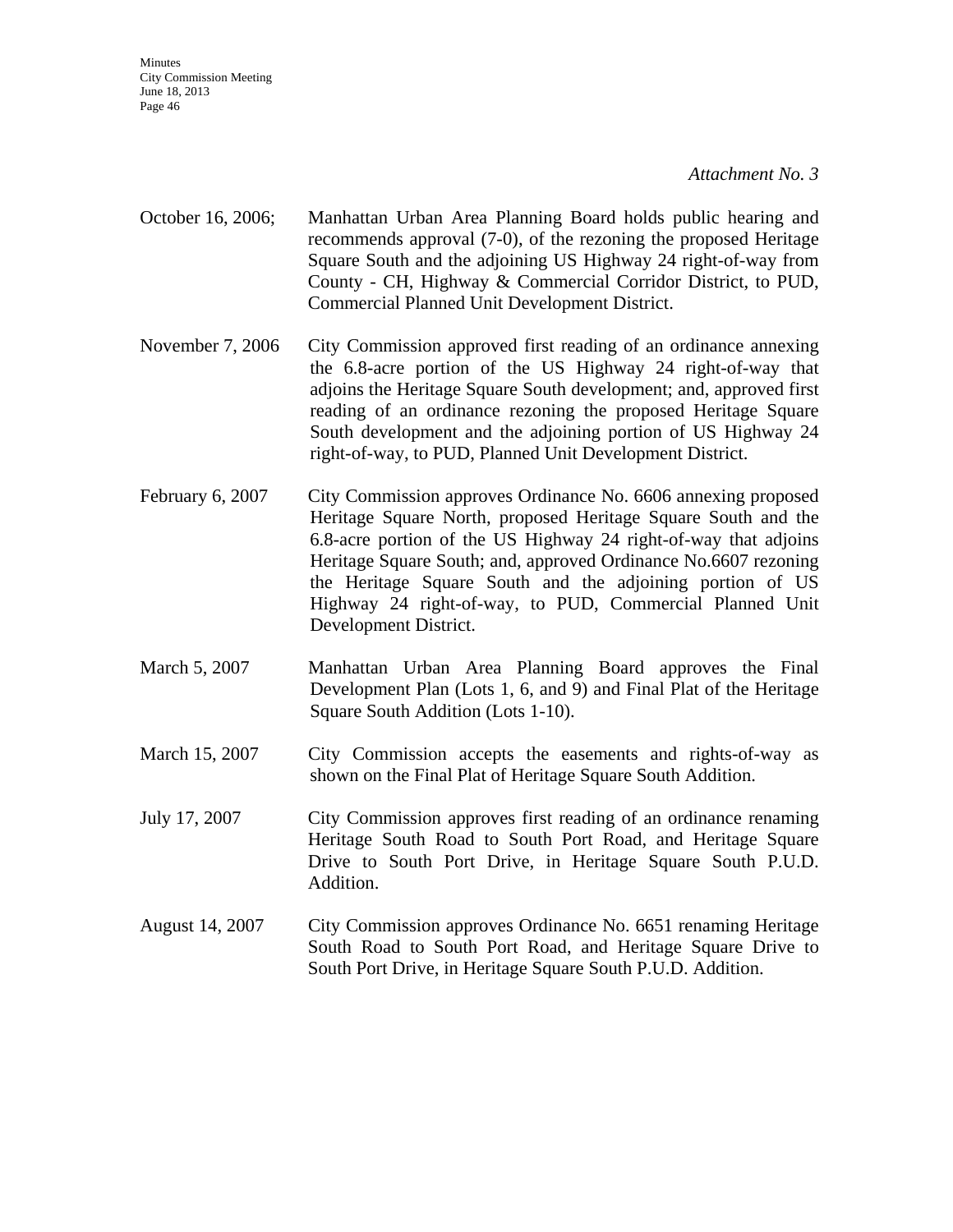#### *Attachment No. 3*

- January 24, 22013 Manhattan Urban Area Planning Board recommends approval of proposed amendment of Ordinance No. 6607 and the Preliminary Development Plan of Lot 3, Heritage Square South Commercial Planned Unit Development, to be known as the Final Development Plan of Lot 3, Heritage Square South Commercial Planned Unit Development, based on the findings in the Staff Report.
- February 19, 2013 City Commission approves first reading of an ordinance amending Ordinance No. 6607 and the Preliminary Development Plan of Lot 3, Heritage Square South Commercial Planned Unit Development, to be known as the Final Development Plan of Lot 3, Heritage Square South Commercial Planned Unit Development.
- March 5, 2013 City Commission approves Ordinance No. 6991 amending the Preliminary Development Plan of Lot 3, Heritage Square South Commercial Planned Unit Development and Ordinance No. 6607, as proposed, based on the findings in the Staff Report.

**9. CONSISTENCY WITH INTENT AND PURPOSE OF THE ZONING ORDINANCE:** The intent and purpose of the Zoning Regulations is to protect the public health, safety, and general welfare; regulate the use of land and buildings within zoning districts to assure compatibility; and to protect property values. The PUD Regulations are intended to provide a maximum choice of living environments by allowing a variety of housing and building types; a more efficient land use than is generally achieved through conventional development; a development pattern that is in harmony with land use density, transportation facilities and community facilities; and a development plan which addresses specific needs and unique conditions of the site which may require changes in bulk regulations or layout.

The proposed PUD amendment is consistent with Ordinance No. 6607, and the approved PUD, the Manhattan Zoning Regulations, and PUD requirements of the Manhattan Zoning Regulations. The amendment process is required before development of Lots 2, 7 and 8 can proceed. The amendment process insures the PUD conforms to the requirements of all regulations.

**10. RELATIVE GAIN TO THE PUBLIC HEALTH, SAFETY AND WELFARE THAT DENIAL OF THE REQUEST WOULD ACCOMPLISH, COMPARED WITH THE HARDSHIP IMPOSED UPON THE APPLICANT:** There appears to be no gain to the public that denial would accomplish. Denial of the rezoning may be a hardship to the owner.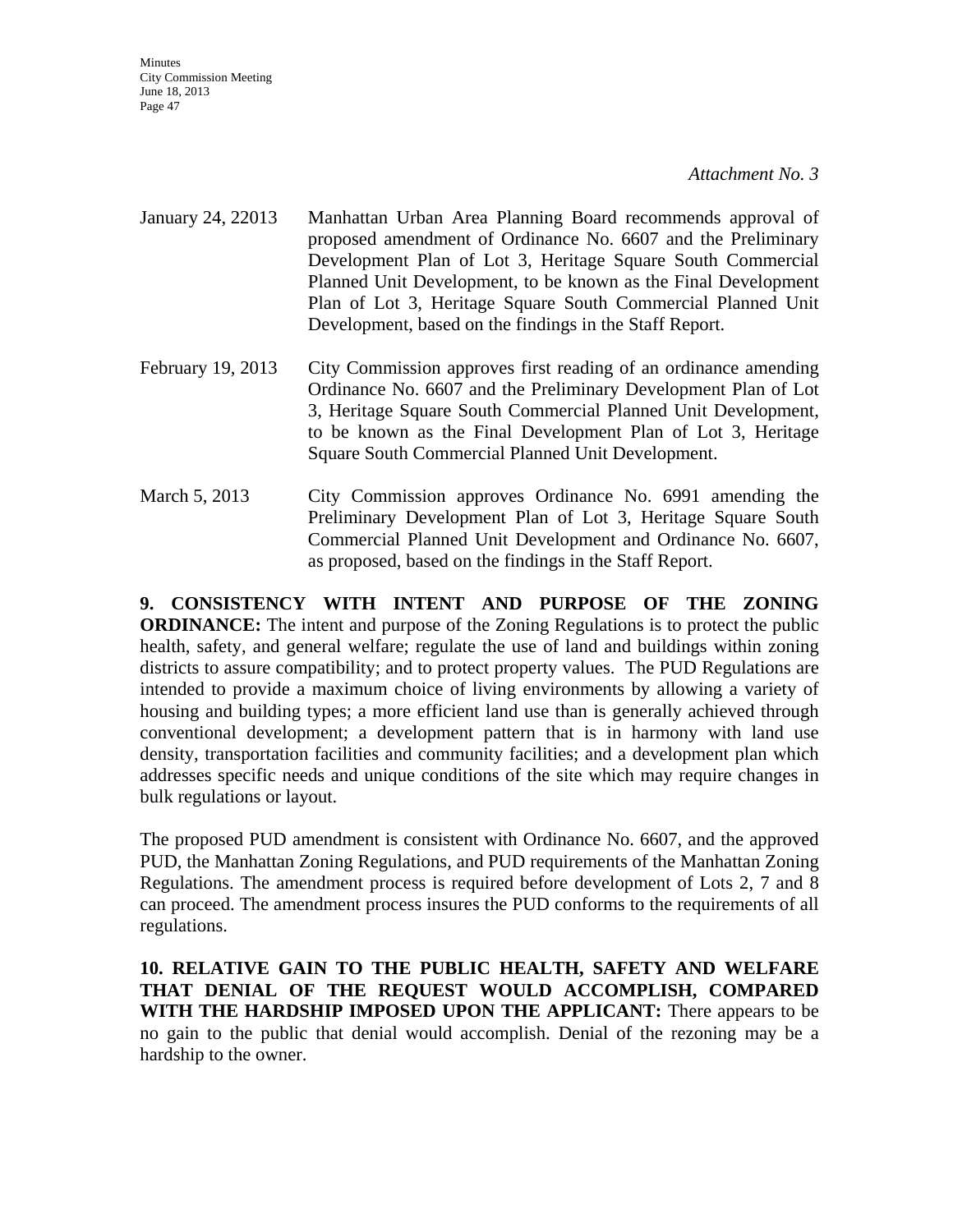**11. ADEQUACY OF PUBLIC FACILITIES AND SERVICES:** Adequate street, sanitary sewer, and water services are available to serve the development.

The Final Plat of Heritage Square South, Unit Two has been submitted, which will shift the western lot line of Lot 2 fifteen (15) to the east to accommodate the needs of the new Dollar General store to the west. Adequate utility easements are shown on the proposed plat to accommodate the proposed development on Lot 2. (see staff memorandum for specifics of the Final Plat)

**12. OTHER APPLICABLE FACTORS:** There are no other applicable factors

**13. STAFF COMMENTS:** All provisions of Ordinance No. 6607 that are not in conflict with this amendment shall remain in force.

City Administration recommends approval of an ordinance amending Ordinance No. 6607 and the approved Preliminary Development Plan of Lots 2, 7 and 8, Heritage Square South Commercial Planned Unit Development, to be known as the Final Development Plan of Lot 2, Heritage Square South Commercial Planned Unit Development, Unit Two, and the Final Development Plan of Lots 7 and 8, Heritage Square South Commercial Planned Unit Development.

#### **ALTERNATIVES:**

- 7. Recommend approval of an ordinance amending Ordinance No. 6607 and the approved Preliminary Development Plan of Lots 2, 7 and 8, Heritage Square South Commercial Planned Unit Development, to be known as the Final Development Plan of Lot 2, Heritage Square South Commercial Planned Unit Development, Unit Two, and the Final Development Plan of Lots 7 and 8, Heritage Square South Commercial Planned Unit Development, stating the basis for such recommendation.
- 8. Recommend denial of an ordinance amending Ordinance No. 6607 and the approved Preliminary Development Plan of Lots 2, 7 and 8, Heritage Square South Commercial Planned Unit Development, to be known as the Final Development Plan of Lot 2, Heritage Square South Commercial Planned Unit Development, Unit Two, and the Final Development Plan of Lots 7 and 8, Heritage Square South Commercial Planned Unit Development, stating the specific reasons for denial.
- 9. Table the proposed Amendment to a specific date, for specifically stated reasons.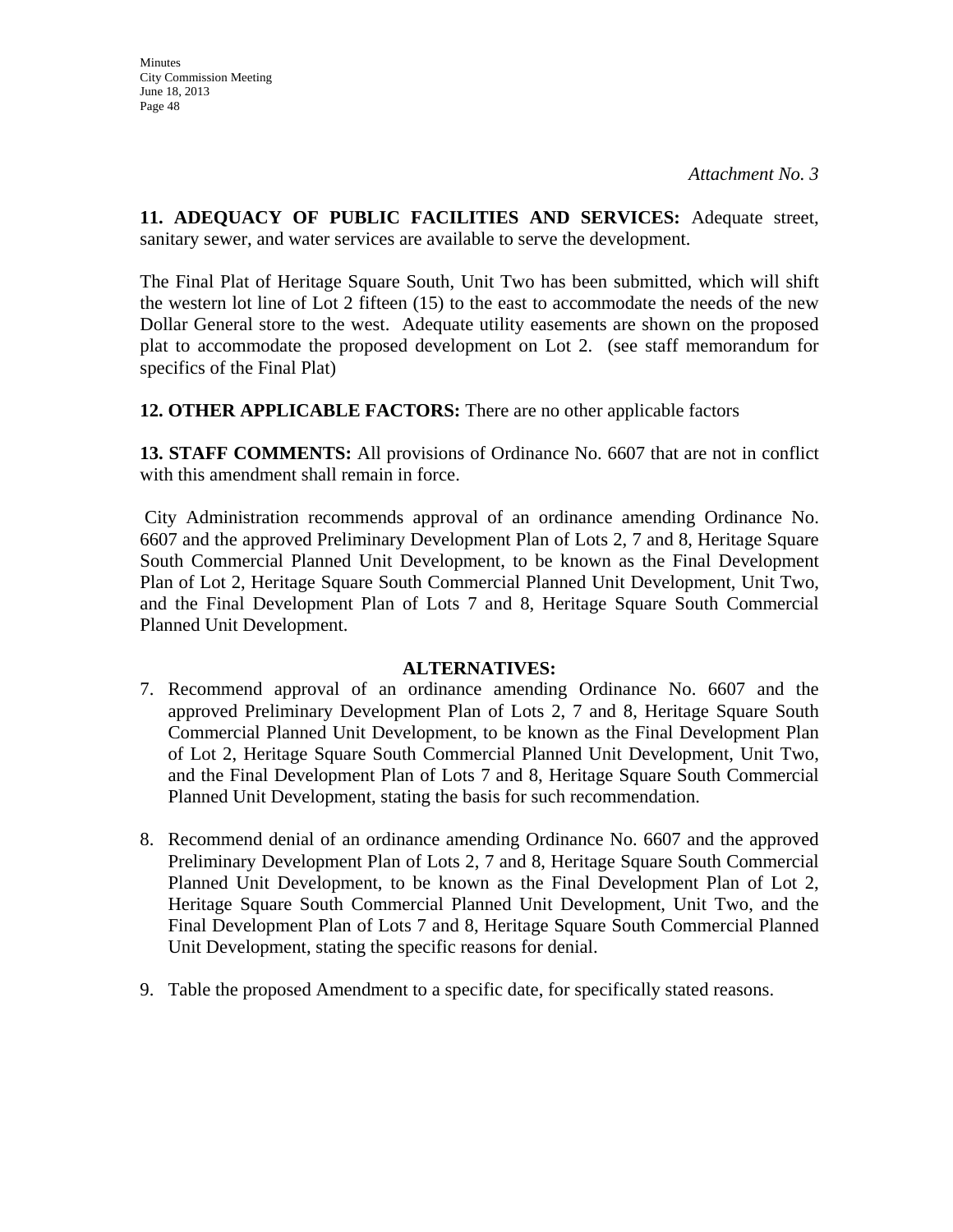*Attachment No. 3*

#### **POSSIBLE MOTION:**

The Manhattan Urban Area Planning Board recommends approval an ordinance amending Ordinance No. 6607 and the approved Preliminary Development Plan of Lots 2, 7 and 8, Heritage Square South Commercial Planned Unit Development, to be known as the Final Development Plan of Lot 2, Heritage Square South Commercial Planned Unit Development, Unit Two, and the Final Development Plan of Lots 7 and 8, Heritage Square South Commercial Planned Unit Development, based on the findings in the Staff Report.

**PREPARED BY:** Chad Bunger, AICP, CFM, Planner II

**DATE:** May 23, 2013.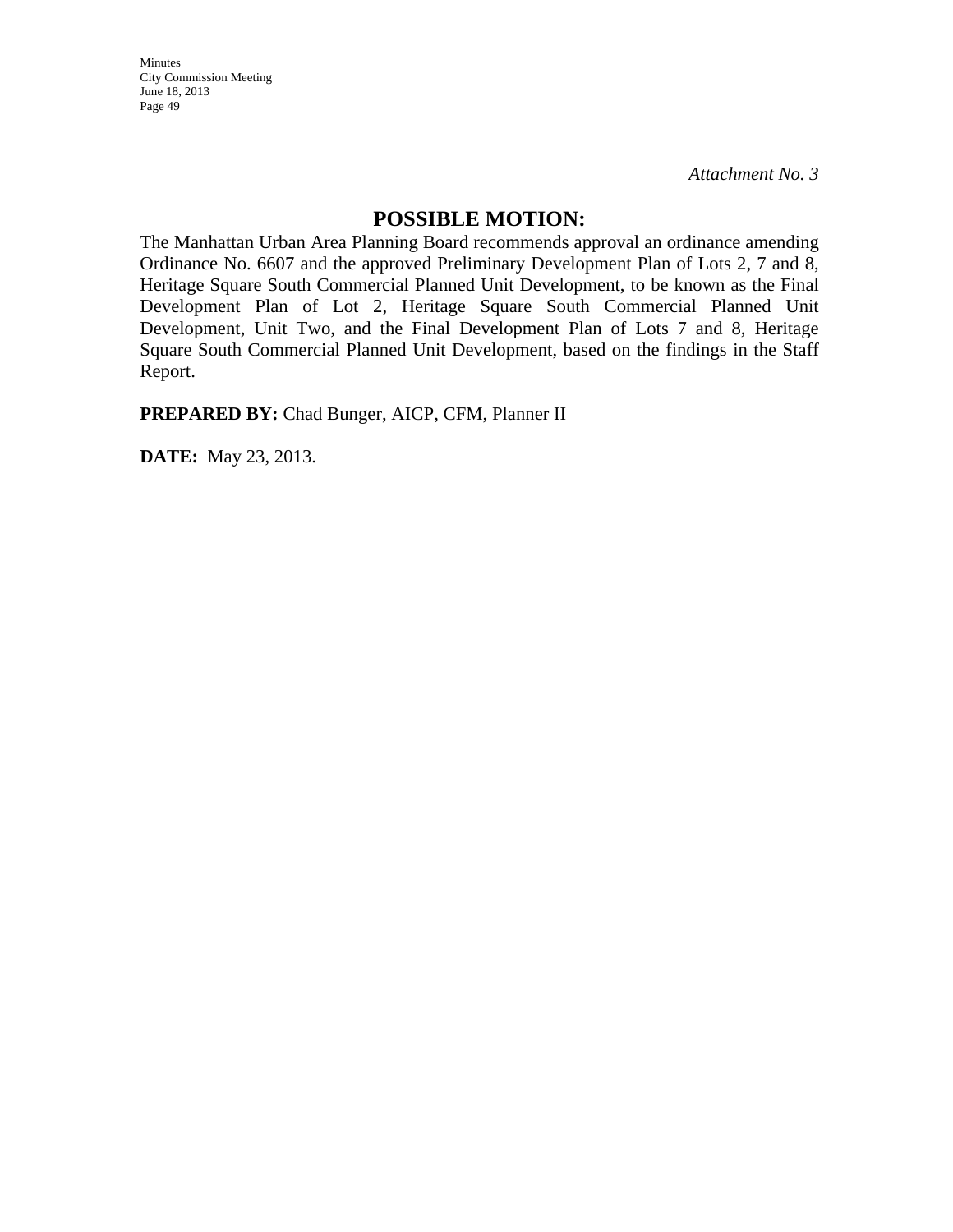#### **AMENDMENT OF AN ORDINANCE AND THE FINAL DEVELOPMENT PLAN OF A MIXED USE PLANNED UNIT DEVELOPMENT**

**APPLICANT/OWNER:** Jon Henry. (*Note: The applicant is the owner of all three properties in the PUD, which include 514, 518 and 522 Yuma Street*.)

**APPLICANT'OWNER'S ADDRESS:** 514 Yuma Street, Manhattan, KS 66502.

#### **PROPOSED AMENDMENTS:**

#### **Request and Amendments.**

The applicant/owner has requested an amendment of Ordinance No. 6568 to convert and remodel the current vacant first floor commercial retail space at 518 Yuma Street to two, one bedroom dwelling units. The space was formerly occupied by Treasures of the Heart antique store. The amendment is in the form of a Final Development Plan, which includes the revised floor plan for 518 Yuma Street, and a site plan for the existing 19 off-street parking spaces serving the entire PUD, which was reduced with the building permit for 518 Yuma Street from 20 to 19 parking spaces. No other changes to the PUD are proposed.

#### **Sheets C1 and A2 of the attached approved Final Development Plan are revised with the amendments.**

#### **Substantial Modifications of the Approved Residential Density and Floor Area.**

The amendment is required because the Manhattan Zoning Regulations, Article IX, Section 9-108 (C) (2) indicates that an increase in net residential density greater than 5% is a substantial modification; and, Section 9-108 (C) (3), which indicates that an increase in floor area of a residential building of more than 10%is a substantial modification. The proposed changes are substantial modifications to net density for the entire PUD, and residential floor area of 518 Yuma Street and the entire PUD.

#### **Net Density.**

The conversion of the floor space from retail to residential results in an increase of total dwelling unit count within the entire PUD from 7 dwelling units to 9 dwelling units, which is an increase in net density within the approved PUD from 13.5 dwelling units per gross acre to 17.4 dwelling units per gross acre  $(17.4-13.5/13.5=.288x100)$ , or a 29% increase in net residential density.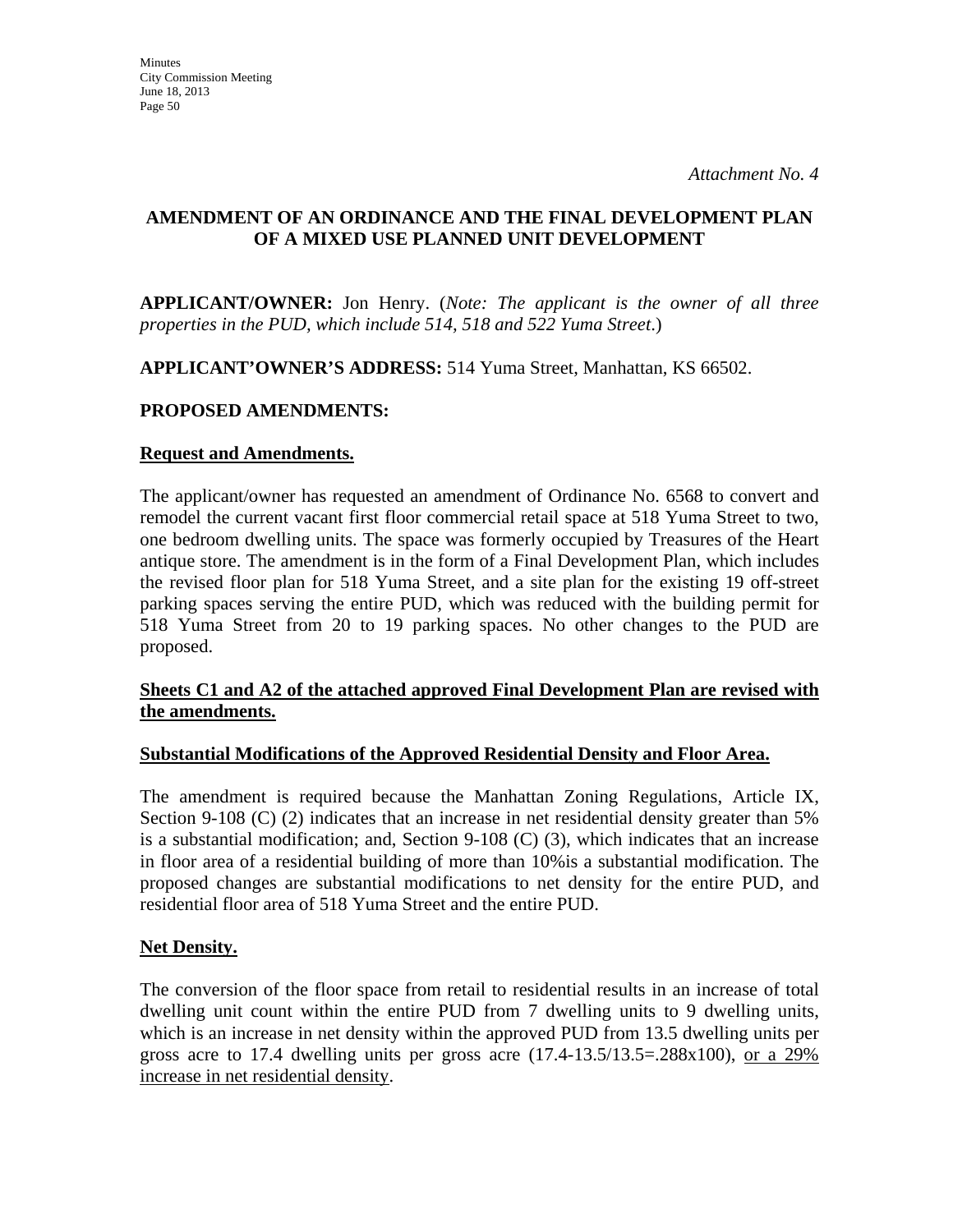#### **Net Floor Area.**

Residential floor area within the mixed use building at 518 Yuma Street increases from 1,282 square feet on the second floor to 2,472 square feet total as a result of the additional 1,190 square feet of residential floor area for the two units on the first floor (2472- 1282/1282=.928x100), or a 93% increase in floor area of the residential building at 518 Yuma Street.

The increase of total existing residential floor area for the entire PUD is 20%, based on all residential building floor areas compared to proposed total residential floor space floor space (2,400 square feet at 514 Yuma Street, and 2,234 square feet at 522 Yuma Street combined with 2,472 square feet at 518 Yuma Street) (7106-5916/5916=.201x100).

*(Note: The common foyer entrance on the first floor and stairwell to the second floor were not counted as floor area because neither is living area. The storage, mechanical room and bathroom basement space was not included in the floor area for 514 Yuma Street. If the basement space is expanded for residential living purposes, separate calculations will be made have to be made prior to expansion to determine compliance with Article IX PUD standards for residential floor area and/or density.)* 

**LOCATION:** The location of the amendment site is 518 Yuma Street, which is on the north side of Yuma Street mid block between S.  $5<sup>th</sup>$  Street and S.  $6<sup>th</sup>$  Street. 518 Yuma Street is the middle lot in the PUD with 514 Yuma Street to the immediate east and 522 Yuma Street to the immediate west.

**LEGAL DESCRIPTION:** The legal description of the amendment site is Lot 2, Treasures of the Heart, PUD, an Addition to the City of Manhattan, Kansas.

**AREA:** The area of the amendment site, Lot 2, is 7,826 square feet (.180 acres). The balance of the PUD is Lot 1: 7,636 square feet, .175 acres; and Lot 3: 7,073 square feet, .162 acres. Total area in the PUD is 22,535 square feet and 0.517 acres.

**DATE OF NEIGHBORHOOD MEETING:** April 14, 2013.

**DATE OF PUBLIC NOTICE PUBLICATION:** Monday, April 29, 2013.

**DATE OF PUBLIC HEARING: PLANNING BOARD:** Monday, June 3, 2013. **CITY COMMISSION:** Tuesday, June 18, 2013.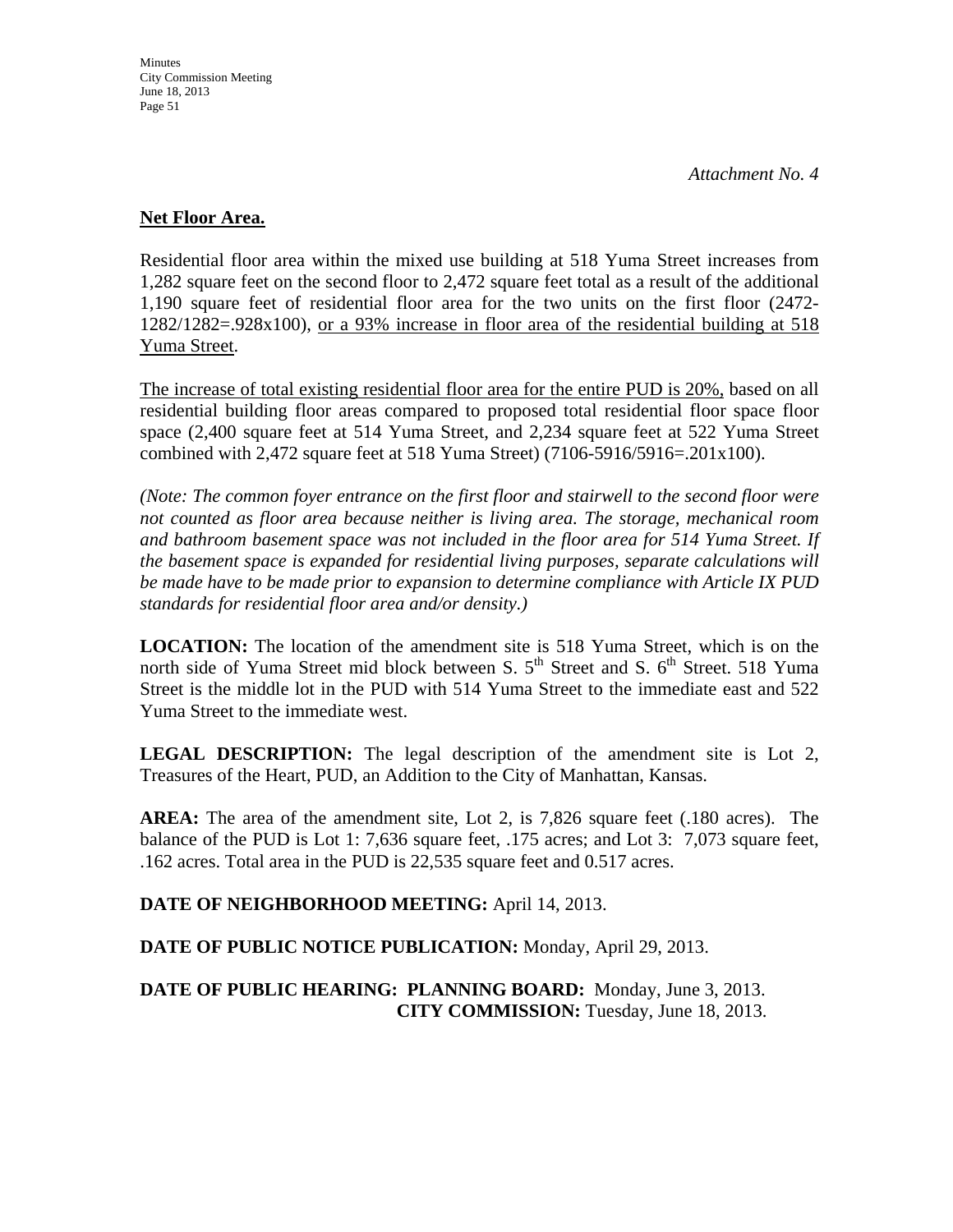### **EXISTING PUD**

#### **Ordinance No.**

The PUD is subject to Ordinance No. 6568, adopted May 7, 2002 (*attached*).

#### **Permitted Uses.**

Permitted Uses in the PUD include single-family residential, two-family residential, multiple-family residential and a broad range of commercial retail uses and several service commercial uses such as barber shops, beauty shops and tailors *(see attached Ordinance for complete list)*.

#### **Existing Structure and Off-Street Parking.**

Treasures of the Heart Mixed Use PUD consists of three structures, two-residential structures and one mixed use structure; seven total dwelling units, a vacant commercial space; and, a total of 19 off-street parking spaces. Parking was reduced to 20 off-street parking spaces with the Final Development Plan approval and later to 19 parking spaces due to design complications as a part of providing ADA parking on the amendment site. In addition, private covenants were submitted with the Final Development Plan granting a cross easement to allow shared parking between properties. *(Construction date information was obtained from the Riley County GIS web page.)*

- Lot 1, 514 Yuma Street: The two-story, four-family dwelling unit, is a residential structure originally constructed in 1945 and converted to four, one-bedroom dwelling units at a later date. The existing dwelling structure is built with two dwelling units per floor, with basement for storage, bathroom and mechanical equipment. There is a detached garage at the rear of the lot, which is accessed off the concrete paved public alley. There are four off-street parking spaces on Lot 1, two on a concrete paved open to the sky parking pad and two in the garage.
- Lot 2, 518 Yuma Street: The two-story mixed use commercial/residential structure was constructed in 2009, and built with first floor commercial space (vacant and formerly occupied as an antique store) and second floor three bedroom singlefamily dwelling unit. There are eleven open concrete paved off-street parking spaces located at the rear of the lot, which are accessed from the alley.
- Lot 3, 522 Yuma Street: The one-story, two-family dwelling unit is a residential structure originally built in 1960 and converted at a later date to two-dwelling units. The dwelling structure is built with a three bedroom dwelling unit on the first floor, and a one bedroom dwelling unit in the basement. There is a detached garage at the rear of the property accessed off the alley. There are four off-street parking spaces on Lot 3, two in a garage and two on a paved open parking pad.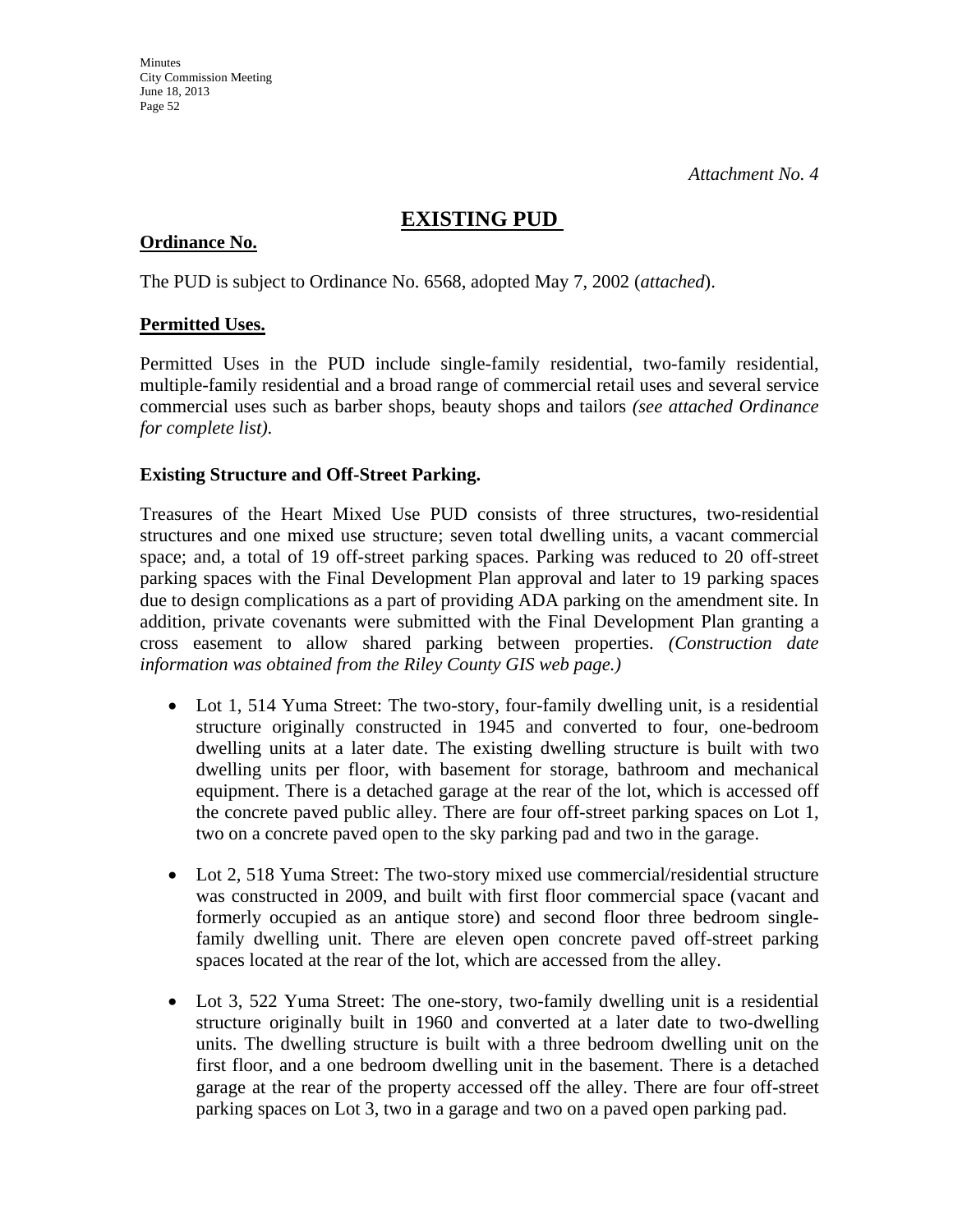## **PROPOSED AMENDMENT**

**Proposed Use and Building:** Minor external changes to the building at 518 Yuma Street are proposed at the rear to relocate a back door. All other changes are interior modifications of the first floor at 518 Yuma Street. The building maintains its residential character.

The commercial floor space will be divided into two mirror image one bedroom dwelling units consisting of kitchen, living room, mechanical room, bathroom, bedroom and closet space. Each unit is accessed from a separate door through a common foyer entrance.

**PROPOSED LIGHTING:** No changes are proposed.

# **MATTERS TO BE CONSIDERED WHEN AMENDING A PLANNED UNIT DEVELOPMENT**

**1. WHETHER THE PROPOSED AMENDMENT IS CONSISTENT WITH THE INTENT AND PURPOSE OF THE APPROVED PUD, AND WILL PROMOTE THE EFFICIENT DEVELOPMENT AND PRESERVATION OF THE ENTIRE PUD:** The proposed amendment is consistent with the approved PUD, which allows residential buildings, and because in the applicant's words, "Within the current PUD surrounding 518 Yuma, there are numerous commercial, single family housing and multifamily housing. By requesting a change of use, from commercial to multiple single family dwelling units we are staying within the current neighborhood usage."

2**. WHETHER THE PROPOSED AMENDMENT IS MADE NECESSARY BECAUSE OF CHANGED OR CHANGING CONDITIONS IN OR AROUND THE PUD, AND THE NATURE OF SUCH CONDITIONS:** The amendments are necessary because the standards to evaluate the proposed changes are greater than the percent increases allowed for net density and residential floor are. In the applicant's words, the amendments are necessary because, "We have seen the addition of downtown residential rental property as the building of new shopping areas surrounding the Manhattan Town Center. The proposed change in use will provide for additional housing in this area as well."

3. **WHETHER THE PROPOSED AMENDMENT WILL RESULT IN A RELATIVE GAIN TO THE PUBLIC HEALTH, SAFETY, CONVENIENCE OR GENERAL WELFARE, AND IS NOT GRANTED SOLELY TO CONFER A SPECIAL BENEFIT UPON ANY PERSON:** The resulting relative gain to the public is expressed in the applicant's words, "Currently the ground floor of 518 Yuma is vacant, the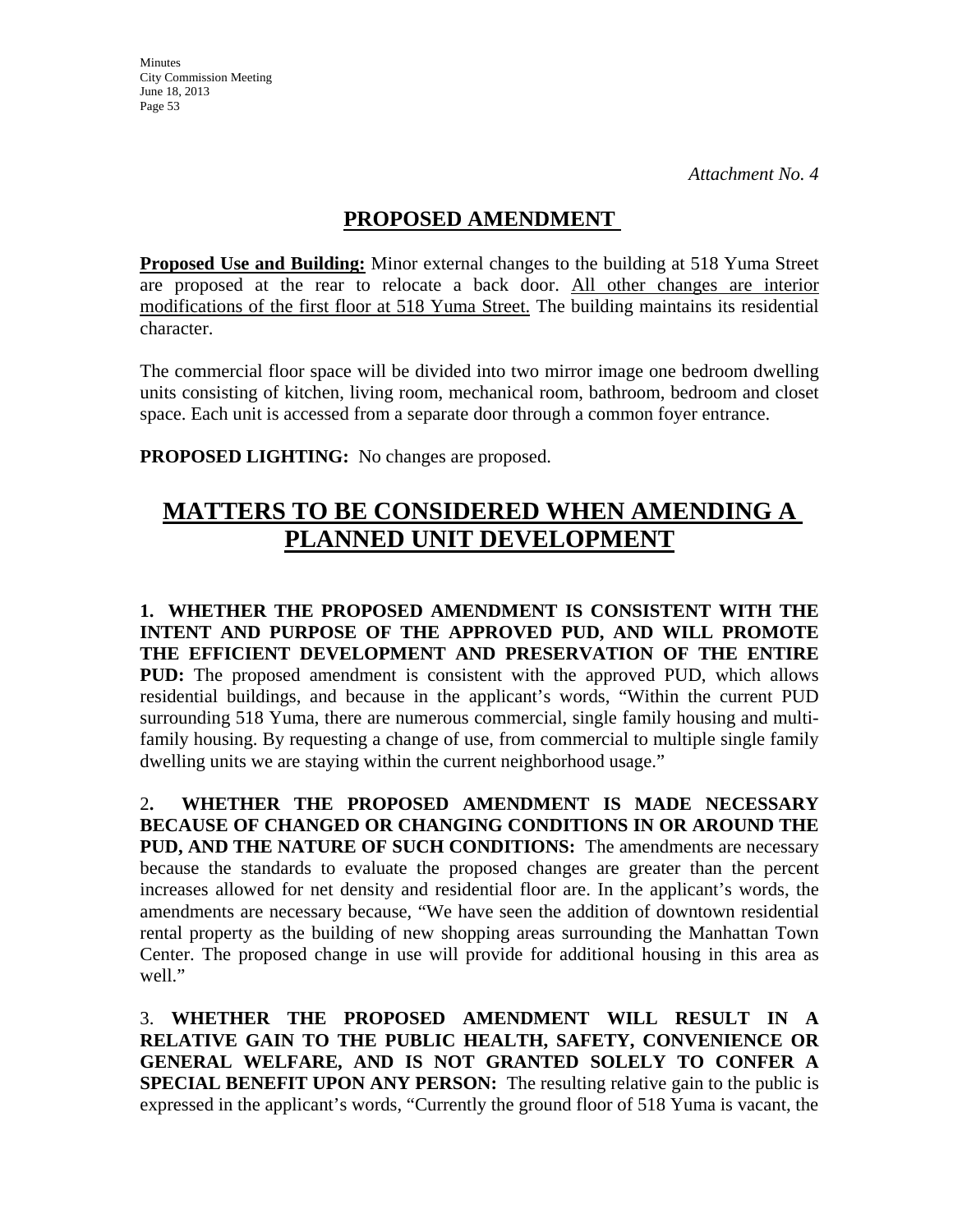antique store that was located here for a short time could just not compete with the newer shopping areas as we believe that it was just to far off the beaten path. By building two single family dwelling units, we will be bringing potential shoppers/workers to within walking distance of an area of commerce." No adverse affect on the public is expected as the changes are interior remodeling to convert the commercial ground floor to residential space. The applicant's consultant has contacted the Code Services Department to insure applicable building code requirements will be met with the conversion/remodel.

# **ADDITIONAL MATTERS TO BE CONSIDERED WHEN AMENDING A PLANNED UNIT DEVELOPMENT**

**1. LANDSCAPING:** No change to the approved landscape plan is proposed.

2. **SCREENING:** A trash enclosure on the amendment site is located on the east side of the parking pad and is screened with a wood fence. The existing dumpster in the northwest corner of Lot 3 is not screened. The Manhattan Zoning Regulations does not require sight obscuring screening of trash receptacles for two family dwelling structures, which is the residential use on Lot 3. City Administration recommends the dumpster be screened with six foot sight obscuring fencing to be determined prior to issuance of the building permit on Lot 2.

**3**. **DRAINAGE:** No changes to the drainage are proposed as a result of the interior remodeling of 518 Yuma Street.

**4. CIRCULATION**: Public Access. The proposed internal circulation plan provides for safe, convenient and efficient movement of goods, motorists, bicyclists, and pedestrians, and reduces conflicts between motorists and pedestrians. Access to the amendment site is from Yuma Street and sidewalk connections from public sidewalk on the north side of Yuma Street and private sidewalk to the front door of the building. Off-street parking to the rear of the amendment site is accessed from the public alley.

### Off-Street Parking.

There are 11 off-street parking spaces proposed for the amendment site. The approved PUD required one parking space for each bedroom. There are three existing bedrooms and two proposed, or five total bedrooms at the amendment site and eleven parking spaces are provided. There are eight off-street parking spaces on the adjoining two lots. Future conversions of any use on any or all lots in the entire PUD may necessitate the need for shared parking. A private covenant was submitted with the Final Development Plan to insure a cross easement between properties to share parking. As a private agreement, the shared provision could be changed among owners. The PUD amendment is conditioned on a requirement to share off-street parking.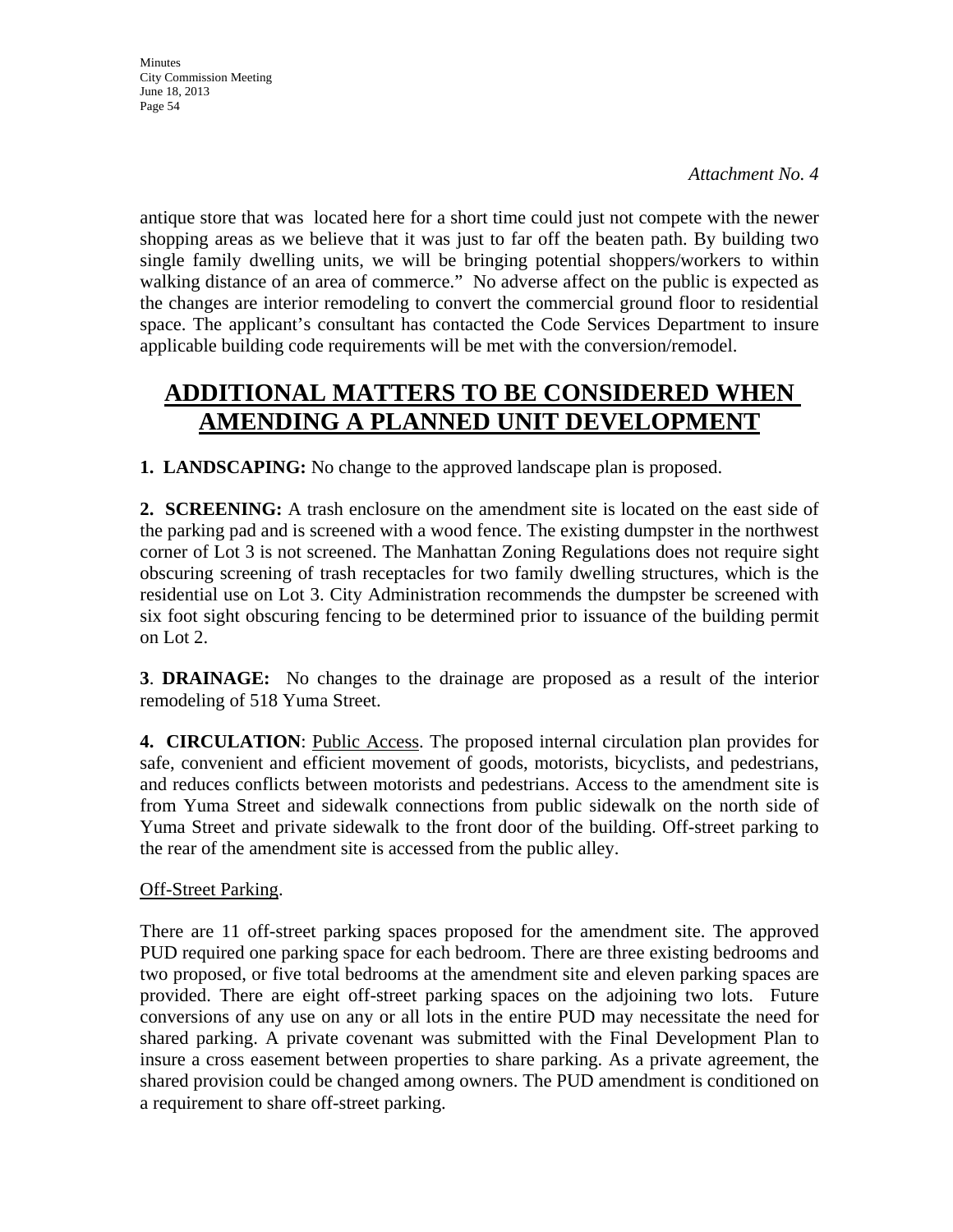**Minutes** City Commission Meeting June 18, 2013 Page 55

**5. OPEN SPACE/LANDSCAPED AND COMMON AREA:** No exterior changes to the existing landscaped space are proposed

**6. CHARACTER OF THE NEIGHBORHOOD:** The overall character of the surrounding neighborhood is generally medium density residential, with a combination of owner occupied and rental homes throughout the established neighborhood. Further to the east, on both the north and south sides of Yuma Street, are two sites zoned C-5, Highway Service Commercial District. Document Resources and associated parking area occupies the C-5 lot on the north side of Yuma, while the C-5 lot to the south is currently vacant and used as vehicle storage.

## **MATTERS TO BE CONSIDERED WHEN REZONING**

**1. EXISTING USE:** The amendment site is a mixed use commercial retail first floor and second floor, three bedroom dwelling unit.

**2. PHYSICAL AND ENVIRONMENTAL CHARACTERISTICS:** The amendment site is relatively flat with the north half draining to the north to the public alley and the south half to Yuma Street. Grass and trees are on the site, which is in the 0.2% Annual Chance Flood Plain (commonly called the 500 Year Flood Plain), and is not regulated for flood plain development purposes.

### **3. SURROUNDING LAND USE AND ZONING:**

**(a.) NORTH:** Public alley, owner occupied, group home, and rental homes; R-M, Four-Family Residential District, with TNO, Traditional Neighborhood Overlay District.

**(b.) SOUTH:** Yuma Street and a mix of owner occupied and rental homes, vacant residential lot, and gravel parking lot; R-M/TNO District, and C-5 District.

**(c.) EAST:** An existing parking lot located in a residential district used by a commercial office building located further to the east in a service commercial district, South  $5<sup>th</sup>$  Street; R-M/TNO, District, and C-5 District.

**(d.) WEST:** A mix of owner occupied and rental single-family and two-family residential homes located on the north and south sides of Yuma Street, and South  $6<sup>th</sup>$  Street; R-M/ TNO District.

#### **4. CHARACTER OF THE NEIGHBORHOOD:** See No. 6 above, **CHARACTER OF THE NEIGHBORHOOD**.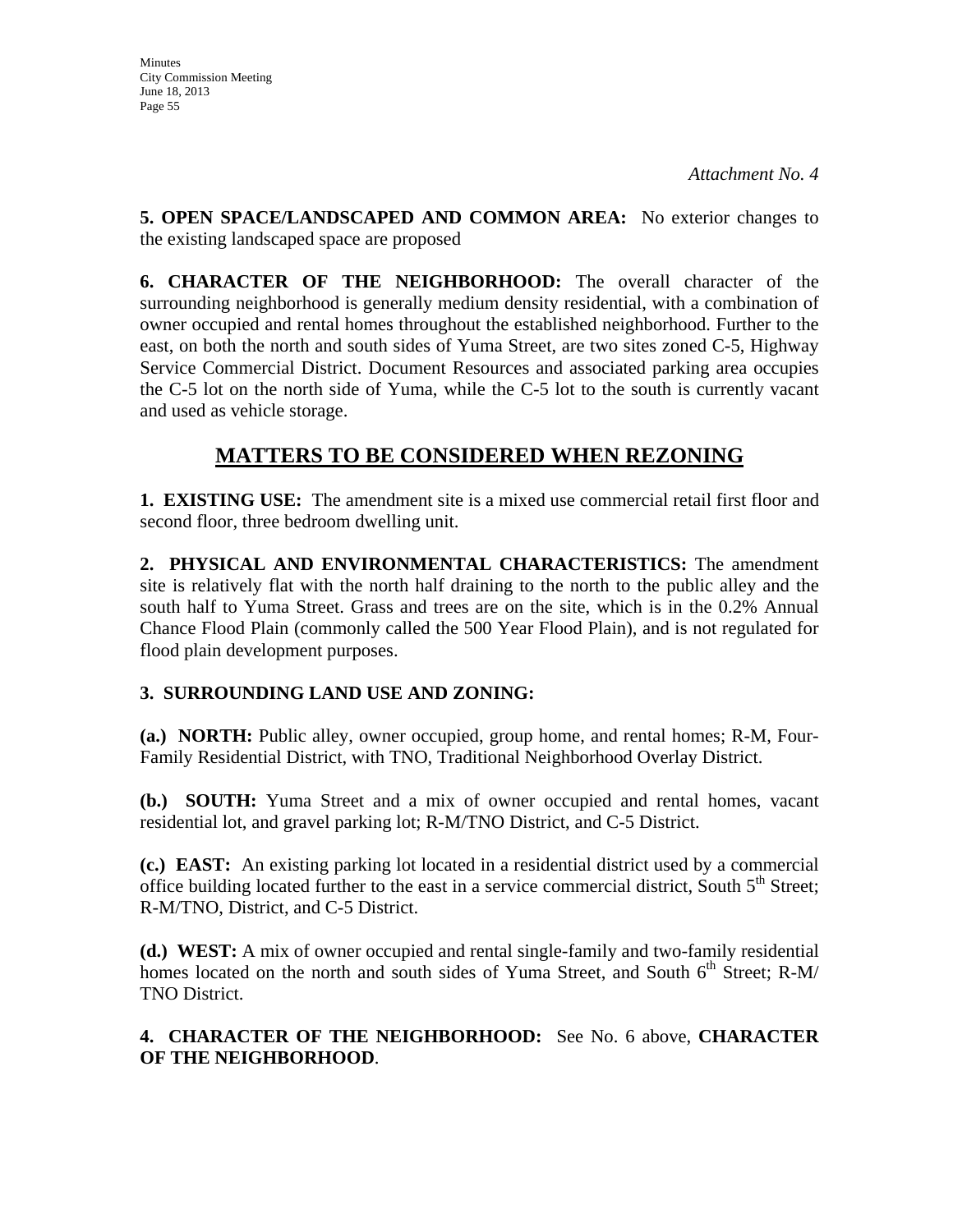*Attachment No. 4*

**5. SUITABILITY OF SITE FOR USES UNDER CURRENT ZONING:** The PUD allows a range of commercial and residential uses set out in Ordinance No. 6568, and is suitable for the range of uses. The remodel of the first floor plan at518 Yuma Street from commercial space to residential space results in an increase in residential density and residential floor area greater than allowed by Article IX of the Manhattan Zoning Regulations, which requires an amendment prior to conversion of the floor space.

**6. COMPATIBILITY OF PROPOSED DISTRICT WITH NEARBY PROPERTIES AND EXTENT TO WHICH IT MAY HAVE DETRIMENTAL AFFECTS:** The approved PUD allows a mix of residential and commercial uses. Two existing residential structures exist on Lots 1 and 3, which remain as residential uses. Commercial uses approved on the first floor of the amendment site and a residential threebedroom apartment on the second floor, are not consistent with the residential neighborhood to the north and west but the remodel of the first floor at 518 Yuma Street establishes a use in keeping with the R-M/TNO neighborhood.

**7. CONFORMANCE WITH COMPREHENSIVE PLAN:** The site is shown on the Downtown Core Neighborhoods Future Land Use Map of the Comprehensive Plan as Residential Medium High density (RMH). Applicable policies (Italics) include:

#### *RESIDENTIAL MEDIUM/HIGH DENSITY (RMH)*

#### *RMH 1: Characteristics*

*The Residential Medium/High Density designation shall incorporate a mix of housing types in a neighborhood setting in combination with compatible non-residential land uses, such as retail, service commercial, and office uses, developed at a neighborhood scale that is in harmony with the area's residential characteristics and in conformance with the policies for Neighborhood Commercial Centers. Appropriate housing types may include a combination of small lot single-family, duplexes, townhomes, or fourplexes on individual*  lots. However, under a planned unit development concept, or when subject to design and *site plan standards (design review process), larger apartment or condominium buildings may be permissible as well, provided the density range is complied with.* 

#### *RMH 2: Appropriate Density Range*

*Densities within a Residential Medium/High neighborhood range from 11 to 19 dwelling units per net acre.* 

#### *RMH 3: Location*

*Residential Medium/High Density neighborhoods should be located close to arterial streets and be bounded by collector streets where possible, with a direct connection to work, shopping, and leisure activities.*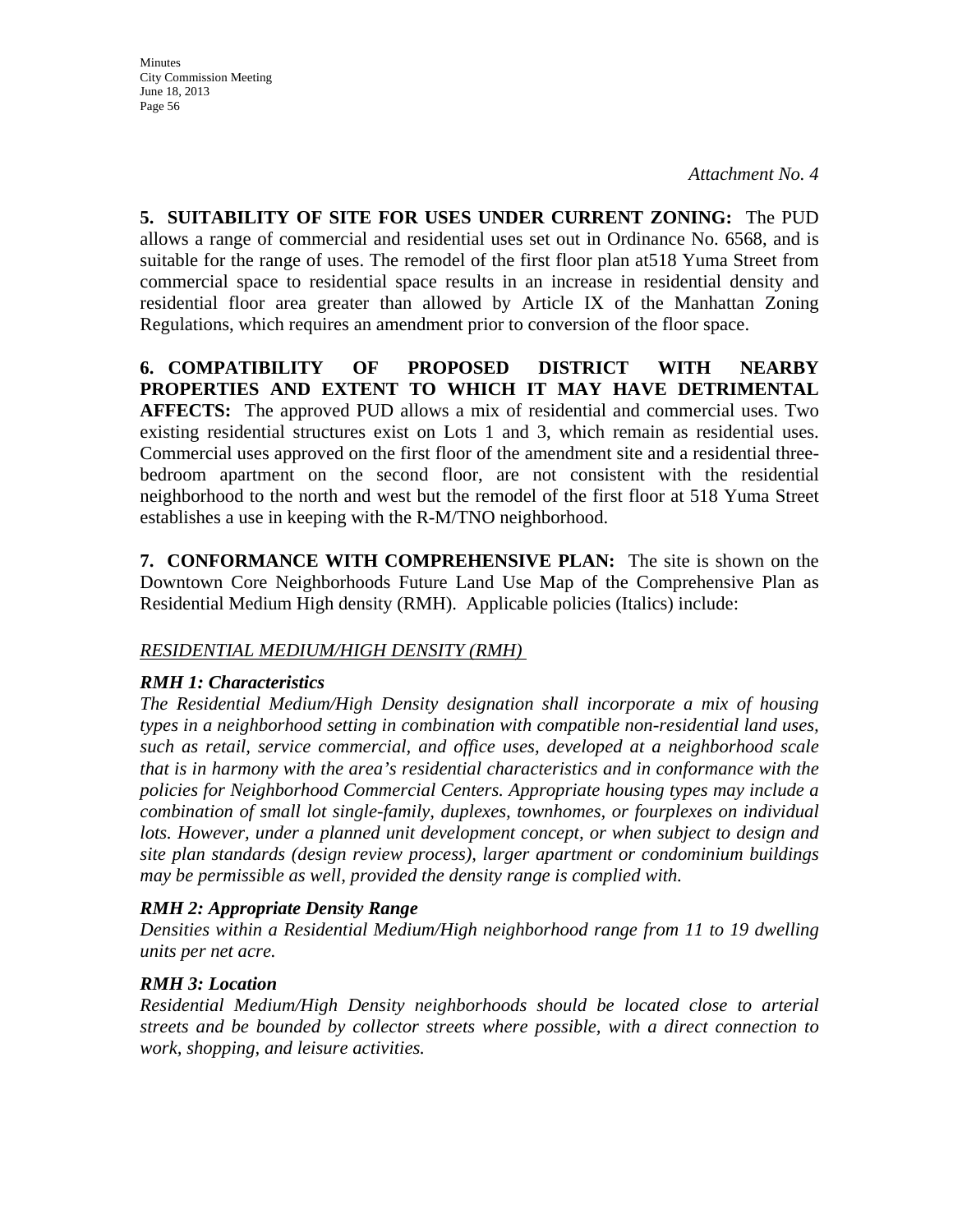#### *RMH 4: Variety of Housing Styles*

*To avoid monotonous streetscapes, the incorporation of a variety of housing models and sizes is strongly encouraged.* 

Policies for Neighborhood Commercial Centers in policy RMH1 above include:

#### *NEIGHBORHOOD COMMERCIAL CENTER (NCC)*

#### *NCC 1: Characteristics*

*Neighborhood Commercial Centers are intended to provide a range of services, including supermarkets, restaurants, movie rentals, drycleaners, drugstores, filling stations, smaller specialty shops, retail and health services and business and professional offices, for residential areas. Neighborhood centers will vary in scale and character. Smaller, limited use centers may be fully integrated into the surrounding neighborhood and be accessed primarily by pedestrian or bicycle; while larger centers will function more independently, providing ample parking and numerous stores. Mixed-Use Neighborhood Centers that also incorporate residential uses are appropriate in a master planned setting. Neighborhood Centers often serve more than one nearby neighborhood in order to maintain sufficient economy of scale.* 

#### *NCC 2: Location*

*Neighborhood centers should generally be located at the intersection of arterial and collector streets. However, smaller centers with limited uses may be appropriate within a residential area at the intersection of two collector streets, or at the intersection of a collector and a local street, provided they are designed to be compatible with the surrounding neighborhood and meet a minimum level of design criteria.* 

#### *NCC 3: Size*

*Neighborhood centers typically require a site of approximately 10 acres, but may vary, ranging from as small as 1-3 acres to as large as15-20 acres depending on the size of its service area and the extent of its mixed-use characteristics.* 

#### *NCC 4: Architectural Character*

*Neighborhood Centers shall be designed to be compatible with and sensitive to surrounding residences. Building materials and architectural detailing should be compatible with and reflect the character of the surrounding neighborhood. Building heights and scale should be similar to surrounding residences.* 

#### *NCC 5: Circulation and Access*

*Main entrances and driveways should be integrated with the surrounding street network to provide clear connections between uses for vehicles, pedestrians, and bicycles. Clear, direct pedestrian connections shall be provided between uses within the center and to the surrounding neighborhood.*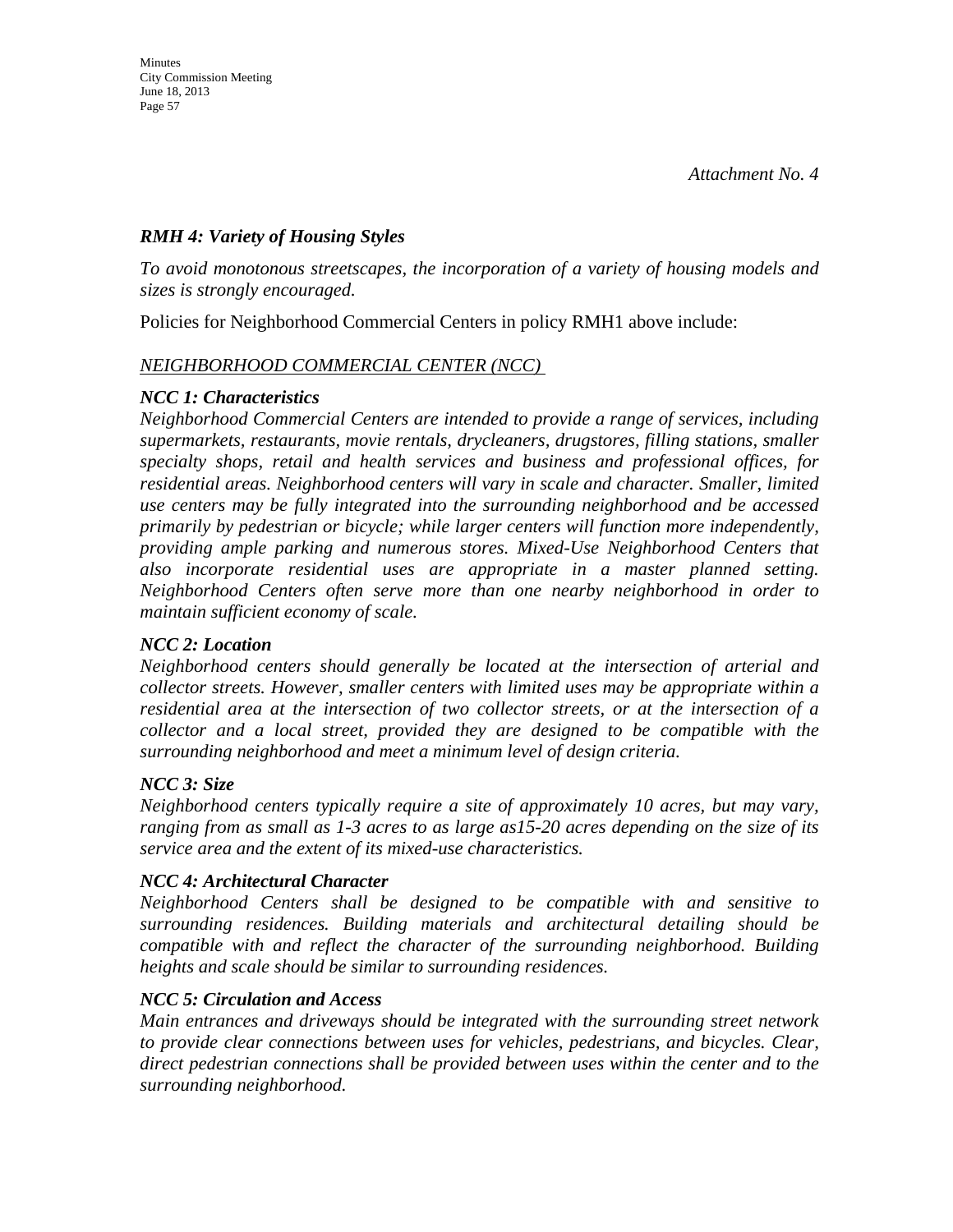#### *NCC 6: Parking Location and Design*

*Large, uninterrupted expanses of parking should be avoided. Parking areas shall be divided into smaller "blocks" by landscaping and walkways. To the extent possible, parking blocks shall be distributed between the front and sides of buildings, or the front and rear, rather than placed solely in front of building.* 

### *NCC 7: Transitions between Uses*

*Attractive transitions should be provided between the center and surrounding residences, while not limiting access between the center and the neighborhood for all modes of travel. Transitions can be accomplished by stepping down the height of taller structures to meet residences, proving landscape buffers or screening, or similar means. Use creative design to avoid simply "walling" off residential areas from neighborhood centers.* 

In addition, the Downtown Tomorrow Redevelopment Plan shows the area west of s.  $5<sup>th</sup>$ Street along Yuma Street as RMH, with commercial uses to the east of S.  $5<sup>th</sup>$  Street. The rezoning of the site to RM/TNO District was intended to encourage the preservation of the residential character of the neighborhood west of S.5th Street.

No specific finding(s) were made regarding conformance of the approved PUD to the Comprehensive Plan. The preponderance of the facts supported the request to rezone to PUD in 2006.

#### **8. ZONING HISTORY AND LENGTH OF TIME VACANT AS ZONED:**

- August 21, 2006 Manhattan Urban Area Planning Board recommended approval of the proposed rezoning of the Treasures of the Heart PUD from R-M, Four-Family Residential District with TNO, Traditional Neighborhood Overlay District, to PUD, Planned Unit Development District, with 5 conditions.
- September 5, 2006 City Commission approves first reading of an ordinance rezoning of the Treasures of the Heart PUD from R-M, Four-Family Residential District with TNO, Traditional Neighborhood Overlay District, to PUD, Mixed-Use Planned Unit Development District with six (6) conditions of approval.
- September 19, 2006 City Commission approves Ordinance No. 6568 rezoning 514 and 522 Yuma Street, to PUD, Mixed-Use Planned Unit Development District with six (6) conditions of approval.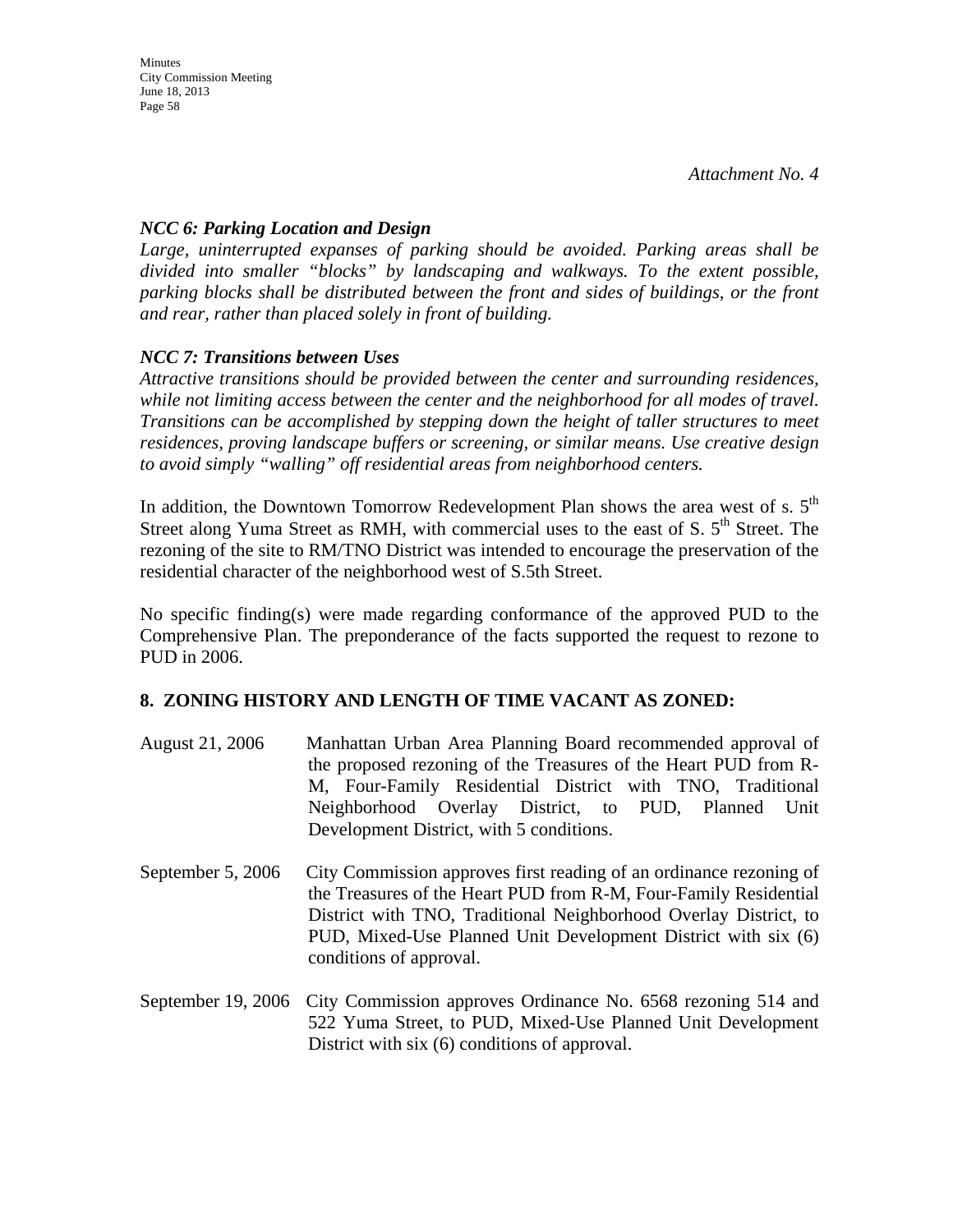| Nov. 6, 2006  | Manhattan Urban Area Planning Board approves the Final Plat of<br>Treasures of the Heart PUD Addition, based on conformance with<br>the Manhattan Urban Area Subdivision Regulations. |
|---------------|---------------------------------------------------------------------------------------------------------------------------------------------------------------------------------------|
| Nov. 21, 2006 | City Commission accepts the easements and rights-of-way, as<br>shown on the Final Plat of Treasures of the Heart PUD Addition.                                                        |

The two-story mixed use building at 518 Yuma Street was constructed in 2009.

**9. CONSISTENCY WITH INTENT AND PURPOSE OF THE ZONING ORDINANCE:** The Manhattan Zoning Regulations are intended to divide the City into zones and districts; to regulate the use of land within those districts; restrict the use of buildings and land to agriculture, dwelling, business, industry, and other purposes; to promote the health, safety, morals, comfort and general welfare; to serve and protect property values throughout the City; and, establish land use regulations, control density, conserve natural resources, and the use of land within flood plains. The proposed amendment is generally consistent with the intent and purpose of the Manhattan Zoning Regulations and the approved PUD, which in its current format is primarily residential.

**10. RELATIVE GAIN TO THE PUBLIC HEALTH, SAFETY AND WELFARE THAT DENIAL OF THE REQUEST WOULD ACCOMPLISH, COMPARED WITH THE HARDSHIP IMPOSED UPON THE INDIVIDUAL OWNER:** There appears to be no relative gain to the public health, safety and welfare that denial of the request would accomplish. The owner has invested significant time in preparing the amendment to meet the needs of the City's policies. Therefore, it may be a hardship upon the owner, if the amendment is denied.

**11. ADEQUACY OF PUBLIC FACILITIES AND SERVICES:** Adequate public utilities and facilities are available to serve the amendment site.

**12. OTHER APPLICABLE FACTORS:** There are no other applicable factors.

#### **13. STAFF COMMENTS AND RECOMMENDATION:**

City Administration recommends approval of an amendment of Ordinance No. 6568 and the Revised Final Development Plan of Lot 2, Treasures of the Heart Mixed Use Planned Unit Development for a proposed conversion and remodel of the of the first floor commercial retail space at 518 Yuma Street to two, one bedroom dwelling units, and the revised off-street parking configuration for the PUD, with the following conditions of approval: